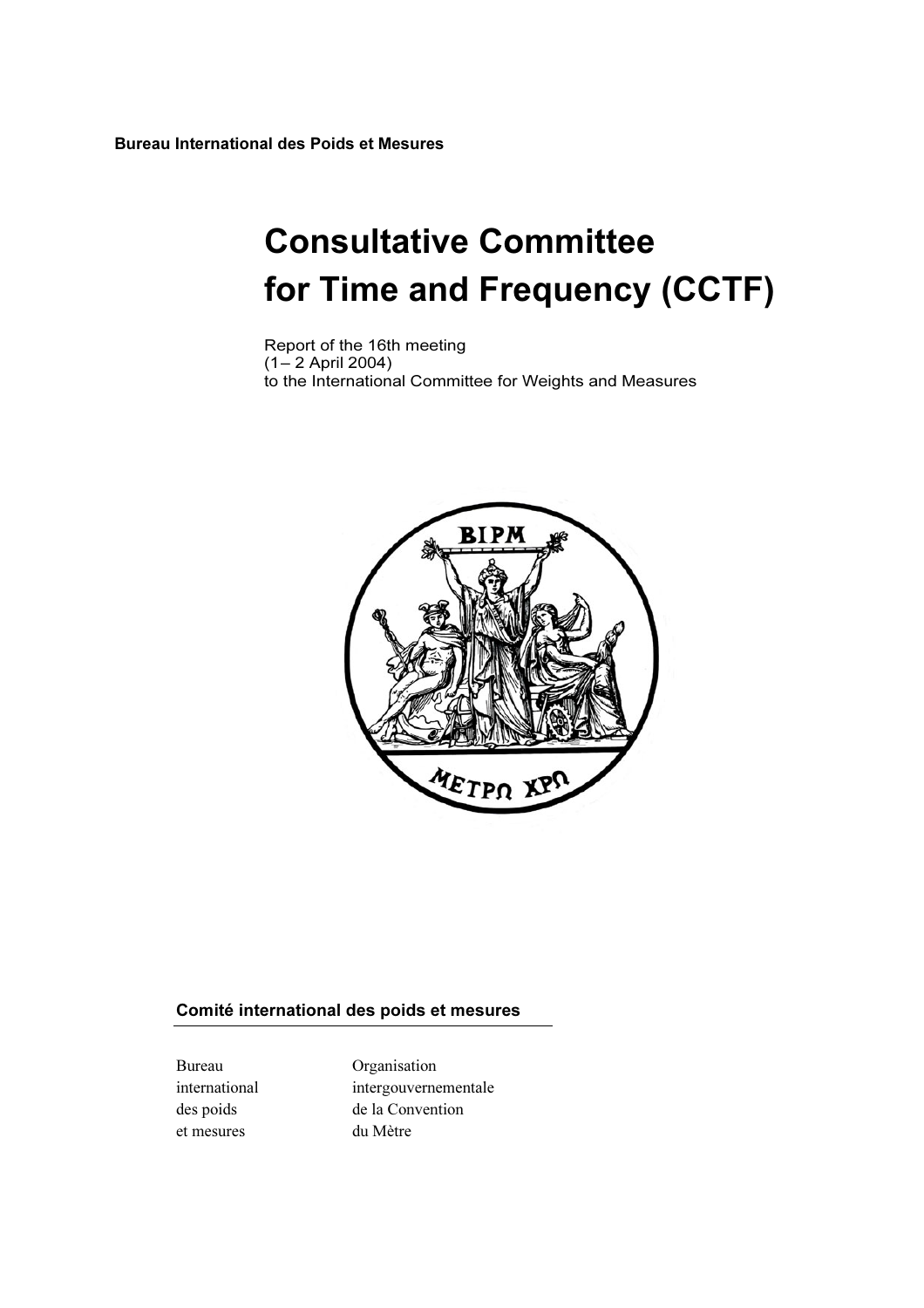### Note:

Following a decision made by the International Committee for Weights and Measures at its 92nd meeting in October 2003, Reports of meetings of Consultative Committees will henceforth be published only on the BIPM website in the form presented here.

Full bilingual printed versions in French and English will no longer appear.

Working documents for the meetings are listed at the end of the Report and those which the Consultative Committee decides are for public use are available also on the website.

> T.J.Quinn, Director BIPM, November 2003.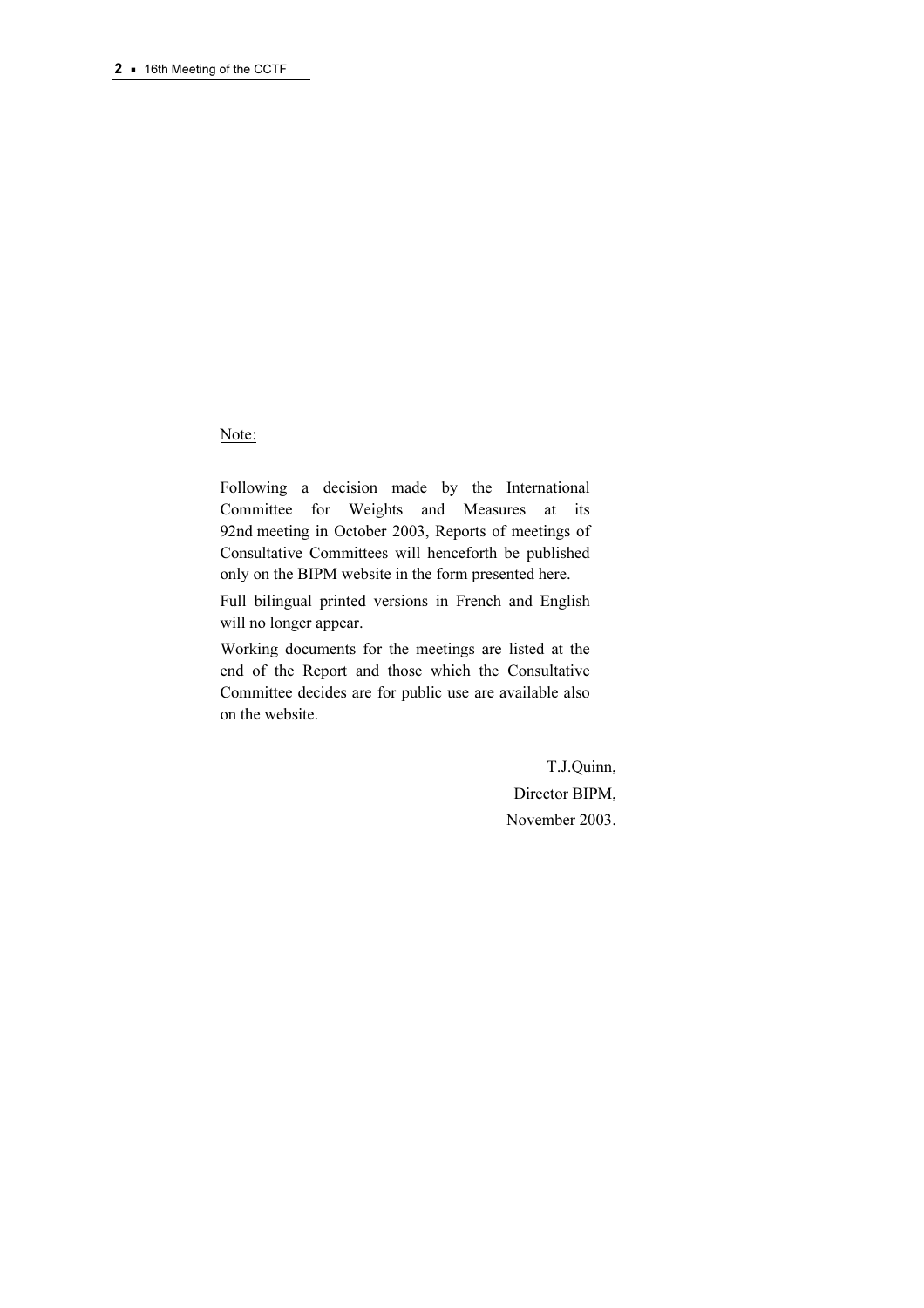# LIST OF MEMBERS OF THE CONSULTATIVE COMMITTEE FOR TIME AND FREQUENCY as of 1 April 2004

### President

S. Leschiutta, member of the International Committee for Weights and Measures, Istituto Elettrotecnico Nazionale Galileo Ferraris, Turin.

#### Executive Secretary

E.F. Arias, International Bureau of Weights and Measures [BIPM], Sèvres.

#### Members

Bureau National de Métrologie, SYstèmes de Référence Temps-Espace [BNM-SYRTE], Paris. Institute for Physical, Technical and RadioTechnical Measurements, Gosstandart of Russia [VNIIFTRI], Moscow. International Astronomical Union [IAU]. International Telecommunication Union [ITU-R], Radiocommunication Bureau. International Union of Geodesy and Geophysics [IUGG]. International Union of Radio Science [URSI]. Istituto Elettrotecnico Nazionale Galileo Ferraris [IEN], Turin. Korea Research Institute of Standards and Science [KRISS], Daejeon. National Institute of Information and Communications Technology [NICT], Tokyo. National Institute of Metrology [NIM], Beijing. National Institute of Standards and Technology [NIST], Boulder. National Measurement Institute of Australia, [NMIA], Lindfield. National Metrology Institute of Japan, National Institute of Advanced Industrial Science and Technology [NMIJ/AIST], Tsukuba. National Physical Laboratory [NPL], Teddington. National Physical Laboratory of India [NPLI], New Delhi. National Physical Laboratory of Israel [INPL], Jerusalem. National Research Council of Canada [NRC], Ottawa. NMi Van Swinden Laboratorium [NMi VSL], Delft. Observatoire Royal de Belgique [ORB], Brussels. Office Fédéral de Métrologie et d'Accréditation [METAS], Wabern/Observatoire Cantonal [ON], Neuchâtel. Physikalisch-Technische Bundesanstalt [PTB], Braunschweig. Real Instituto y Observatorio de la Armada [ROA], San Fernando. Technical University [TUG], Graz. U.S. Naval Observatory [USNO], Washington DC. The Director of the International Bureau of Weights and Measures [BIPM], Sèvres.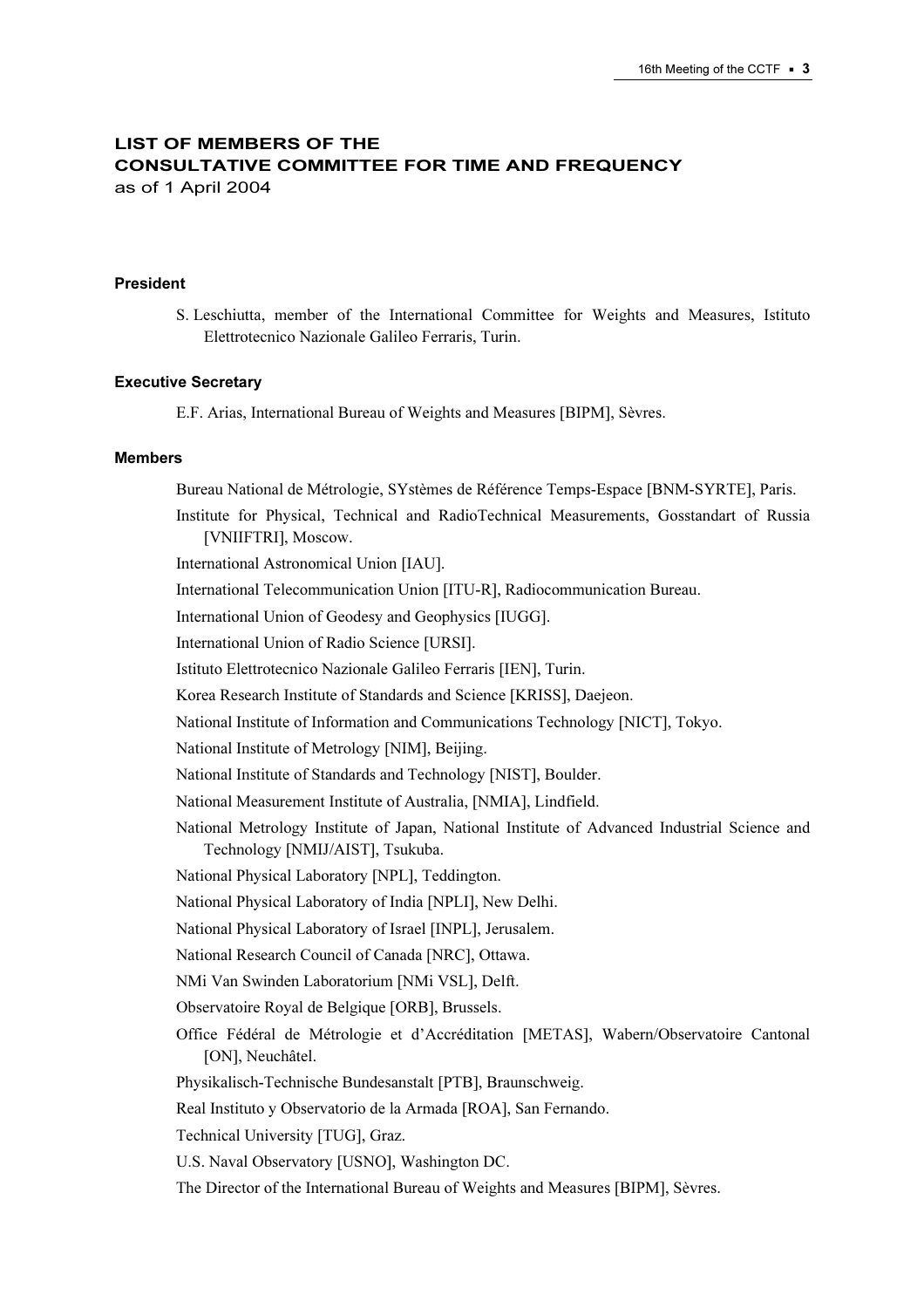### **Observers**

Astrogeodynamical Observatory [AOS], Space Research Centre, Borowiec.

CSIR, National Metrology Laboratory [CSIR-NML], Pretoria.

Singapore Productivity and Standards Board [PSB], Singapore.

Ulusal Metroloji Enstitüsü/National Metrology Institute of Turkey [UME], Gebze-Kocaeli.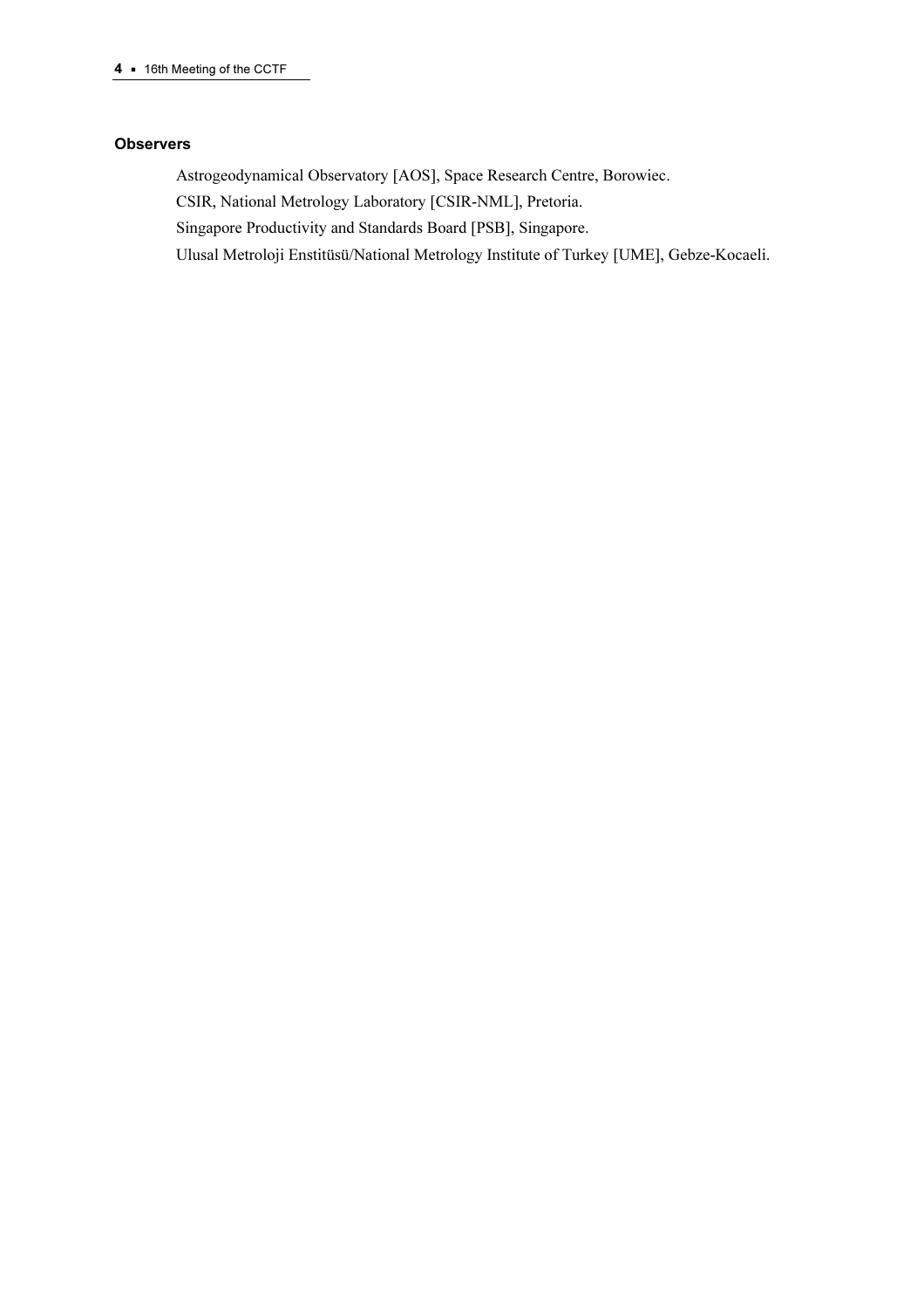# 1 OPENING OF THE MEETING; APPOINTMENT OF THE RAPPORTEUR; APPROVAL OF THE AGENDA

The Consultative Committee for Time and Frequency (CCTF) held its 16th meeting at the International Bureau of Weights and Measures (BIPM), at Sèvres. Four sessions took place, on 1 and 2 April 2004.

The following were present: A. Bauch (PTB), T.R. Bartholomew (ITU-R), R. Beard (ITU-R), C. Boucher (IUGG), J.-S. Boulanger (NRC), A. Clairon (BNM-SYRTE), P. Defraigne (ORB), G. de Jong (NMi VSL), N. Dimarcq (BNM-SYRTE), Dr Y.S. Domnin (VNIIFTRI), G. Dudle (METAS), P. Fisk (NML-CSIRO\*), T. Fukushima (IAU), F.J. Galindo (ROA), X. Gao (NIM), A. Godone (IEN), D. Henderson (NPL), M. Hosokawa (NICT), T. Ikegami (NMIJ/AIST), K.J. Johnston (USNO), N. Koshelyaevsky, (VNIIFTRI), H.S. Lee (KRISS), S. Leschiutta (President of the CCTF, IEN), J. Levine (NIST), A. Madej (NRC), D. Matsakis (USNO), J. Mc A. Steele (URSI), D. McCarthy (USNO), T. Morikawa (NICT), T. O'Brian (NIST), S. Ohshima (NMIJ/AIST), J. Palacio (ROA), T.E. Parker (NIST), F. Riehle (PTB), P. Tavella (IEN), P. Thomann (ON), P. Uhrich (BNM-SYRTE), A.J. Wallard (Director of the BIPM), D.H. Yu (KRISS).

Observers: H.A. Chua (SPRING), R. Hamid (UME), L. Marais (CSIR-NML), J. Nawrocki (SRC).

Guests: M.N.Z. Abidin (NML-SIRIM), W.J. Klepczynski (Edgewater), C.-S. Liao (TL), R.A. Nelson (Satellite Engineering Research Corporation Bethesda), K. Senior (IGS, NRL).

Also present: P. Giacomo (Director Emeritus of the BIPM), T.J. Quinn (Director Emeritus of the BIPM), E.F. Arias (Executive Secretary of the CCTF), Z. Jiang, W. Lewandowski, G. Petit, P. Wolf (BIPM), J. Ray (BIPM, visiting scientist).

Sent regrets: J. Bergquist (NIST), M. Imae (CRL\*\*).

The President opened the meeting and welcomed the delegates and observers. The welcome was extended to the new Director of the BIPM, Professor Wallard. The President said that the meeting had the special honour of having the attendance of Dr Quinn, Director Emeritus of the BIPM. It was noted that 21 laboratories were represented together with four unions, IAU, ITU, IUGG and URSI.

The President then remarked that the year 2005 will mark 50 years after Essen devised the caesium clock at NPL and that some activities should mark the occasion. He announced that, in Italy, there will be a one–day seminar on Essen's work on the measurement of the speed of light and on the caesium standard.

The President continued by noting some of the progress since the 15th meeting of the CCTF (in 2001). There has been an improvement to the number of caesium fountains. Two-way time transfer has improved via increased automation; in some cases, hydrogen masers are compared several times per day. GPS signals are facilitating an improvement in the accuracy of the frequency comparison of primary standards.

 $\overline{a}$ 

<sup>\*</sup> Renamed NMIA.

<sup>\*\*</sup> Renamed NICT.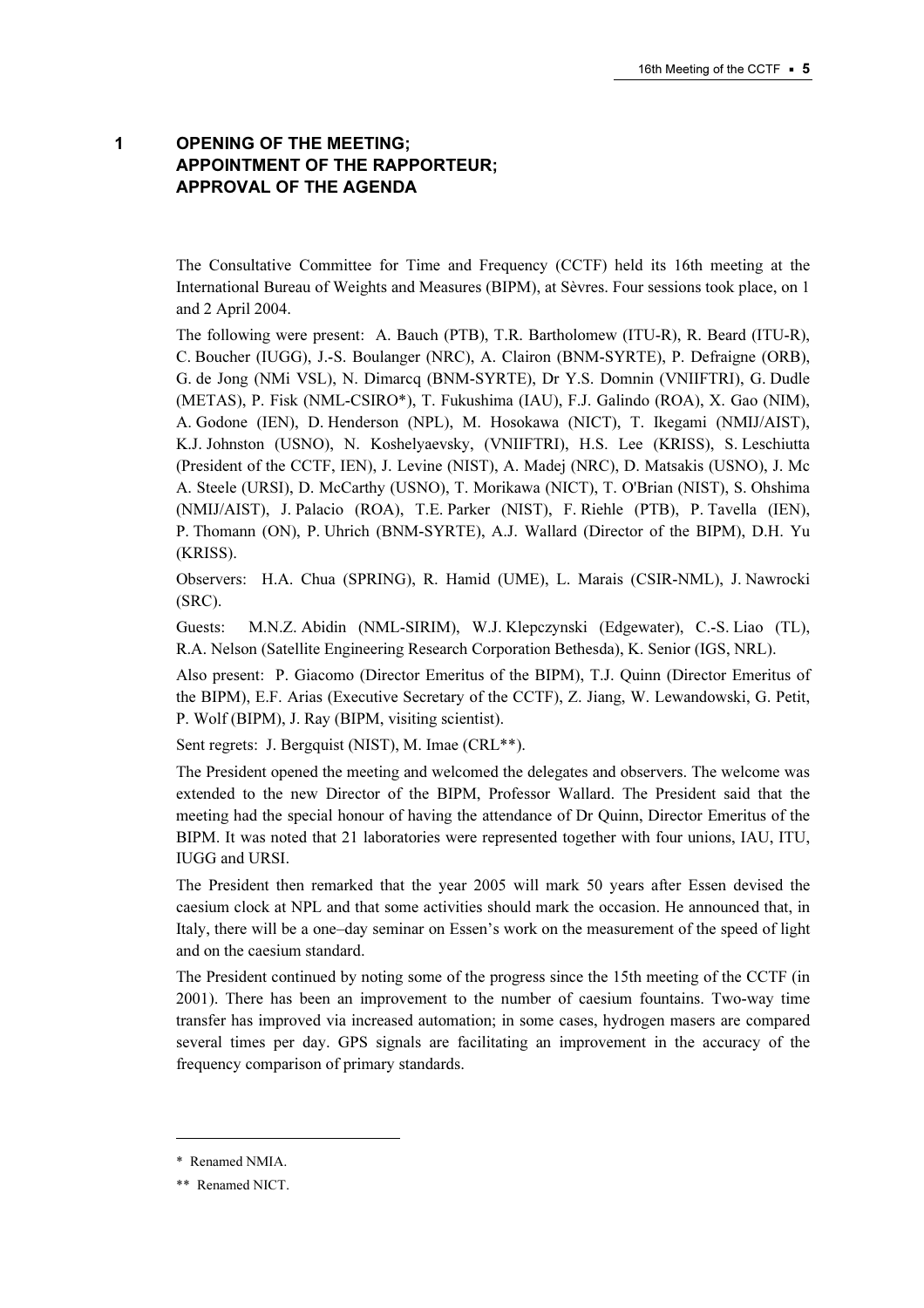The President noted that the 15th meeting of the CCTF proposed five recommendations to the CIPM, which were:

- CCTF 1 (2001): Secondary representations of the second.
- CCTF 2 (2001): Time and frequency comparisons using Global Positioning System (GPS) phase and code measurements.
- CCTF 3 (2001): The meaning of the designation " $k$ " in UTC( $k$ ) and TAI( $k$ ).
- CCTF 4 (2001): Calibration of time links for International Atomic Time.
- CCTF 5 (2001): Technical guidelines for manufacturers of Global Navigation Satellite Systems receivers used for timing.

Finally, the meeting was informed that Dr Henderson had agreed to serve as the Rapporteur.

The President continued by inviting comment from the new Director of the BIPM. The Director, A. Wallard said that, on behalf of the BIPM, he was pleased to welcome the delegates and observers, and to be able to contribute to the meeting. He remarked that, given his scientific background in stabilized lasers, he was especially pleased to observe the collaboration between the Consultative Committee for Length (CCL) and the CCTF (in the form of the Joint Working Group on Secondary Representations of the Second). Finally, he noted that the meeting was honoured by the presence of two Directors Emeritus, P. Giacomo and T.J. Quinn.

# 2 PROGRESS IN PRIMARY FREQUENCY STANDARDS

# 2.1 Operating primary frequency standards and new primary standards under development

Turning to the second item on the agenda, the President invited the representatives of each laboratory to present brief reports on progress in primary standards, summarizing their written submissions (which are available on the BIPM website).

Summaries of the following reports from the laboratories were then presented by the speakers indicated.

• CCTF/04-02 (METAS, Dr Dudle):

[The primary frequency standard](https://www.bipm.org/cc/CCTF/Allowed/16/cctf04-02.pdf) (FOCS-1), based on a continuous beam of cold atoms, has been moved from ON to METAS. Currently, the best short-term stability achieved with FOCS-1 is  $\sigma_y(\tau) = 2.5 \times 10^{-13} \tau^{-1/2}$ . An evaluation of uncertainties has begun, but no frequency has been reported to the BIPM.

• [CCTF/04-03 \(NMIJ/AIST, Dr Ikegami\):](https://www.bipm.org/cc/CCTF/Allowed/16/cctf04-03.pdf) 

There is activity on two primary standards; one (NRLM-4) is an optically pumped beam device, the other (JF-1) is a fountain. NRLM-4 was relocated in the year 2000 and is being reassembled. A comparison with TAI is expected in approximately two months time. With JF-1, a stability of  $\sigma_y(\tau) = 5 \times 10^{-13} \tau^{-1/2}$  has been achieved. Uncertainties in the second order Zeeman shift, the blackbody radiation shift, the cold collision shift, and the shift due to the distributed cavity phase shift have been estimated as  $3 \times 10^{-16}$ ,  $4 \times 10^{-16}$ ,  $6 \times 10^{-16}$ , and  $5 \times 10^{-16}$ , respectively.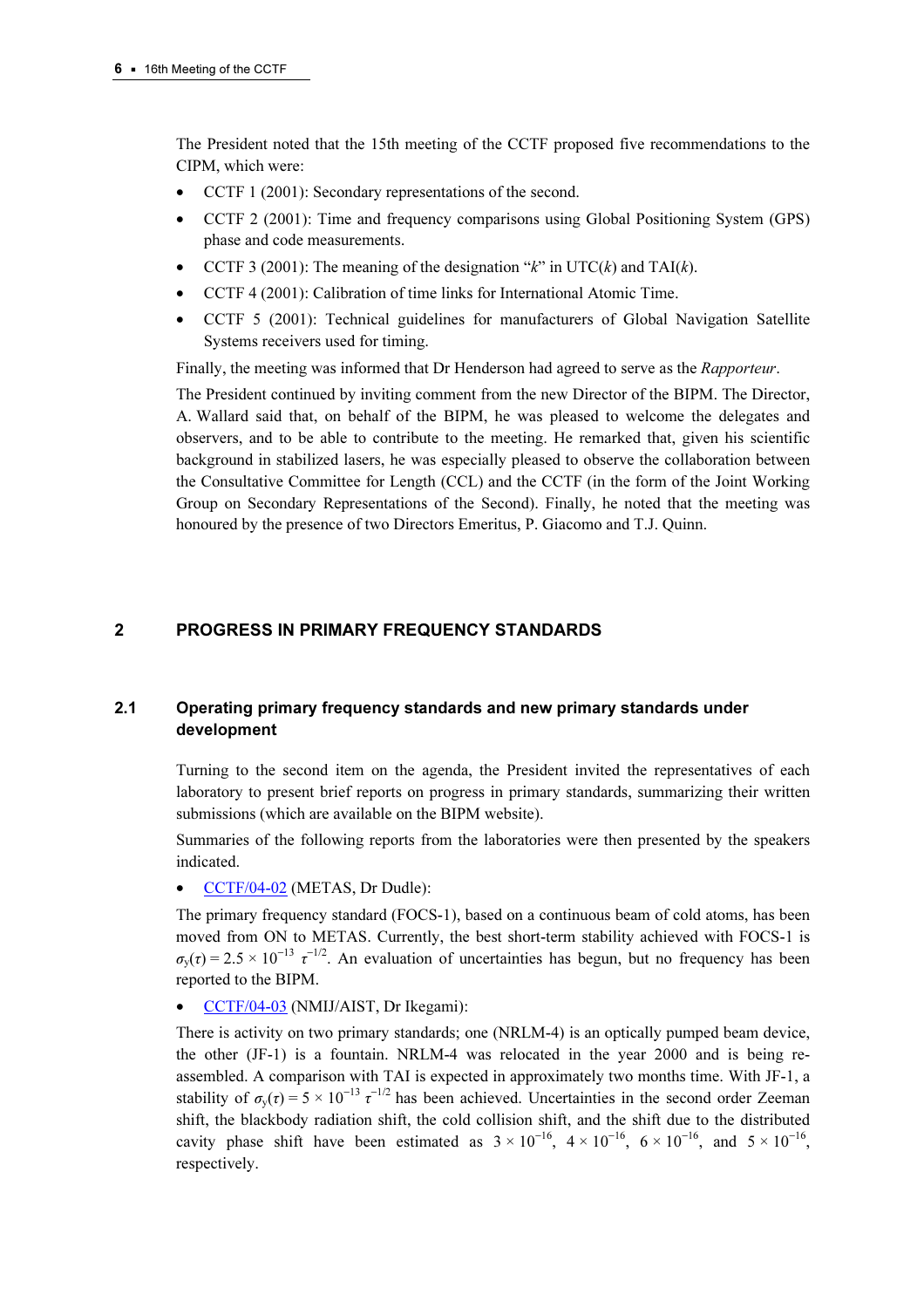The President, noting that the BIPM wishes to have reports from more fountains, asked Dr Ikegami whether he could predict when the evaluation of JF-1 would be complete. [Dr Ikegami replied that a report could b](https://www.bipm.org/cc/CCTF/Allowed/16/cctf04-04.pdf)e expected in six months to one year.

• CCTF/04-04 (KRISS, Dr Lee):

An evaluation of the optically pumped standard, KRISS-1 has recently been completed. The accuracy is limited by the end-to-end cavity phase shift at  $6.8 \times 10^{-14}$ . It is expected that an uncertainty of  $1 \times 10^{-14}$  will be reached, limited by the comparatively short length of the microwave cavity. Work on a fountain standard has continued. Several problems have led to the decision to build a second fountain, which includes improved fluorescence collection, and a new microwave cavity. The evaluation of the second fountain system is expected to be completed this year.

Noting that KRISS has been working on two devices, the Director commented that it is desirable for a laboratory to have two sets of apparatus; one device can serve as a standard whilst the second is serving as a research device.

• CCTF/04-05 (NIM, Dr Gao):

[Work on a caesium fountain began in 1](https://www.bipm.org/cc/CCTF/Allowed/16/cctf04-05.pdf)997. An evaluation in December 2003 demonstrated a stability of  $\sigma_y(\tau) = 8 \times 10^{-13} \tau^{-1/2}$ , with a type-B uncertainty of  $8.5 \times 10^{-15}$ . It is possible that frequency data will be contributed by the end of the year. Work has also begun on a second fountain.

• CCTF/04-06 (NML-CSIRO, Dr Fisk):

[Whilst not developing a caesium standard, the](https://www.bipm.org/cc/CCTF/Allowed/16/cctf04-06.pdf)re is work on an Yb ion microwave standard. About two years ago, the systematic uncertainty was limited to 6 parts in  $10^{14}$  by inhomogeneity in the magnetic field. Work is continuing on a replacement vacuum system, made from copper, though progress has been slow. The new system should provide an immediate improvement of the uncertainty, to 6 parts in  $10^{15}$ , reaching a limit of 3 to 4 parts in  $10^{15}$ .

• CCTF/04-09 (PTB, Dr Bauch):

[Three primary clocks are in operation, C](https://www.bipm.org/cc/CCTF/Allowed/16/cctf04-09.pdf)SF1, CS1, and CS2. The operation of CS3 as a clock has been abandoned. There has been no change to the configuration of CSF1 since 2001, but the reliability of the lasers and electronics has been improved. There have been a total of 15 contributions to TAI from CSF1, when the fountain was operated, typically, for 15 to 20 days with 95 % coverage. Bilateral frequency comparisons between the fountains, NIST-F1, SYRTE-FO2, SYRTE-FOM, IEN-CSF1 and NPL-F1, and PTB-CSF1 have been performed.

CS2 has operated since 1987, and CS1 since 1997. There is a significant offset between CS1 and CS2. The mean frequency difference is  $y(CS1 - CS2) = -6.05 \times 10^{-15}$ . The difference, CSF1 - CS2 of  $5 \times 10^{-15}$  is well within the uncertainty of CS2. CS2 has realized the SI unit continuously for ten years.

### • CCTF/04-10 (NICT, Dr Hosokawa):

[CRL-O1 is the first optically pumped caesium](https://www.bipm.org/cc/CCTF/Allowed/16/cctf04-10.pdf) primary frequency standard in the NICT. In 2003, a paper on the accuracy evaluation of CRL-O1 was submitted to Metrologia. The typical type-B uncertainty of CRL-O1 is  $5.4 \times 10^{-15}$  but the combined uncertainty is currently dominated by the type-A uncertainty, at  $9 \times 10^{-15}$ . The signal to noise ratio has deteriorated and a re-bake is planned.

For the fountain standard, a stability of  $9 \times 10^{-15}$  can be reached in half a day. Construction of an improved, smaller fountain is planned. Research and development on the single  $Ca<sup>+</sup>$  ion optical region atomic frequency standard has begun. A miniature trap, cooling laser systems and a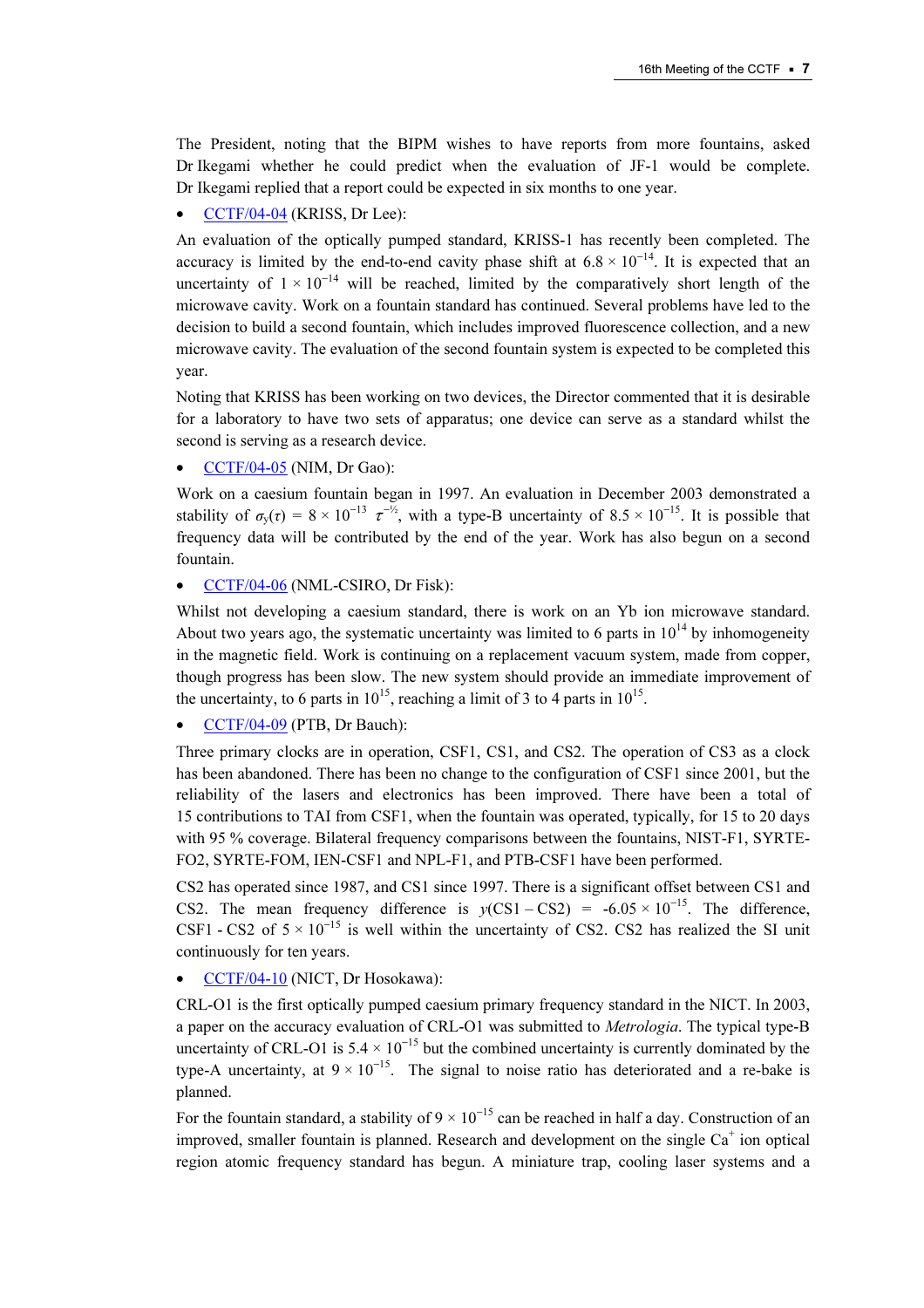729 nm clock laser system is under development. Completion of the probe laser this year is anticipated.

## • CCTF/04-14 (IEN, Dr Godone):

[The apparatus of the fountain was completed](https://www.bipm.org/cc/CCTF/Allowed/16/cctf04-14.pdf) in 2001. Evaluation began in 2002, with data being sent to the BIPM in 2003 on three occasions. The type-B uncertainty is  $1.6 \times 10^{-15}$ . Doubts have arisen regarding the uncertainty of the correction for the blackbody radiation. The stability of the fountain is  $\sigma_y(\tau) = 3 \times 10^{-13} \tau^{-1/2}$ . Consideration is being given to building a second fountain; this might include launching of multiple cold atom clouds (more than one cloud undergoing ballistic flight at one time). A 1,1,1 geometry may be used for the second fountain.

• CCTF/04-21 (NRC, Dr Boulanger):

[A thermal beam standard has been opera](https://www.bipm.org/cc/CCTF/Allowed/16/cctf04-21.pdf)ted for many years. There has been work on a "tall" fountain (1.8 m) but there were difficulties with the vertical alignment and it was shown that there was no advantage conferred by the extra height. A new, smaller, fountain has been designed and assembly may begin this summer, as most of the parts have been built. The new fountain will incorporate atoms continuously in the Ramsey interaction (one ball up and one down at the same time). The Ramsey interrogation is to be via phase modulation.

• CCTF/04-22 (NIST, Dr O'Brian):

[The fountain NIST-F1 has reported to the BI](https://www.bipm.org/cc/CCTF/Allowed/16/cctf04-22.pdf)PM twelve times since 1999. The most recent evaluation achieved a combined uncertainty of  $7 \times 10^{-16}$ , the uncertainty available to the BIPM being limited by time transfer, to  $1.2 \times 10^{-15}$ . Work on NIST-F1, towards evolutionary improvements, will continue. A second fountain is being designed. The fountain will reduce the uncertainty due to the blackbody radiation, by using a cryogenically cooled drift tube. A multitoss system will be employed to lower the atom density. It is intended to make frequent reports to the BIPM.

• CCTF/04-23 (BNM-SYRTE, Dr Clairon):

[Four caesium standards are operated; three are fount](https://www.bipm.org/cc/CCTF/Allowed/16/cctf04-23.pdf)ains, the other a beam device. FO1 has been modified and now achieves a stability of  $\sigma_y(\tau) = 3 \times 10^{-14} \tau^{-1/2}$ . FOM, the mobile fountain, is to be moved to CNES, in Toulouse, at the end of the year. FO2 has an accuracy of  $8 \times 10^{-16}$ , achieved by using a new method to evaluate the shift due to cold collisions, to better than one percent, when using "large" atom numbers.

### • CCTF/04-24 (VNIIFTRI, Dr Domnin):

[The beam standard, CS102 continues to operate](https://www.bipm.org/cc/CCTF/Allowed/16/cctf04-24.pdf) with an estimated type-B uncertainty of  $3 \times 10^{-14}$ . CS102 has demonstrated a mean time unit difference with TAI of 1.3 × 10<sup>-15</sup> from 2001 to 2003. The critical technologies for a fountain standard have been demonstrated; atoms have been cooled to 1  $\mu$ K and Ramsey fringes, width 1 Hz, have been observed. The Zeeman shift has been measured using the  $m_f = 1$  to  $m_f = 1$  transition. A new microwave synthesizer is nearing completion and it is hoped to begin work soon, to construct a fountain standard.

• CCTF/04-25 (NPL, Dr Henderson):

[NPL has completed an evaluation of NPL](https://www.bipm.org/cc/CCTF/Allowed/16/cctf04-25.pdf)-F1. A second, experimental device, has been constructed to evaluate the benefit conferred on a fountain standard by lattice cooling of the caesium atoms.

The President noted that the meeting had covered all the documents relating to the development of primary standards.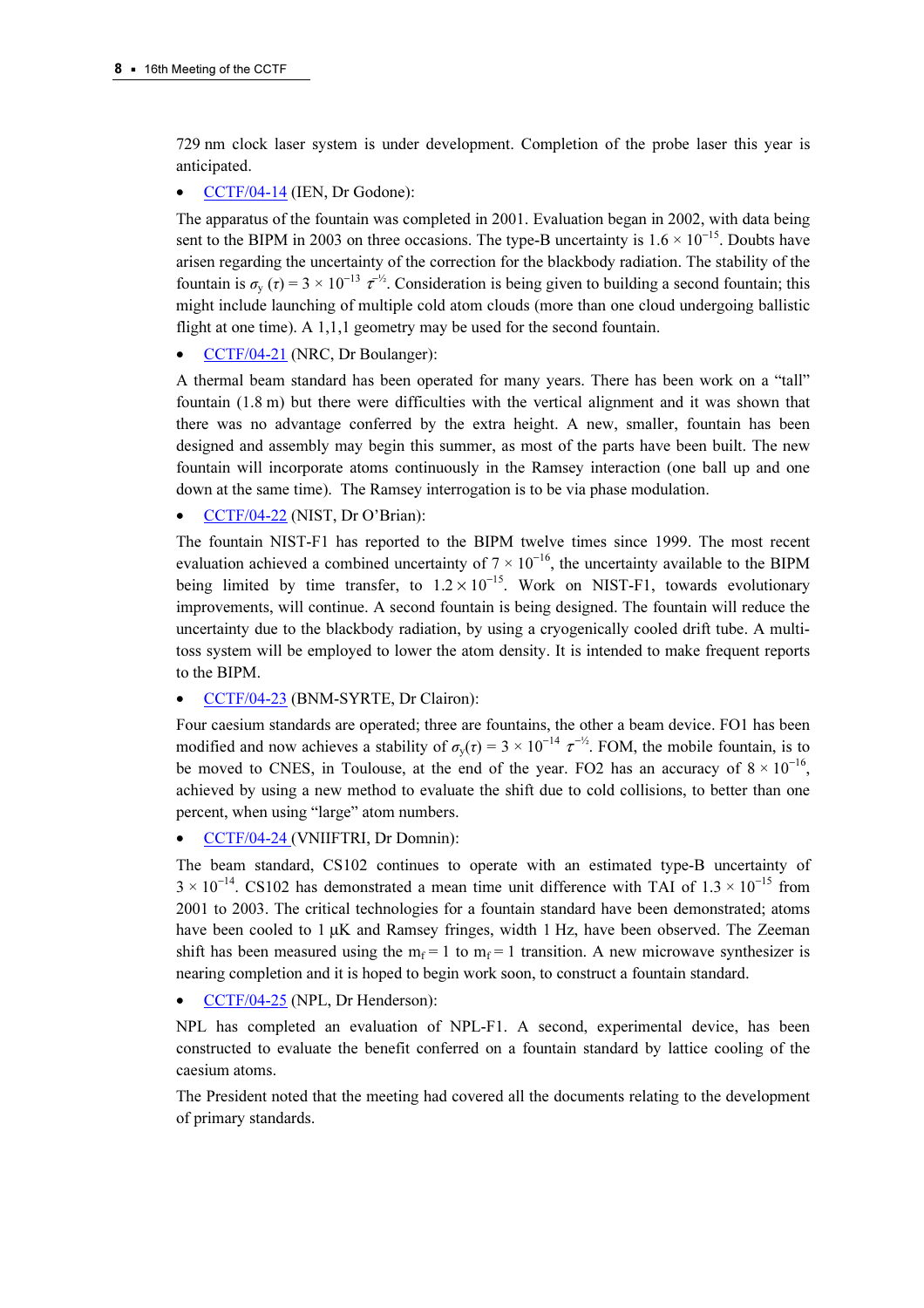# 2.2 Report of the CCTF Working Group on the Expression of Uncertainties in Primary Frequency Standards

The President continued, by noting that there was no formal report from the Working Group on the Expression of Uncertainties in Primary Frequency Standards and opened the topic for discussion. There being no contribution from the delegates, the next topic was addressed.

# 2.3 Report of the CCL/CCTF Joint Working Group (JWG) on Secondary Representations of the Second and the Mise en Pratique of the Metre

The President noted that the Joint Working Group had met two days previously; Drs Riehle (PTB) and Gill (NPL) had chaired the meeting. He invited Dr Riehle to present his report.

Dr Riehle presented a summary of r[eport CCTF/04-28. He began](https://www.bipm.org/cc/CCTF/Allowed/16/cctf04-28.pdf) by reminding the delegates of Recommendation CCTF 1 (2001). Dr Riehle continued with a brief sketch of the history of the JWG. A working group of CCTF on secondary representations of the second was established in June 2001, comprising representatives from BNM-SYRTE, IEN, NIST, NMIJ, NPL, NRC, PTB and VNIIFTRI. The then-Director of BIPM, Dr Quinn, proposed to the meeting of the CCL in 2001 that links be established with the working group, as there was the possibility of an overlap of activities between the CCTF working group and the CCL Working Group on Mise en Pratique (MeP) of the Metre.

The CIPM recommended in 2001 that a JWG be formed. The remit of the group was to create a single list of frequencies and to strengthen the definition of the metre. Dr Riehle noted that it was clear that the requirements of the length and time communities are not the same; an iodinestabilized He-Ne laser is not suitable for timekeeping, and microwave clocks and femtosecond laser based optical standards are not yet a practical tool for length metrology.

In February 2002, a questionnaire was sent by PTB to the members of the CCTF WG on Secondary Representations of the Second. In May 2003, the CCTF WG met with CCL guests at the EFTF/FCS scientific conference to discuss the replies to the questionnaire.

In September 2003, a JWG was formally founded under Dr Chung (President of the CCL) and Prof. Leschiutta. The JWG members were drawn from the CCTF WG and the CCL MeP WG, under the joint chair of Dr Gill and Dr Riehle. The JWG worked on devising the requirements of a standard, for consideration as a secondary representation of the second and agreed that: "The SI value of the unperturbed frequency of a quantum transition suitable as a secondary representation of the second must have an uncertainty that is evaluated and documented so as to meet the requirements adopted for the primary frequency standard for use in International Atomic Time"; and "this uncertainty should be no larger than about a factor of 10 of the primary standards of that date that serve as the best realizations of the second".

Dr Riehle continued by giving the current working procedure of the JWG, the joint group will review and discuss the proposed standard's uncertainty budget and evaluate its validity before making their recommendation to the CCTF for the standard being added to the list of frequencies appropriate for secondary representations of the second. The JWG will keep the CCL informed about its activity.

Dr Riehle then identified the frequencies that were considered. These were three microwave standards and seven optical standards. The recommendation of the JWG was then presented. At this stage, the unperturbed ground-state hyperfine quantum transition of  ${}^{87}Rb$  may be used as a secondary representation of the second (detailed at item 12 in the agenda). He noted that, with the continuing activity of the JWG, a single list of frequencies is ensured and that no numerical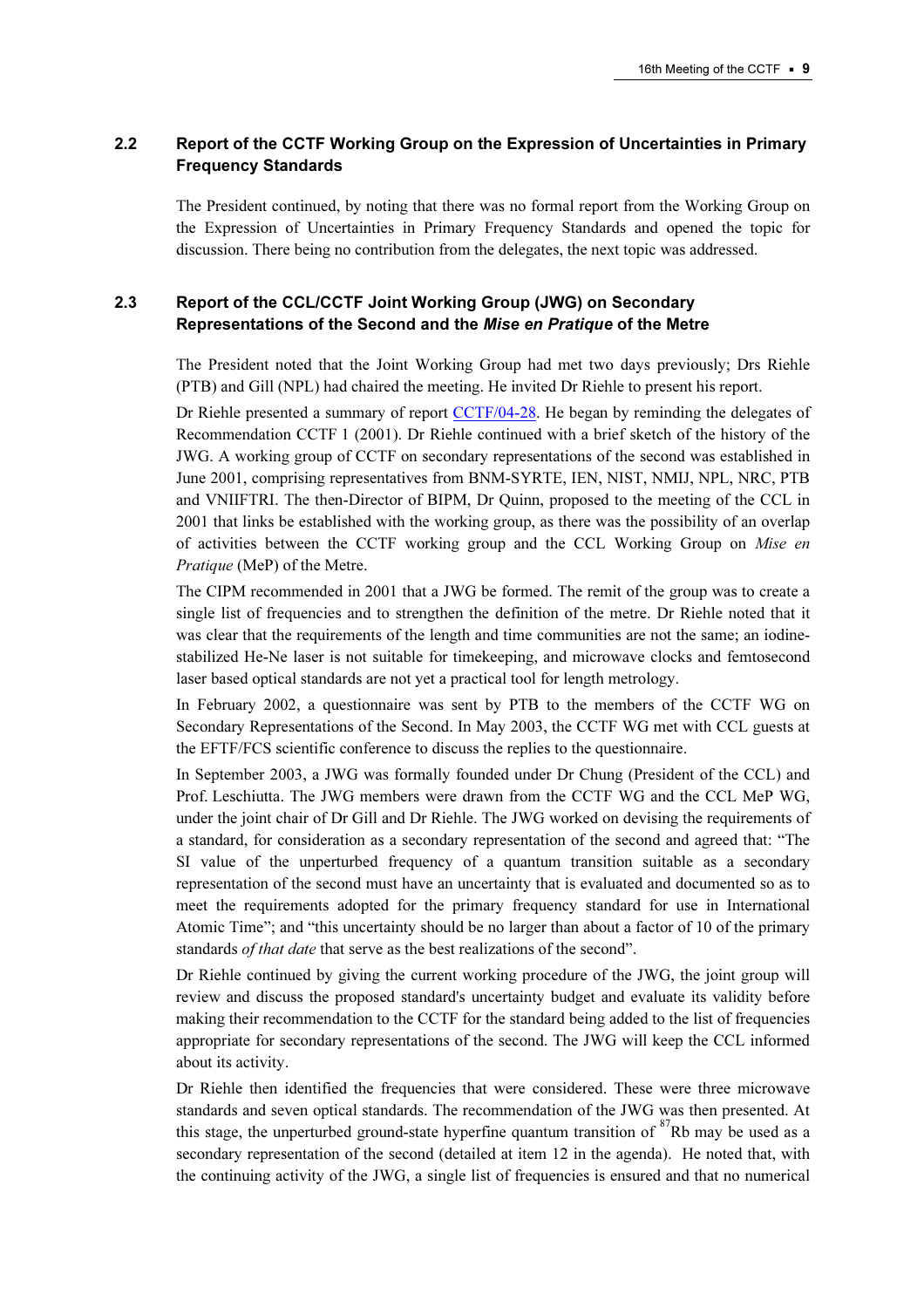ambiguity can occur with frequencies that may be used for the realization of the metre or with those recommended as secondary representations of the second. The list has the further capability of including frequency standards that are neither recommended for the realization of the metre nor as secondary representations of the second, but that have applications in basic research or applied technology.

Dr Riehle concluded by acknowledging the contributions from Dr Quinn, Professor Wallard and the BIPM, the members of CCTF WG on Secondary Representations of the Second, the members of the CCL WG MeP, and the members of the CCL/CCTF JWG.

The President thanked Dr Riehle for his report and invited discussion.

Dr Parker asked whether it is intended that measurements of the Rb transition should contribute to TAI. Dr Arias replied that this is not the intention.

Dr Parker then asked how the JWG arrived at the uncertainty to be attributed to the frequency given in the proposed recommendation. Dr Riehle explained that there were uncertainties over the shift due to blackbody radiation, particularly due to the recent work at IEN.

Dr Parker then commented that there was a question whether the best realization of the SI second could be found in a laboratory measurement, or in the calculation of Terrestrial Time (TT) and that it was important to include the peer review process in judging the accuracy of a laboratory realization of the SI second. Dr Riehle said he agreed completely and that the JWG considered what could be concluded about the accuracy of the estimation of the type-B uncertainty of the fountain standards, given the level of agreement achieved during frequency comparison. Dr Petit had presented an analysis, which showed that the degree of agreement was consistent with the type-B uncertainties, as they have been stated by the individual laboratories.

Dr Parker then observed that, when considering TT data last December 2003, two points out of four were more than two standard deviations from the mean, which indicated that there was a problem and continued by asking if there was a mechanism for changing the uncertainty of a secondary representation. Dr Riehle reminded Dr Parker that the work of the JWG was a recommendation for the CCTF to consider, and that the CCTF could take the view that the uncertainty was too small. Dr Madej then added the clarification that the JWG considered that the suggested uncertainty was composed of two parts: the frequency ratio between the hyperfine transition in Rb and in Cs (as measured in the laboratory); and the accuracy of that laboratory's Cs standard (as compared to TT), as demonstrated by time transfer. This combination led to the total uncertainty proposed by the JWG.

Professor Wallard then pointed out that the CCL MeP WG meetings always reconsidered radiations and that the approach to estimating uncertainty was conservative. He noted that it was hoped for the JWG to meet again in September 2005, when it would look again at Rb. At that time, there might be several optical transitions being put forward and it was possible that there might also be a measurement of Rb from more than one national metrology institute (NMI). The President thanked Dr Riehle for his clarifications and asked him to inform the chair of the CCL about the progress achieved at the meetings (of the JWG and of the CCTF). The President added that he believed that the work of the JWG should continue.

### 2.4 Realization of TT(BIPM)

Dr Petit presented a summary of r[eport CCTF/04-17 on the realization](https://www.bipm.org/cc/CCTF/Allowed/16/cctf04-17.pdf) of TT. The definition of TT was adopted by the General Assembly of the IAU meeting in 1991 but was revised in 2000. TT is an "ideal" timescale in a coordinate, general relativistic, reference frame. The BIPM routinely realizes an approximation to TT. The uncertainty of that approximation has improved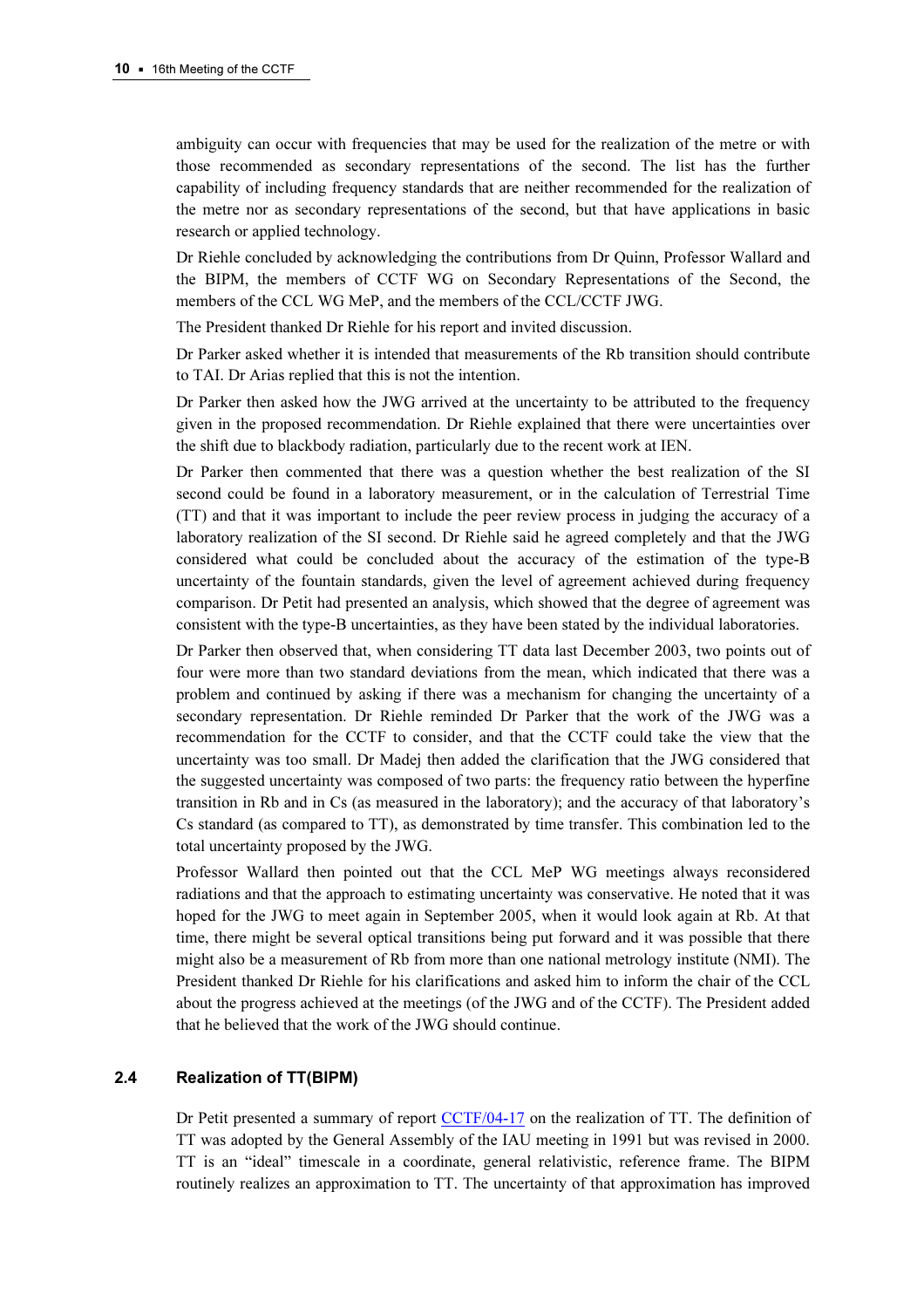over the last ten years from  $6 \times 10^{-14}$  to  $0.1 \times 10^{-14}$ , which integrates to a time uncertainty of less than 1 µs. Since 1999 there has been a drift between the frequencies of TT and of TAI, the difference being between  $6 \times 10^{-15}$  and  $10 \times 10^{-15}$ . It is necessary to consider whether the current procedure for steering TAI so as to realize the SI second, is optimal. The BIPM was drafting a resolution for suggesting new goals in steering TAI. Dr Petit then moved to the subject of the accuracy of primary standards. He presented a plot of the frequency difference between TT(BIPM) and all the contributions from primary standards for the previous five years; the plotted difference was normalized by the standard's uncertainty, including the time transfer. He pointed out that the distribution is "more or less" consistent with a normal distribution. Dr Petit concluded by noting that, at the recent meeting, the WG on TAI concluded that the BIPM might benefit from more information about the calculation of the uncertainty of a contributing primary standard, and that a draft recommendation was being circulated.

The President thanked Dr Petit for his contribution and noted that the meeting should anticipate seeing two recommendations on the basis of Dr Petit's presentation.

### 3 PRESENT STATUS OF TAI

### 3.1 Report of the BIPM Time section

Dr Arias presented the report of the BIPM Time Sec[tion CCTF/04-19. Change](https://www.bipm.org/cc/CCTF/Allowed/16/cctf04-19.pdf)s to the monthly produced Circular T were introduced in April 2003, giving  $[UTC - UTC/k)]$  and  $[TAI - TAI(k)]$ to 0.1 ns resolution, justified by the quality of the time transfer link. In January 2004, Section six was introduced, containing information about those time transfer links, and their uncertainties used to calculate the UTC $(k)$  offsets. The delay in publishing *Circular T* has been reduced to about the 12th of each month due to increased automation, with checks done manually. The annual reports have been published.

Of the clocks contributing to TAI,  $68\%$  are caesium clocks of the type HP5071A, 16% are masers and the remaining 16 % is comprised of lower quality clocks, and PTB CS1 and CS2. The stability of EAL is  $\sigma_{\rm v}(\tau) = 0.6 \times 10^{-15}$  over 20 to 40 days. There were changes to the weighting procedure for clocks (detailed in the document), based on empirical calculations of the stability achieved in EAL, with different maximum weighting. The maximum weight of a clock is now  $2.5/N$ , where N is the number of participating clocks.

On the accuracy of TAI, nine primary standards are reporting; five are fountains. The deviation of TAI from the estimation TT(BIPM) of the SI step interval has varied from  $5 \times 10^{-15}$  to  $11.9 \times 10^{-15}$ .

Regarding time links, there are now three techniques in use, GPS C/A code, GPS P3, and twoway (TWSTFT). TWSTFT is now done daily for the Europe-North America links and, in some cases, sub-daily. A diagram was presented showing the time links between laboratories. In some cases, laboratories are linked by three different techniques. For multi-technique links (GPS C/A common-views, GPS P3, TWSTFT) one is used to calculate TAI, the others are computed as a backup. 50 % of the GPS time receivers used to calculate TAI are now calibrated, a result of calibration campaigns organized by the BIPM. The IGS/BIPM pilot project (1998-2002) on dual frequency receivers (using P-code) has resulted in the calibration of P3-code-based links in TAI.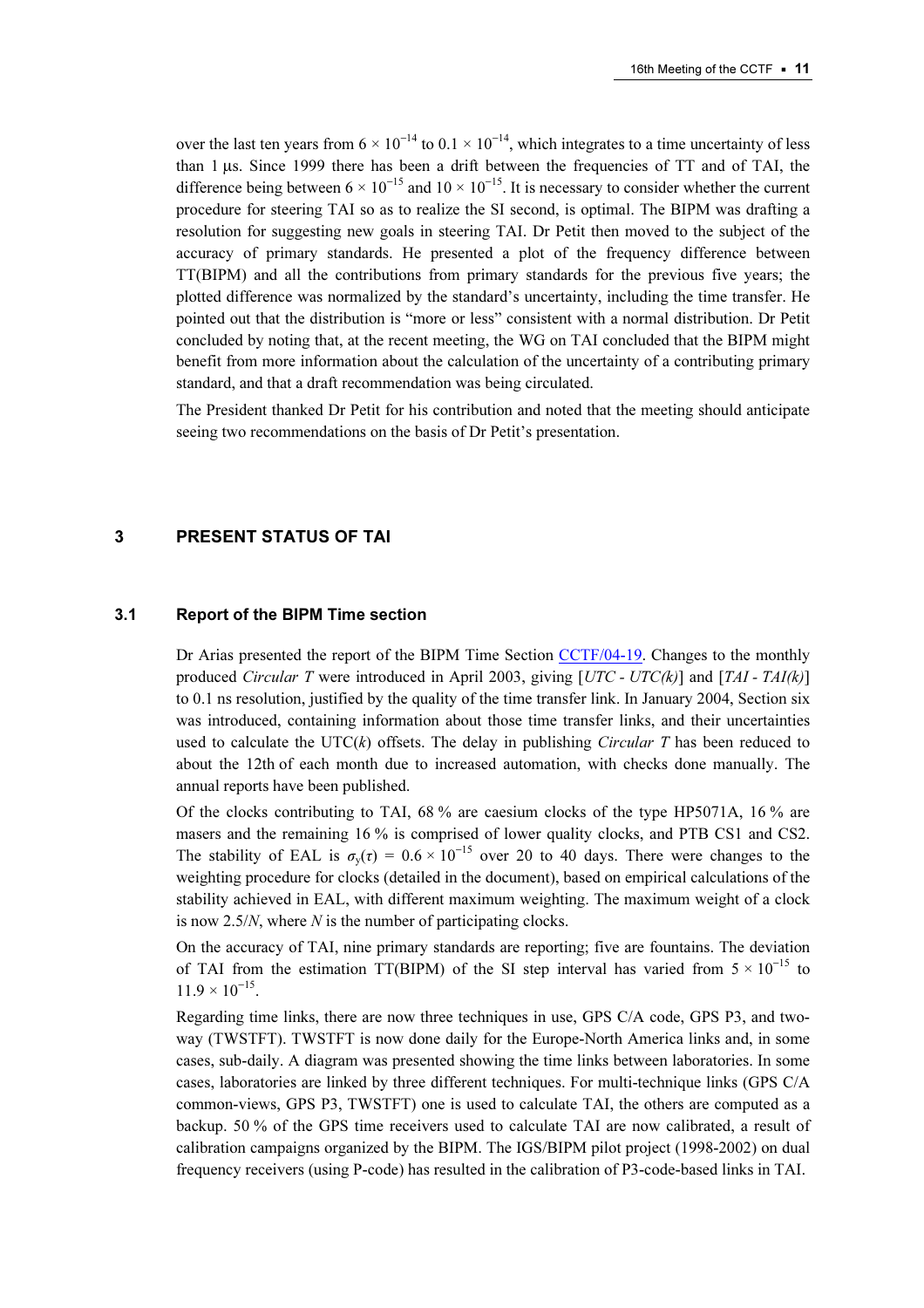On space and time references, the continuity of the collaboration between the BIPM and the IAU was assured when, in January 2001, the Executive Committee of the IAU created the IAU Working Group on Relativity for Celestial Mechanics, Astrometry and Metrology (RCMAM).

The BIPM and the USNO have been working together to provide the Conventions Product Centre (CPC) of the IERS since January 2001 (detailed at item 7 of the agenda). The BIPM is represented on the IGS Working Group on Clock Products and is a Sector Member of the ITU-R.

Collaboration was maintained with radio-astronomy groups analysing pulsar data, by providing them with the post-processed realization of Terrestrial Time, TT(BIPM). A small collaboration is continuing with the Observatoire Midi-Pyrénées (OMP) in Toulouse to complete the processing of observations already carried out.

A member of the BIPM Time section, Peter Wolf, took a one-year, grant-funded, leave of absence to work with CNES (Centre National d'Études Spatiales) to study possible applications in fundamental physics and metrology, of atomic interferometry using laser-cooled atoms. The work was done at the BNM-SYRTE.

The President thanked Dr Arias for her very comprehensive report.

# 3.2 Report of the CCTF Working Group on TAI

Dr Tavella, chair of the CCTF Working Group on TAI presented the report of the 6th meeting of representatives of laboratories contributing to TAI (BIPM, 31 March 2004). She made only general comments as much of the output of the meeting appears as reports under other agenda items. (The presentations from the meeting have been posted on the BIPM website.)

Dr Tavella noted that 52 people attended the meeting from 25 laboratories, the subjects covered could be split into two groups: timescales and algorithms; and time links, calibration techniques and their uncertainties.

On algorithms, the WG noted the increased automation in the computation of TAI, reported by Dr [Arias \(CCTF/04-19\). The Sub-W](https://www.bipm.org/cc/CCTF/Allowed/16/cctf04-19.pdf)orking Group on Algorithms held a successful workshop in March 2002 and invited suggestions for a further workshop, possibly to be held in 2007.

On time links for TAI, the WG received the rep[ort \(CCTF/04-19\). The WG](https://www.bipm.org/cc/CCTF/Allowed/16/cctf04-19.pdf) noted the increased number of GPS receivers now calibrated due to the action of the BIPM and encouraged the Regional Metrology Organizations (RMO) to become involved. The WG would like to see more links used for the computation of TAI, to be calibrated by more than one technique at the same time.

The WG aired the possibility of holding a workshop on GPS receiver calibration, related to this item. Dr Tavella suggested that there might be interest in organizing a workshop on uncertainties. The President welcomed the suggestion.

Dr Bauch asked what might be the terms of reference of a WG on GPS receiver calibration. Given that receiver calibrations were done by the BIPM, and within EUROMET, would the proposed WG be required to document this work?

The President said that he did not know if GPS receiver calibration was within the terms of reference of the CCTF Working Group on TAI, but that this calibration was definitely an interest of the BIPM Time section.

Mr de Jong added that the WG on the MRA has discussed the uncertainties given by the BIPM on time links and found that there may be a need for reduced uncertainties. He said that the WG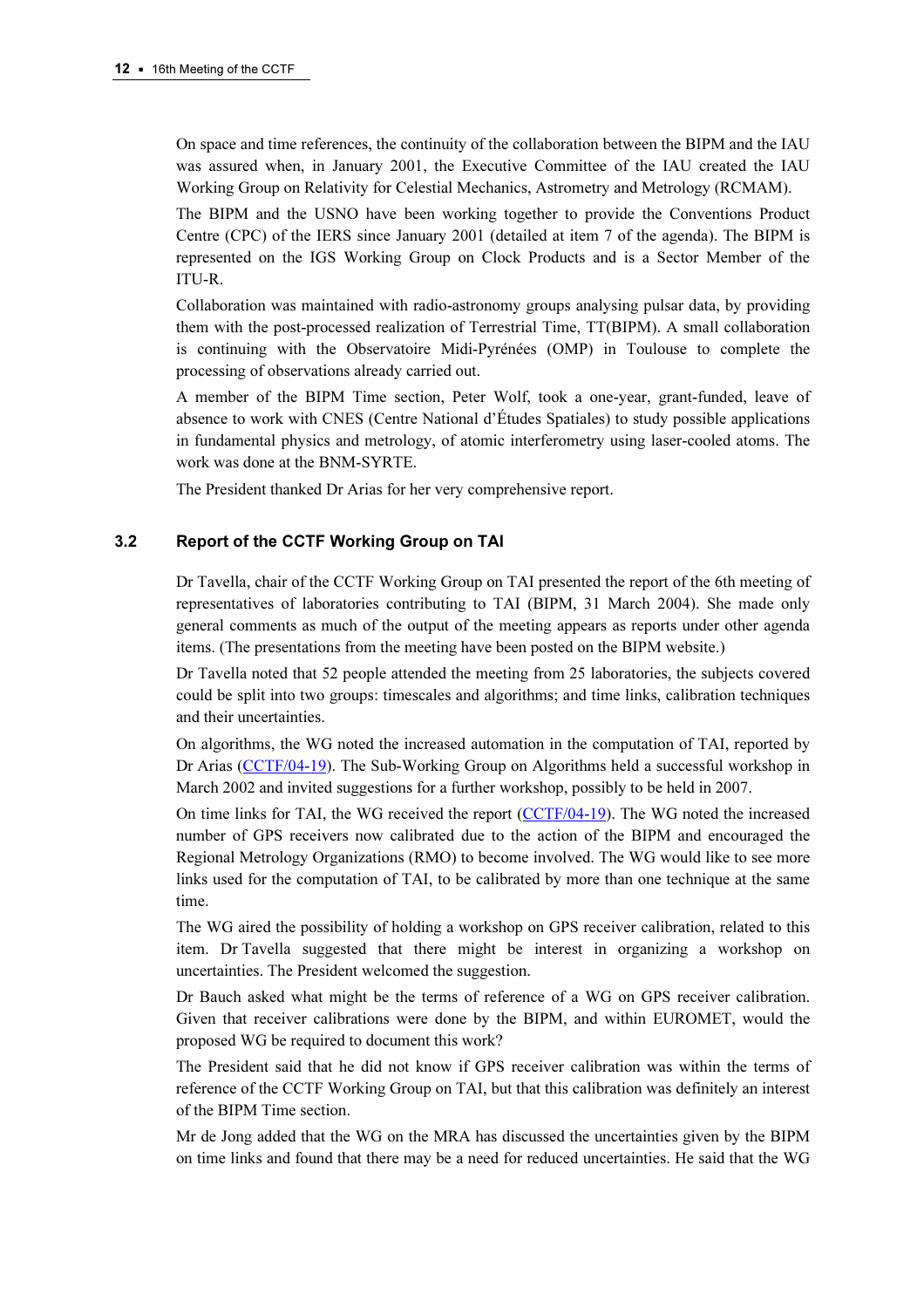on MRA would like to have a sub-group to formulate procedures for such calibrations as they were important for the traceability to the SI second for the customers of NMIs.

Dr Koshelyaevsky suggested that the CCTF Working Group on TAI use the term GNSS rather than GPS. The President made note of this suggestion and deferred further discussion to Agenda item 10.

On primary frequency standards in TAI, the WG supported further study of the optimal way to use these in steering TAI.

### 3.3 Report of the sub-group on algorithms of the CCTF WG on TAI

Dr Tavella, the chair of the sub-group on algorithms of the CCTF WG on TAI reported that the main activity has been the symposium on algorithms, held at the BIPM in 2002 and coorganized by the BIPM, the IEN and the USNO. Dr Tavella noted that the symposium followed from several previous meetings on the topic. The symposium served to bring together the small scientific community working on algorithms, so as to identify the topical issues and to further the community's ability to extract information from timing data. There were 35 scientific contributions from colleagues working in the fields of time, space applications, geodetic survey, and industry. Many of the papers were published in a special issue of *Metrologia* (2003) and the others can be accessed via a CD-Rom. Dr Tavella noted that the President has suggested that the symposium had been overdue, there having been fourteen years since the previous meeting. Dr Tavella invited comments on the proposal that a further symposium be held in 2007 or 2008, to include tutorial sessions.

The President expressed thanks to Dr Tavella for her report and her organizational input, and to Dr Arias and Dr Matsakis for organizational input to the symposium.

### 4 FUTURE DEVELOPMENTS FOR UTC AND TAI

Dr Arias presented the proposal of the BIPM Time section, for developments. She began by noting that it was clear that the continuing support of time laboratories was essential. She recalled that at the 15th meeting of the CCTF, it was intimated that the BIPM would work towards including uncertainties on  $[UTC - UTC(k)]$  in *Circular T*. Although this has not been achieved, uncertainties are included for time links. It is hoped to have the  $[UTC - UTC(k)]$ uncertainties before the next meeting of the CCTF.

The algorithm for computing TAI will remain unchanged but work is planned to improve the frequency prediction of clocks contributing to TAI. Given the diversity of time links, it is appropriate to work on comparing the performance of links. There is the opportunity to use multiple links, weighting their contribution. The BIPM will continue its work towards improving the access to other timescales, including GLONASS, IGS, and in the future, Galileo. It is planned for the BIPM to consider further the steering strategy for TAI.

Dr Petit then indicated that there were two draft recommendations: on the steering of TAI and concerning the reporting of primary standards.

Dr Arias recalled that the reporting of primary standards and how to improve their contribution to TAI was discussed at the meeting of laboratories contributing to TAI. Guidelines had been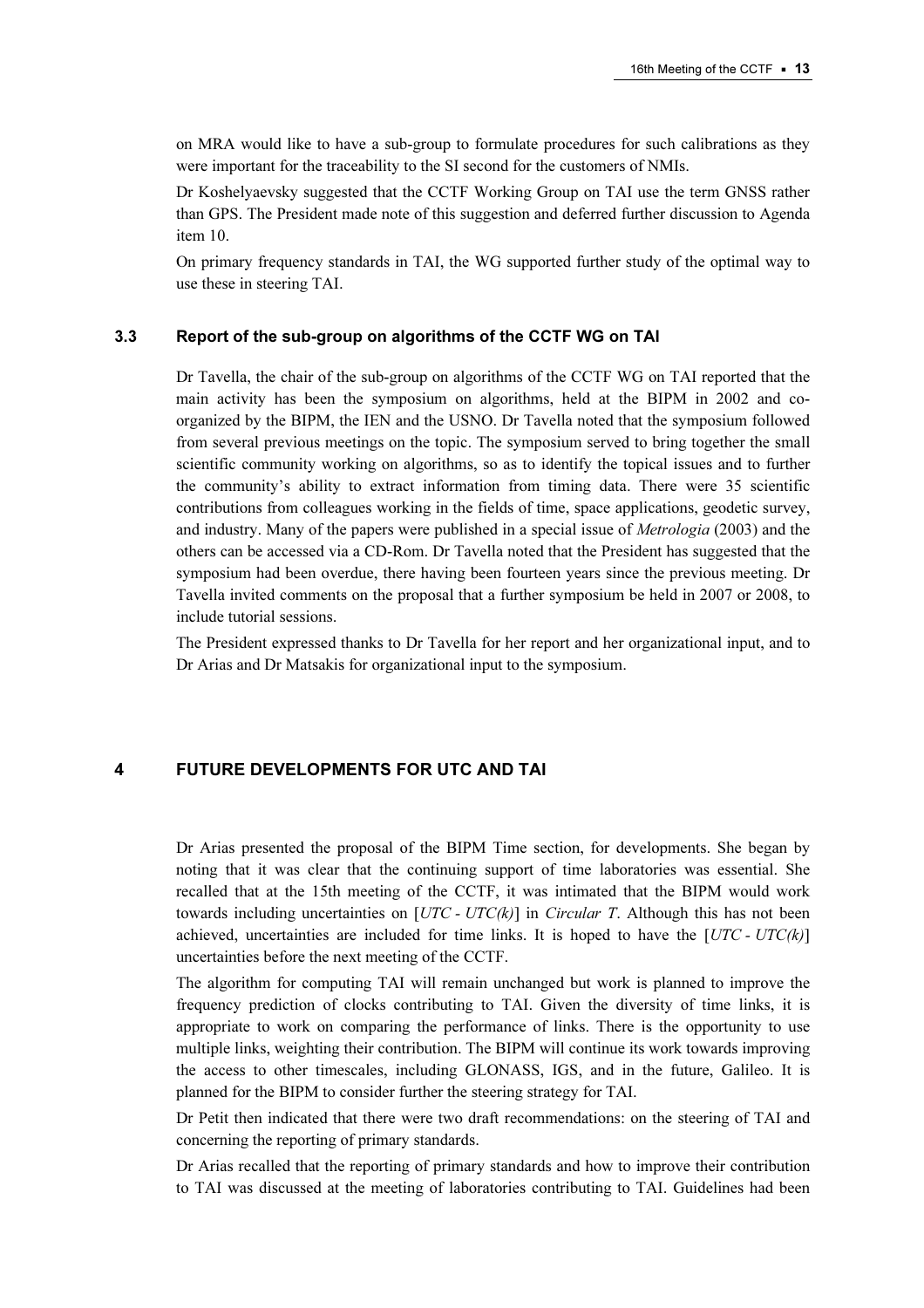suggested. Laboratories might be encouraged to provide contributions from primary standards more regularly, though the competing demands of research and operation was well recognized. The latter recommendation was the result of discussions between some attendees to the meeting of TAI contributing laboratories.

Dr Petit presented the draft recommendation on reporting primary standards (01-04-2004). He drew attention to the words "operate them on a regular basis". Some were of the opinion that a more rigid schedule be defined, but the present level of clarity was intentional. He pointed out that the recommendation now required that successive evaluations be accompanied by a statement of uncertainty together with a report describing changes to the standard since the first referenced full evaluation. The BIPM would archive this information and it would be publicly available so that others could evaluate the uncertainty. The recommendation also directed that all submitted evaluations be used for steering TAI except in the case where a mutual decision was reached, between the BIPM and the reporting laboratory that a submission's use would be to the detriment of TAI. Dr Petit was of the opinion that there is no need to have "strict" rules but that there is some utility in being able to exclude some measurements.

Dr Parker offered comment on the five points within the recommendation. He agreed that laboratories should strive to achieve regular realizations and offered that this is the goal at the NIST. He believed that the published uncertainty of the standard should include a discussion of the whole system, including the time transfer, and not just the physical standard. He has no objection to the requirement that successive evaluations be accompanied by a report, NIST already did this (though not in as much detail as the first publication); he encouraged the scheme whereby the reports were public, and on the last point (the option of excluding an evaluation), he thought that a process was required whereby a new fountain standard could be evaluated.

Dr Parker developed his last point, one fountain operating in a given month could make a significant impact on the calculation of  $TT - TAI$ . This has been less of an issue with the previous, thermal beam, devices, as they had "more noise". Dr Parker noted that although disagreement between one fountain and a group of other fountains did not necessarily mean that it was "wrong" he did think that there was a need for monitoring, to check whether the long-term stability of a fountain was consistent with its type-B uncertainty, over a period of perhaps a year.

The President invited comment from Dr Clairon, who expressed agreement with Dr Parker.

Dr McCarthy indicated his opinion that the Recommendation was not sufficiently specific and that it would benefit from the clarity evidenced by the CCL MeP WG.

The President offered the point that the timescale warranted its own, unique, approach and that the MeP approach was not appropriate. Dr Bauch said that the report of the CCTF Working Group on the Expression of Uncertainties in Primary Frequency Standards (CCTF/99-09 and Recommendation S 3 (1999)) should be used as an input. He too judged that the use of MeP terminology was inadvisable and would provide an opportunity for confusion between time standards and length standards. The President indicated that the CCTF is able to accept the historical record as input, despite the fact that the 1996 WG (on the expression of uncertainties in primary frequency standards) is not currently convened.

Dr Petit suggested that it was the responsibility of the laboratory to follow the guidelines contained in Recommendation S 3 (1999). He added that including the uncertainty in the time transfer would not be the "whole story" as that uncertainty was not yet given in Circular T. The report of the uncertainty should be restricted to the uncertainty that is "local" to the laboratory. Dr Petit added that the steering of TAI was based on frequency comparisons taking place over "some months" and that one incorrect determination does not affect the steer directly.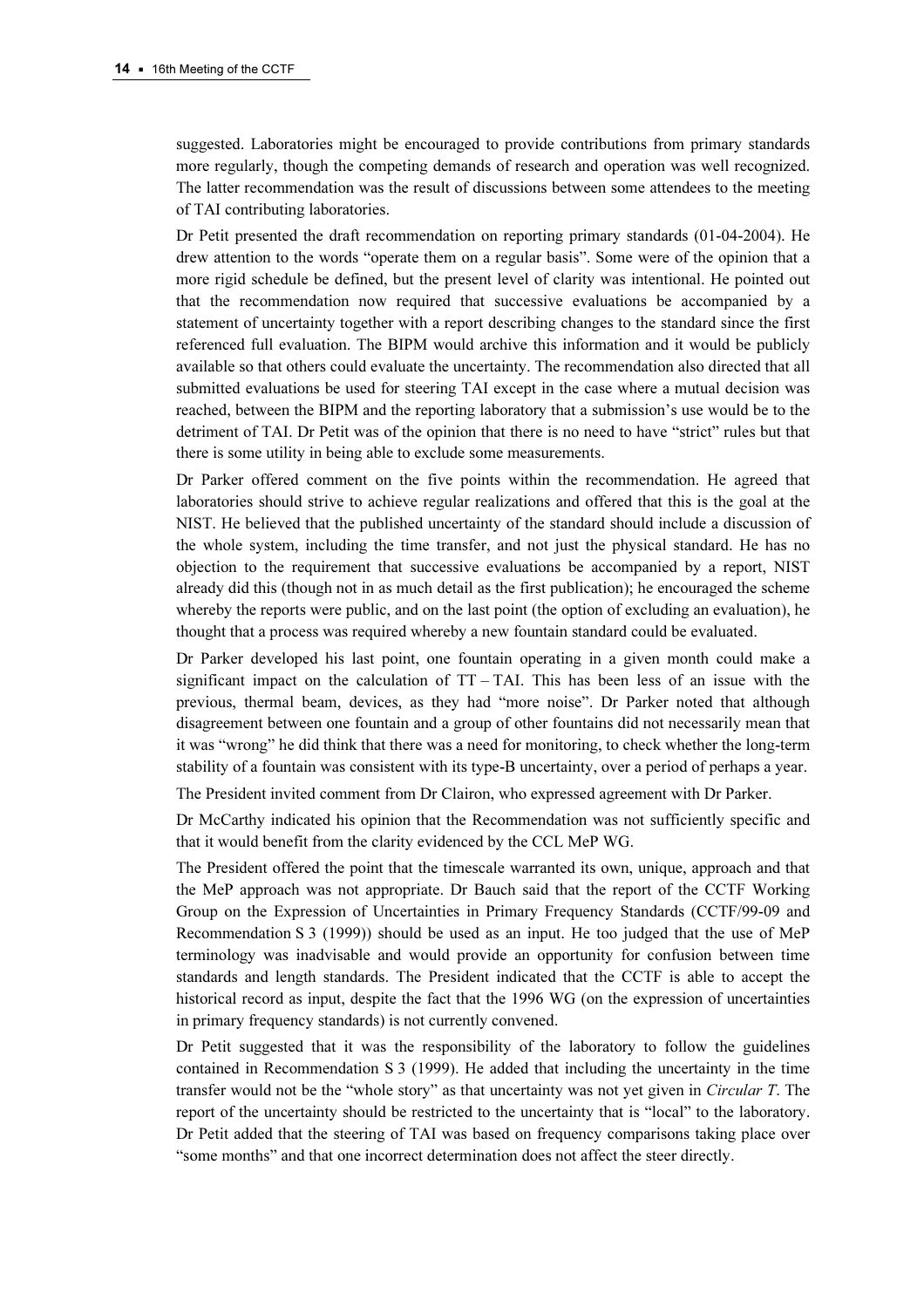The President urged Dr Parker, Dr Clairon, Dr Petit and Dr Bauch to continue their work on the text in order to agree upon some rules within the time constraint of the meeting.

The President invited Dr Petit to present the draft recommendation on the steering of TAI.

Dr Petit began by recalling that the main goal of steering TAI is that it should realize a timescale whose step interval was the SI second on the rotating geoid. However, steering has an impact on stability.

Dr Fukushima suggested that, regarding steering of TAI, a more specific definition of the geoid was required as, at present, the geoid was not uniquely defined. He suggested that a contribution could be sought from the IUGG.

Dr Matsakis commented that the wording was "slightly vague" and that the CCTF WG TAI should be consulted on the steering process.

Dr Tavella offered that she, as chair of the CCTF WG on TAI, would invite input from the "larger" time community.

Dr Arias suggested that the proposed steering procedure be circulated within the WGs of the CCTF, that opinion and agreement be sought and that the BIPM revise its process on the basis of this agreement. It would be advantageous to be able to make the agreed changes before the next meeting of the CCTF.

Professor Wallard enquired about the formality of the process of agreement. The President replied that the CCTF would choose whether to adopt the recommendation later in the meeting (at item 12 in the agenda). The suggestion that the BIPM seek input from the WG on TAI in deciding the steering process could be included in a revised draft recommendation.

There followed a discussion on the relative importance of stability and accuracy for TAI. Dr Madej and Dr Parker sought to establish how the competing demand for stability and accuracy might be managed. Dr Petit showed the historical record of the offset between TT(BIPM) and TAI. Dr Parker noted that the increasing offset of the step interval from the SI second was in part due to the frequency drift of HP5071A clocks contributing to the EAL. It was evident that the current rules, being used for steering TAI, could largely halt the frequency drift of TAI from TT but could not bring the rate back to that of TT.

The President concluded the discussion under item 4 of the agenda and noted that there would be an opportunity to reach agreement on steering TAI at item 12 of the agenda.

### 5 REDEFINITION OF UTC: PRESENT SITUATION

The President began the discussion by stating that it was not within the remit of the CCTF to agree a redefinition of UTC, as UTC is defined by the ITU (ITU Recommendation TF-460). However, the agenda item was included as the CCTF is an interested party to these matters.

Dr Beard presented a report from the Special Rapporteur Group (SRG) on UTC of the ITU-R Working Party 7A. The issue arose from the problem caused to some timescale users, such as communications systems, by the discontinuity resulting from leap seconds. The working group has been asked to study the problem and suggest solutions. Dr Beard recalled that the definition of UTC was ITU-R TF460-6 and was one of the more fundamental recommendations of the ITU. He then listed the members of the study group. These were: Jacques Azoubib (BIPM),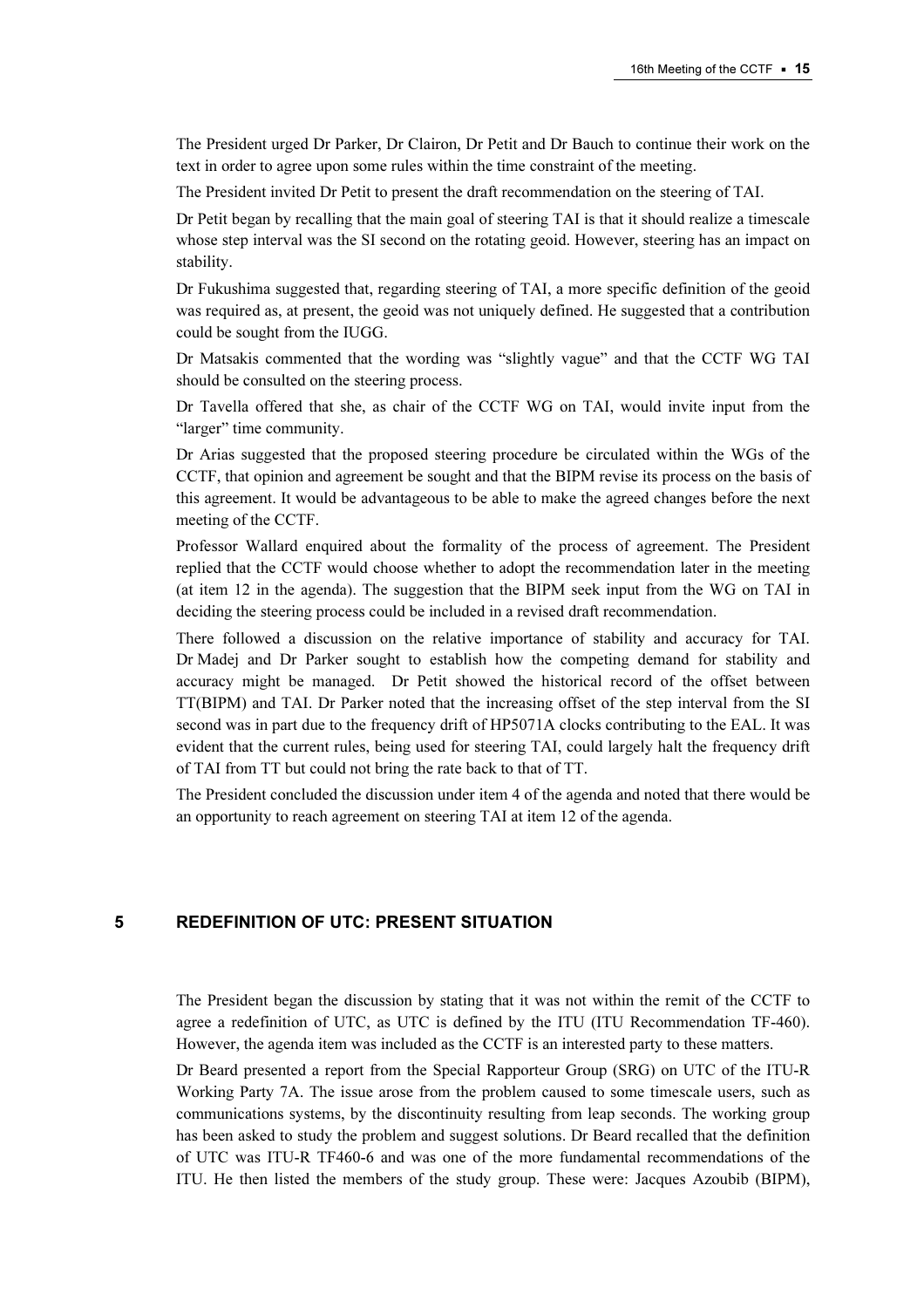Thomas Bartholomew (USA), Francoise Baumont (France), Ronald Beard (USA, Chairman), Michel Brunet (France), Yury Domnin (Russian Fed.), Donald Hanson (USA) and William Klepczynski (USA, IAU). Other organizations were represented by: Felicitas Arias (BIPM), Dennis McCarthy (IAU), Daniel Gambis (IERS) and Sigfrido Leschiutta (CCTF).

The SRG has defined the questions to be answered: What are the requirements of the time scale in terms of accuracy, stability, relation to the SI Second, uniformity, accessibility, reliability, and availability for civil and national timekeeping; what tolerance could be accommodated in  $[UTI - UTC]$ ; does the current leap second procedure satisfy the needs of the users or should an alternative be developed? In addition, other issue to be considered were: satellite systems utilizing independent system time; the use of TAI; and multiple systems with different timebases. The SRG planned to investigate possible changes in coordination with ITU-R Sector Members and CCTF and report results for consideration by ITU-R.

Dr Beard said that a special colloquium had been held at IEN in May 2003, where the SRG has reported its findings. He listed the subject matter of the contributions at that meeting and the issues addressed. These included the question: "Should UTC be decoupled from solar time"? It was noted that the IERS accepted the responsibility of continuing UT1 regardless of changes to UTC and also that astronomers may not have a need for a real time representation of UT1. The IEN meeting agreed that there were long-term deficiencies in UTC due, in part, to the increasing number of leap seconds.

The conclusion of the SRG was that the creation of a new time scale, to be known as "International Time", was not recommended, as a new name and scale would create confusion and complications. The necessity of broadcasting DUT1 was largely unsupported as most users were using UTC directly as an approximation to UT1. The broadcast of DUT1 should be discontinued; the IERS was assuming responsibility for maintaining UT1 and its dissemination. Redefinition of a new "UTC" was not necessary; rather there should be an adjustment to the current definition to continue the continuous broadcast of the time scale on the transition date. The approach would capitalize on what was current: organizational and systems support structure, and timing centres coordinating their real-time realizations. A long-term continuous timescale would be achieved. Gradual divergence from solar time might be an issue in low precision "civil" timekeeping; the increasing error has been estimated as a few seconds over three years growing to one hour not before year 2600.

The SRG was now working on a transition plan to be reported to the ITU-R in October 2004. Dr Beard said that 2010 was a possible date for the transition.

The President thanked Dr Beard for his contribution.

Dr Boulanger observed that some groups, such as astronomers, would have to create a new timescale. It was not clear to him why those for whom leap seconds were a problem could not use TAI.

Dr Bauch asked for clarification on what was in the transition plan. Dr Beard explained that it meant that leap seconds would be discontinued and that UT1 would be disseminated for those who required correspondence with solar time. Dr McCarthy added that the IERS provided UT1 for those who needed a timescale with correspondence to solar time.

Dr Boulanger repeated his question regarding the alternative of some groups using TAI for a timescale devoid of leap seconds. Dr Beard explained that converting to the use of TAI was a more expensive step for these users.

The President recalled that the current recipe for UTC has been in place for 30 years (having been devised by Dr Steele and himself). At that time, ninety percent of the users needed UTC for navigation. His personal opinion was that the current UTC formula should be changed.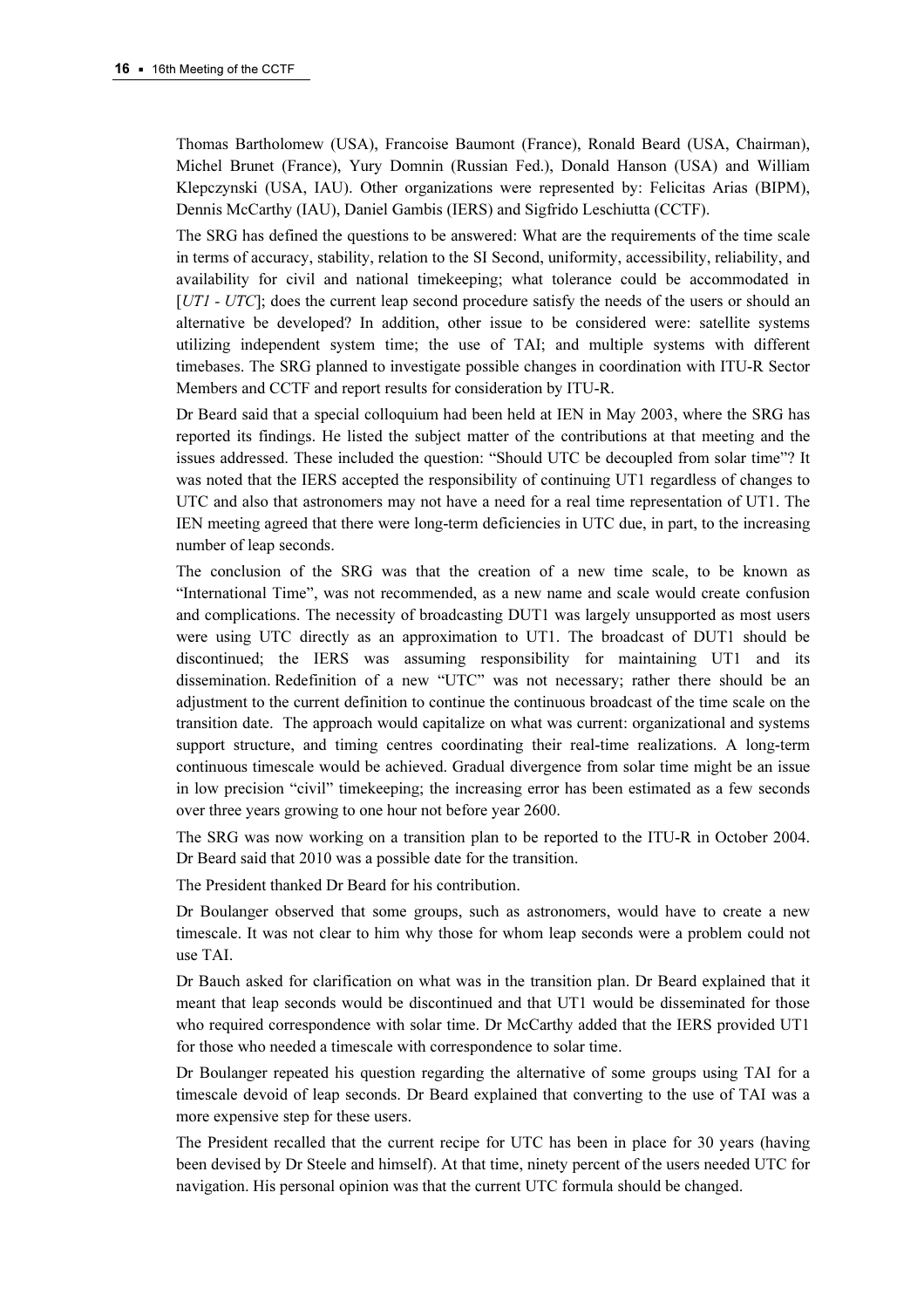Dr Boulanger expressed the opinion that it was wrong to change the definition of the (UTC) timescale without changing its name as it could lead to a diminution of trust. Dr McCarthy pointed out that there was a precedent for this. The frequency steps which were once part of UTC has been dispensed with. Dr Arias said that the word "universal" would no longer be appropriate for UTC. Dr McCarthy recalled that the word "coordinated" was chosen to reflect the coordinated change in the different timescales, then in use in the UK and the USA, to the (new) UTC. Dr Arias clarified her earlier point; she believed that the word "universal" was appropriate only for a timescale that was "linked" to the rotation of the Earth.

The President, reiterating that it was not for the CCTF to make decisions on this matter, offered that the name of a unit was not always ideal; an example was the kilogram – it being a multiple of another unit. He could see the value in keeping the name the same because of its familiarity. He continued by thanking Dr Beard for his efforts in seeking the input from so many organizations.

Dr Bauch sought further clarification on the timing of the abandonment of leap seconds; would it be 2010 or 2022? Dr Beard explained that an earlier transition than 2022 was "preferred" and that 2010 was a suggestion.

The President then introduced the l[etter \(CCTF/04-20\) from Dr Jorg H](https://www.bipm.org/cc/CCTF/Allowed/16/cctf04-20.pdf)ahn of the Galileo Project Office at ESA, addressed to Prof. Leschiutta and Dr Arias with regard to this meeting. The letter informed the meeting that the Galileo Project Office was aware of the discussions on the future of leap seconds. It added that the (GNSS system) Galileo intends to follow international standards and recommendations and that the Project Office would prefer that any decision to discontinue leap seconds (together with its implementation date) be made well before the Galileo system starts to operate. (The start of full operation is planned for 2008). The President noted the assurance that the Galileo system would follow international time. The intention stated in [CCTF/04-20 is to steer Ga](https://www.bipm.org/cc/CCTF/Allowed/16/cctf04-20.pdf)lileo's System Time (GST) towards TAI and to disseminate all information with respect to UTC to the users. He added that it was not for CCTF to act on this letter; rather it was for the ITU to do so.

### 6 TIME AND FREQUENCY TRANSFER METHODS

The President invited summaries and additions to the reports from laboratories, on time and frequency transfer. Summaries of the following reports were presented by the speakers indicated:

• CCTF/04-01 (USNO, Dr Matsakis):

[In a study of the error budget of TWS](https://www.bipm.org/cc/CCTF/Allowed/16/cctf04-01.pdf)TFT calibration, USNO has observed an RMS deviation of 0.5 ns over a six-month period in links with multiple customers. A component is added to the uncertainty to account for changes that may occur between calibrations.

• CCTF/04-02 (METAS, Dr Dudle):

[A priority has been the TAI P3-project co](https://www.bipm.org/cc/CCTF/Allowed/16/cctf04-02.pdf)nducted by the BIPM, aiming at using the data of geodetic-type receivers for common view time links. An IGS station has been constructed. Work is advancing on a TWSTFT station.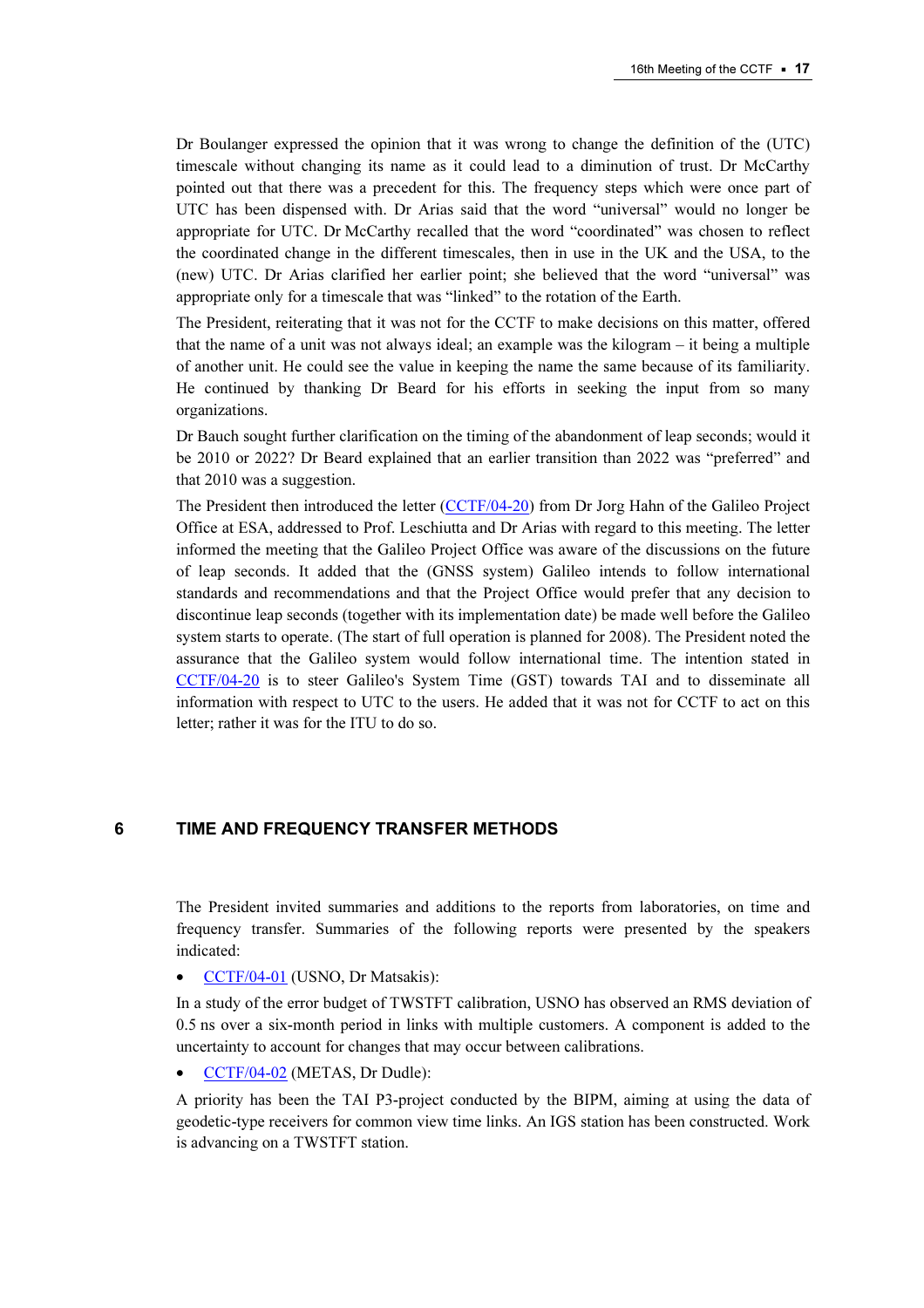• [CCTF/04-04 \(KRISS, Dr Lee\):](https://www.bipm.org/cc/CCTF/Allowed/16/cctf04-04.pdf) 

A system for short baseline precise time comparison using carrier phase is under development.

• CCTF/04-03 (NMIJ/AIST, Dr Ikegami):

[There has been participation in the TWSTFT e](https://www.bipm.org/cc/CCTF/Allowed/16/cctf04-03.pdf)xperiment, to link the Asia-Pacific region.

A geodetic-type GPS receiver, Ashtech Z12-T (Metronome) has been introduced. There has been participation in the international campaign initiated by the BIPM to calibrate geodetic-type GPS receivers. There was involvement in the calibration trip of the BIPM receiver in Asia, [starting on November 2001. Regular report](https://www.bipm.org/cc/CCTF/Allowed/16/cctf04-05.pdf)s of Z12-T data to the BIPM had begun.

• CCTF/04-05 (NIM, Dr Gao):

Two commercial single channel GPS common view receivers (TTR-6, Datum9390) and two multi-channel GPS common view receivers were used to link to UTC.

The fractional frequency for  $[UTC - UTC(NIM)]$  over one and a half years was shown to be within  $5 \times 10^{-14}$ .

A GPS common view receiver was developed in NIM in order to strengthen the link to TAI and establish a remote time and frequency calibration service. The receiver's time interval card satisfies the CCTF recommendation for the hardware of GPS common view receivers.

• CCTF/04-06 (CSIRO-NML, Dr Fisk):

[The NML has developed a portable version](https://www.bipm.org/cc/CCTF/Allowed/16/cctf04-06.pdf) of its dual frequency GPS common view time transfer system. The system has been calibrated at SYRTE and will begin a round-robin of APMP laboratories in April. The carrier-phase RINEX observation files from the system can be post-processed to calculate the coordinates of APMP laboratory antennas with centimetre-level accuracy.

NML's C-Band TWSTFT link with the NIST's Fort Collins facility has been extended to include the TL in September 2002, and a three-way comparison had been conducted for several months. The NML also maintains a Ku-Band TWSTFT link with the NICT (formerly CRL) in Tokyo, and in early 2003 the link was upgraded with the installation of a new modem developed by the NICT.

• CCTF/04-08 (NMi VSL, Mr de Jong):

[TWSTFT links were maintained with Europe and](https://www.bipm.org/cc/CCTF/Allowed/16/cctf04-08.pdf) with the USA. A link was established twice per week with the TL. The link, at 4.9 degrees elevation demonstrated the same stability as those to the NIST and the USNO.

An automated station delay measurement system with a satellite simulator was under development, enabling improved accuracy in the transmit-receive delay.

An uncertainty evaluation of both GPS CV and TWSTFT was carried out during 2001, between the PTB, the NPL and the NMi VSL in an ESA-Galileo research project. Reports were published and it was shown that TWSTFT has a lower type-A uncertainty.

Data from the NMi VSL is used by the BIPM to publish the values [UTC - GLONASS time] in Circular T.

A new multi-channel receiver (Topcon) was acquired and will be modified into a timing receiver.

• CCTF/04-09 (PTB, Dr Bauch):

[The PTB operates all the standard time tran](https://www.bipm.org/cc/CCTF/Allowed/16/cctf04-09.pdf)sfer techniques: TWSTFT, GPS-P3, GPS-CV, and multi-channel GPS. Maintaining the operation of these redundant systems is resource intensive.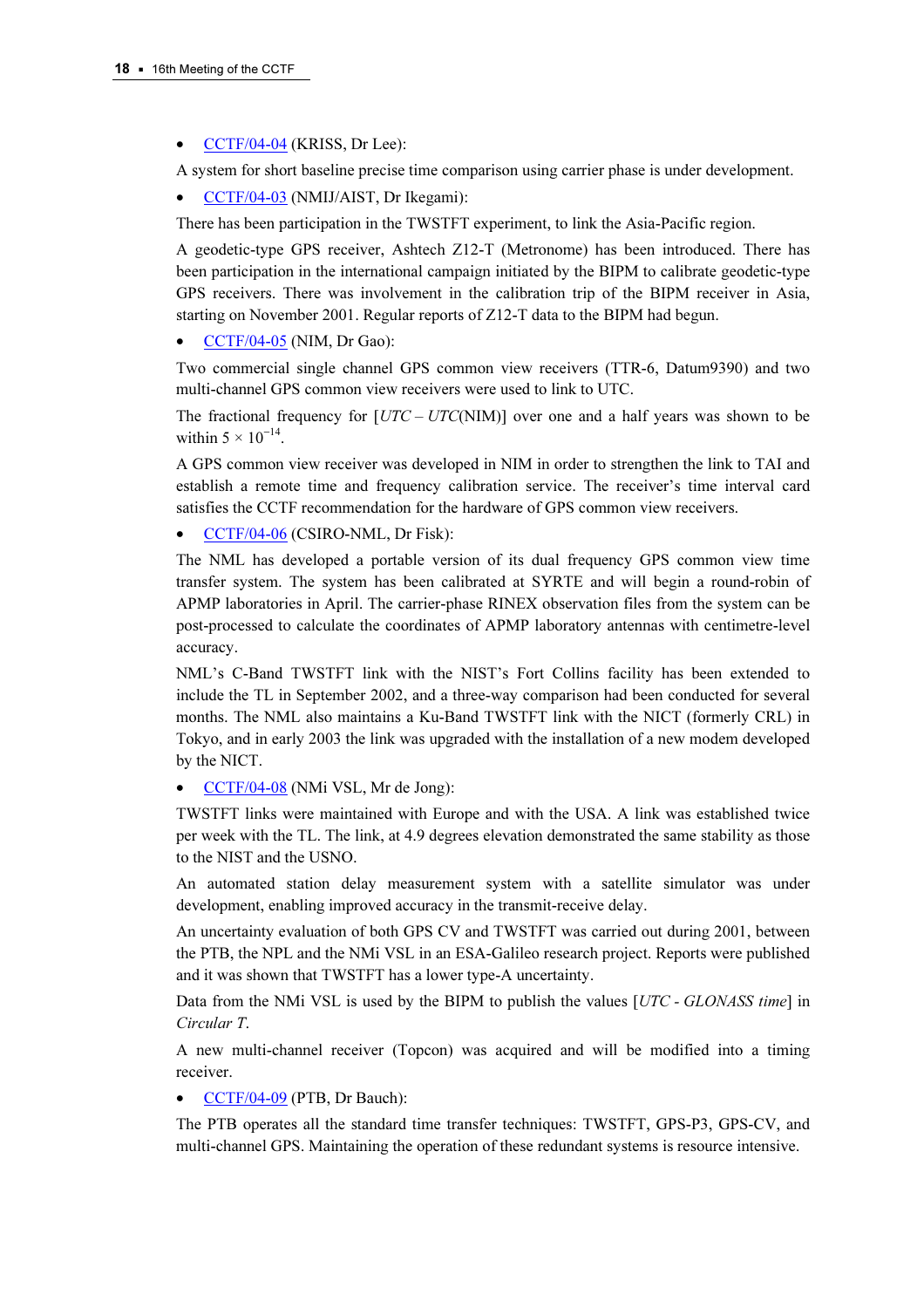### • [CCTF/04-10 \(NICT, Dr Morikawa\):](https://www.bipm.org/cc/CCTF/Allowed/16/cctf04-10.pdf)

The NICT's contribution to time transfer by TWSTFT in the Asia-Pacific region is noteworthy. The laboratory has developed a new time transfer modem for TWSTFT. The main feature is the multi-channel operation, capable of simultaneous time transfer among the participating stations. In May 2003, an experimental TWSTFT link with the USA was started, between the NICT and the USNO using the Vandenberg Air Force Base (VDB) station of the USNO. It was planned to [use the multi-channel modem for the link betw](https://www.bipm.org/cc/CCTF/Allowed/16/cctf04-13.pdf)een the NICT and VDB.

### • CCTF/04-13 (ORB, Dr Defraigne):

The ORB time laboratory is equipped with two Ashtech Z12-3T receivers, one being used for both TAI (within the TAI P3 project) and IGS. There is strong involvement in the EUREF Permanent Network (EPN). Carrier-phase based time transfer was improved, using the Bernese analysis software. A new geodetic receiver (Septentrio PolaRx2) was tested for suitability for time transfer by common view: results demonstrated the suitability of the receiver for very precise time and frequency transfer. Modifications to the CCTF procedure, to adapt it for time transfer between geodetic receivers, were tested.

### • CCTF/04-14 (IEN, Dr Godone):

[During 2003, IEN regularly sent to the](https://www.bipm.org/cc/CCTF/Allowed/16/cctf04-14.pdf) BIPM the GPS-P3 synchronization data supplied by an Ashtech Z12-3T Metronome geodetic GPS receiver (driven by UTC(IEN)). From December 2003, RINEX files, supplied by the same receiver, were regularly sent to the GeoDAF data centre of the Italian Space Agency (ASI – Matera).

Another GPS geodetic receiver, Javad Legacy with timing option, has been operated since July 2003 in the framework of the Galileo System Test Bed V1 (GSTB V1), driven by the H-maser generating the time scale (EGST) for GSTB-V1 experiment. The IEN TWSTFT measurement system is operated since 2001; its operation was been completely automated.

From 2002, the TWSTFT IEN-PTB link was the primary link for TAI calculation. A second TWSTFT station will be ready to operate at IEN during 2004; the TWSTFT signal from TL, at an elevation of eleven degrees, was received in January 2004, demonstrating the possibility of an IEN participation to the Europe-Asia TWSTFT link.

• [CCTF/04-15 \(ROA, Dr Palacio\):](https://www.bipm.org/cc/CCTF/Allowed/16/cctf04-15.pdf) 

A TWSTFT system has been installed, is now fully automated and is currently running four sessions per day.

The number of tracks per day obtained from the TTR-5 and TTR-6 GPS receivers has been increased to a mean of 84. A GPS link has been established using this method to calibrate a remote caesium clock, giving better results that using only the tracks contained in the traditional BIPM-issued GPS schedule. The CMC table for time and frequency was submitted to EUROMET.

#### • CCTF/04-21 (NRC, Dr Boulanger):

[Data from the single channel GPS receiver is p](https://www.bipm.org/cc/CCTF/Allowed/16/cctf04-21.pdf)ublished every day on the NRC website for the previous four days. Some Canadian organizations use this for frequency measurement. It is planned to provide some means of using these measurements, undertaken by the client, as a traceable method of frequency. The intention is to publish, on the website, the Ashtech Z12-T geodetic GPS receiver data as well as the single channel GPS data.

### • CCTF/04-22 (NIST, Dr Parker):

[The NIST is currently operating one TWSTFT stat](https://www.bipm.org/cc/CCTF/Allowed/16/cctf04-22.pdf)ion, necessitating the breaking of the link with USNO, whilst a hardware problem is resolved.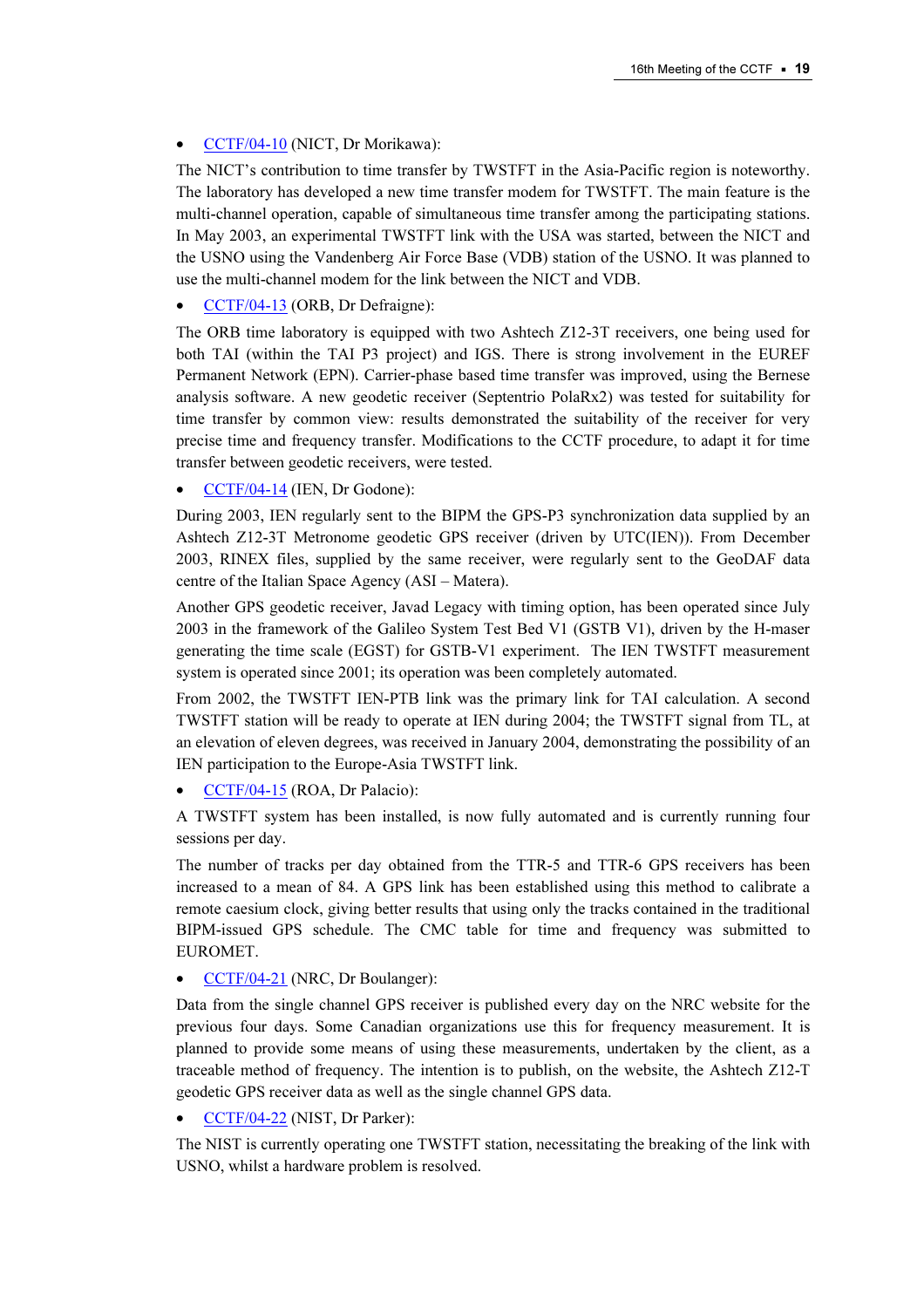Single channel common view GPS is the preferred back-up as the results from the NIST's multichannel receiver are no better for periods longer than one day.

Dr Levine added that it is anticipated that GPS carrier phase measurements could prove be the preferred frequency comparison method for caesium fountain primary standards; the method has the potential to reach an uncertainty for frequency transfer of less than  $10^{-15}$  after a few days. At present, a few parts in  $10^{-15}$  can be reached at one week; more work is required on software.

• [CCTF/04-23 \(BNM-SYRTE, Dr Dimarcq\):](https://www.bipm.org/cc/CCTF/Allowed/16/cctf04-23.pdf) 

BNM-SYRTE implemented the GPS P3 time transfer technique in the Paris Observatory (OP) in 2002. The OP multi-channel receiver was differentially calibrated against the BIPM absolutely calibrated receiver. The link between OP and PTB was characterized over more than one year.

A TWSTFT link was installed in 2001 and the regular schedule is now observed.

In 2003, a direct comparison between TWSTFT and GPS P3 was made on the link OP-PTB.

• CCTF/04-24 (VNIIFTRI, Dr Koshelyaevsky):

[The main links between timing laboratories in the R](https://www.bipm.org/cc/CCTF/Allowed/16/cctf04-24.pdf)ussian Federation and the international timing community are by GNSS. The time transfer can be performed relative to UTC with three nanosecond uncertainty. Dissemination is also undertaken in a few regional networks using television line 6. Again, three nanoseconds per day is achieved. Secondary timing laboratories are linked by GLONASS.

The laboratory now has access to multi-channel GNSS receivers, some dual frequency.

• [CCTF/04-25 \(NPL, Dr Henderson\):](https://www.bipm.org/cc/CCTF/Allowed/16/cctf04-25.pdf) 

There are now two TWSTFT Earth stations (one fully automated), two geodetic GPS quality time transfer receivers (Ashtech Z12-T and JAVAD Legacy) and several of NPL's own (TimeTrace) GPS common-view receivers, designed in collaboration with Time Frequency Solutions Ltd.

An IGS station has been maintained.

Work is continuing to enhance the TWSTFT stations, and the operation of the geodetic quality GPS receivers.

Time transfer hardware has been evaluated, including a JAVAD geodetic quality receiver, a visiting X-band TWSTFT station, and the Timetrace receiver. Currently two Loran C receivers are being evaluated.

# 6.1 Report of the CCTF Working Group on TWSTFT

The president invited Dr Klepczynski to report on the work of the CCTF WG on TWSTFT.

Dr Klepczynski began by noting that TWSTFT was independent of GPS and was affected by different systematic effects. Signals are sent through a geosynchronous communications satellite and the precision achieved was between 200 ps and 500 ps. However, because of costs, relatively few laboratories participated. The technique is amenable to automation. TWSTFT is used to link stations in North America, AMC, NIST, and two belonging to the USNO. In Europe, eight stations are linked: BNM-SYRTE, IEN, NPL, OCA, PTB, ROA, SP, and VSL. Five laboratories around the Pacific Rim are linked: AUS, CRL, NMIJ, NTSC, and TL. The regional leaders are Dr Parker, Mr de Jong and Dr Imae, respectively. Meetings of participating stations are held as the opportunity arose to discuss such operational matters, as scheduling, hardware, and software.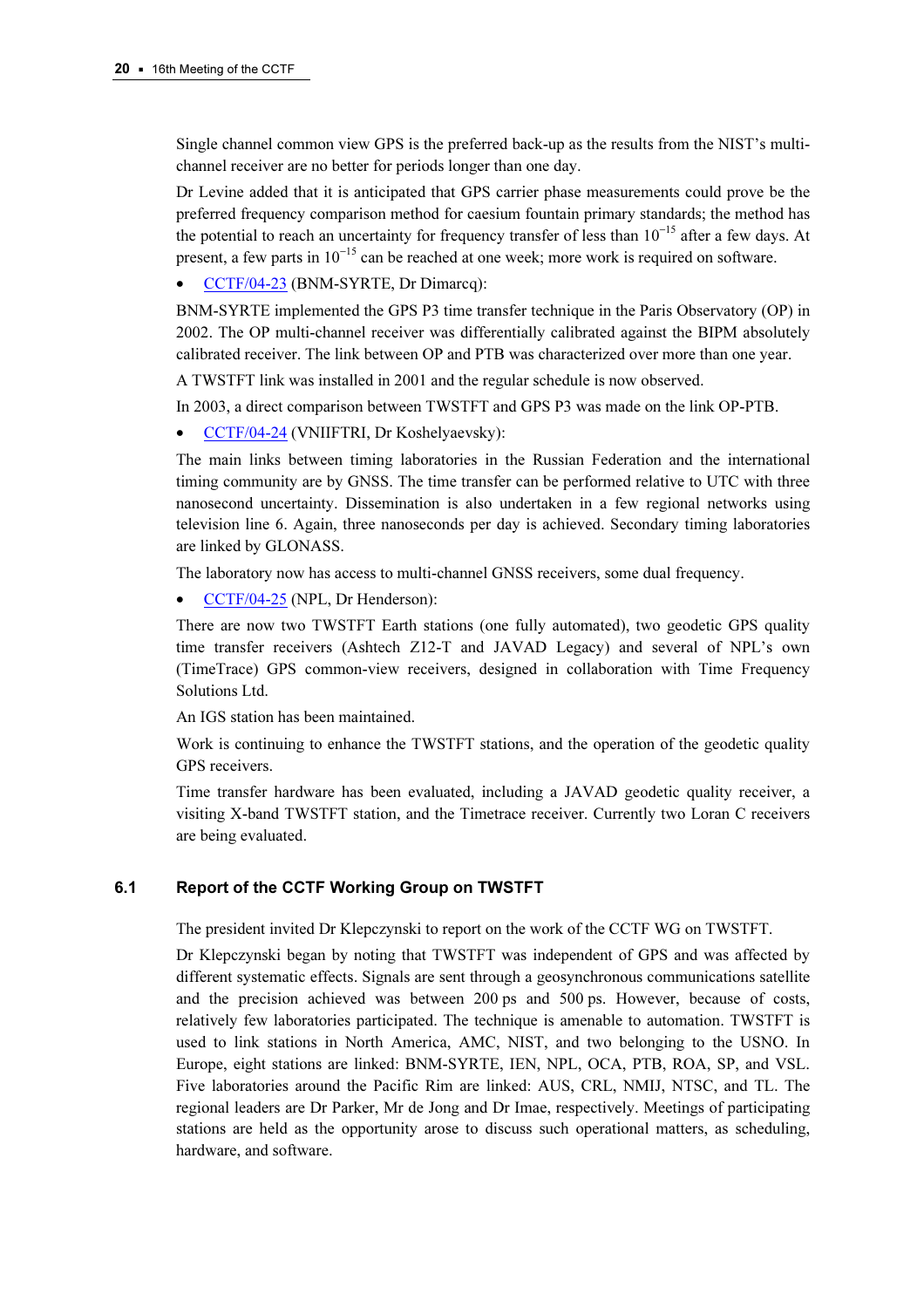At present, observing time on INTELSAT is free but there is still no formal agreement in place. Links are established seven days per week, though not all stations participate in the seven-day schedule. Some stations operate routinely for four sessions each day (at 00 h, 08 h, 14 h and 16 h). Most stations are automated and some laboratories do continuous observation, for special experiments, from time to time.

Dr Klepczynski then moved to the topic of calibration of TWSTFT. In the relative calibration, one station is the reference. Other stations are calibrated relative to it using a transportable Earth station. For absolute calibration, it was necessary to measure delays through components by using signal injection. It would also be necessary to calibrate the satellite transponders (which has to be done before launch). However, calibration of transponders was not necessary if the same transponder was used for transmit and receive.

Dr Klepczynski continued with a list of planned work:

A calibration campaign within Europe will take place, starting summer 2004 using a transportable station.

A USNO-NIST calibration will be performed in November 2004 (using a transportable station).

A USNO-PTB X-band calibration is planned (using the Fly-away Transportable Station).

The Pacific Rim area is developing a transportable station.

Two additional laboratories are joining the group (SP and METAS).

Dr Klepczynski concluded by noting that the BIPM website has TWSTFT reports showing data; and remarking that TWSTFT was in "reasonably good shape".

The president thanked Dr Klepczynski and congratulated the WG for their efforts to schedule meetings in line with other meetings. He proposed the continuation of the WG on TWSTFT.

# 6.2 Report on the pilot experiment on the utilisation of GPS P3 code dual frequency measurements and their introduction in the time links for TAI

The President invited Dr Petit to give a brief outline of the GPS P3 Pilot Project.

Dr Petit began by recalling that the work started in the Spring of 2002. The goal was to study time links computed with GPS P3 data obtained from geodetic-type dual-frequency receivers. Starting June 2003, some such time links were introduced into the TAI computation. The findin[gs of the pilot experiment and so](https://www.bipm.org/cc/CCTF/Allowed/16/cctf04-18.pdf)me conclusions for the future use of these links in TAI are contained in CCTF/04-18.

Twelve laboratories participated and time transfer by GPS CA, TWSTFT and GPS P3 were evaluated using the three-cornered hat technique. The P3 stability was found to be 0.6 ns over one to thirty days. The standard deviation of the difference data between P3 and TWSTFT was found to be around 1 ns, over several months. Dr Petit presented a list of the calibration trips made by the BIPM using the Ashtech Z12-T receiver. The uncertainty in the P3 link was conservatively put at 5 ns (the accuracy of differential calibration was 3 ns). Dr Petit concluded that the study was continuing with the current involvement of three laboratories.

The President thanked Dr Petit and noted that there are now two microwave time transfer techniques that agree at the nanosecond level or better.

Dr Bauch noted that the Ashtech Z12-T receiver was no longer manufactured. He wondered if calibrations of other makes of P3-type receivers are planned. Dr Petit said that the intention, for the time being, was to continue the work with the Ashtech, but other receivers are available. Javad, Septentrio and Novatel receivers may be of use in the future.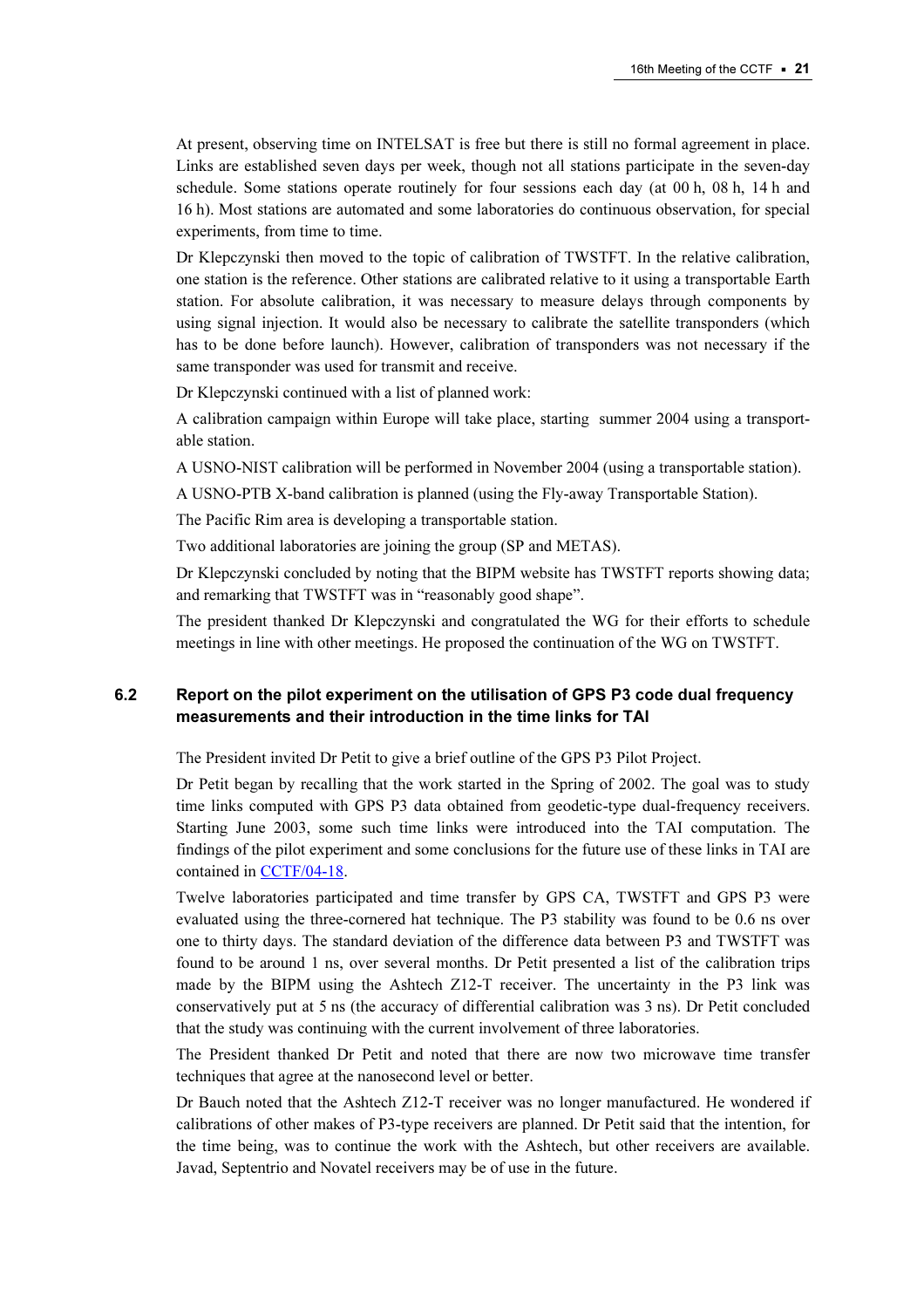### 6.3 BIPM GPS calibration trips

The President invited Dr Lewandowski to report on GPS calibration trips. Dr Lewandowski presented the re[port CCTF/04-26. For almost 20](https://www.bipm.org/cc/CCTF/Allowed/16/cctf04-26.pdf) years, the BIPM has conducted differential calibrations of GPS equipment located in time laboratories contributing to TAI. Usually the uncertainty of such differential calibrations estimated for the period of comparison, is 3 ns (1  $\sigma$ ). Since the last CCTF in 2001, the BIPM has conducted seven calibrations trips involving twenty of the 54 laboratories contributing to TAI. There was now considerable historical data on the GPS links' stability. Dr Lewandowski highlighted the stability of the OP-NIST link. Over the years, the OP GPS time receiver has been compared many times with the NIST absolutelycalibrated reference GPS time receiver. The difference between these two has never exceeded a few nanoseconds. It was planned to continue the trips with the temperature-stabilized receiver, beginning with a new trip to the Americas involving ten laboratories. Dr Lewandowski ended by noting that the BIPM is willing to help in the organization of calibration round-robins within RMOs.

The President asked whether the same receiver was used throughout the ten year span. Dr Lewandowski replied that, as round trips achieved a closure error of 3 ns or less, it did not matter whether the same receiver was used. It was possible to conclude that large changes between trips to the same laboratory are due to changes at that laboratory. Dr Lewandowski listed a number of causes of such changes.

Dr Palacio, noting that the uncertainty arising from a calibration trip is between 1 ns and 4 ns, enquired whether the BIPM has identified the source of the uncertainty. Dr Lewandowski replied that the uncertainty, indicated by the closure error, was usually about 3 ns.

The President thanked Dr Lewandowski for his report.

### 6.4 Report of the IGS Working Group on Clock Products

The President invited Dr Senior to report on the work of the WG. Dr Senior began by noting that the IGS/BIPM pilot project concluded in December 2002 and had moved to the operational phase. The project's goal was to develop strategies to exploit geodetic techniques for improved global time and frequency comparisons. The work began in March 1998 with the participation of more than 35 groups. The IGS contributions were a global dual-frequency tracking network, standards for operating geodetic stations, an efficient data delivery system, and state-of-the-art analysis. The BIPM contributions were high-accuracy metrological standards/measurements, timing calibration methods, timescale algorithms and independent comparisons, and the formation and dissemination of UTC.

Dr Senior continued by highlighting the advantage offered by the geodetic method: dualfrequency provides pseudo-range and carrier phase data; it is possible to model all effects explicitly and accurately; there is efficient processing of large global networks; sub centimetre positioning at one day intervals implies sub-nanosecond time transfer and frequency transfer at the  $10^{-15}$  level. The IGS Combined Clock Products were listed, including the two IGS timescales, "final" and "rapid". The international distribution of clocks used in the IGS Combined Clock Products was displayed. Information on the IGS Kalman Filter Ensemble was presented. Dr Senior explained that one task of the NRL is to monitor and analyse GPS clocks in space vehicles. He presented stability data for the classes of clocks. Day boundary time steps in clock data were discussed. The frequency and time stability achieved by a geodetic station is very dependent on such factors as the thermal control and the view of the sky, within a particular installation. A variation of a factor of ten is possible; final error ranges from 115 ps to 1150 ps.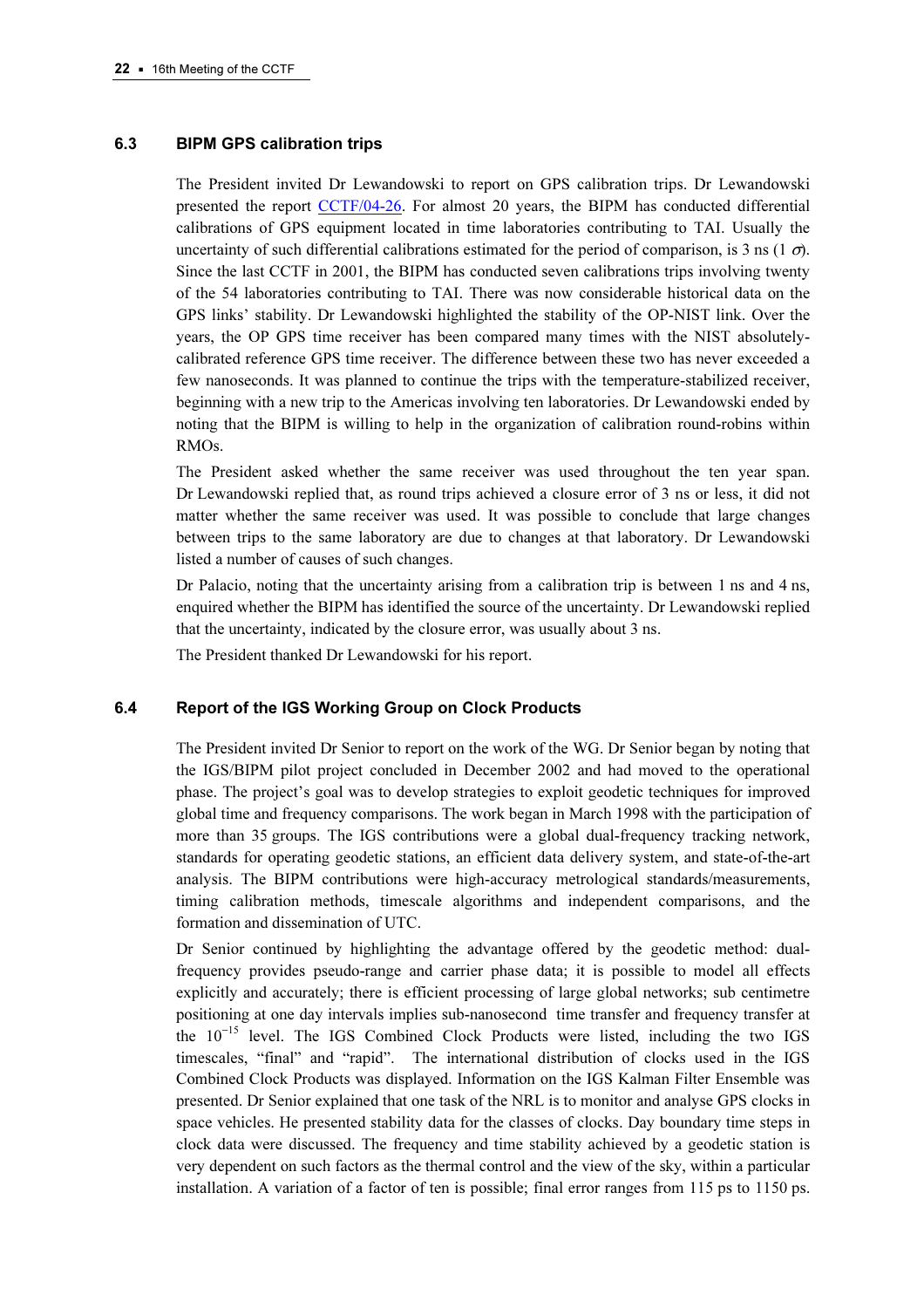Dr Senior exampled the USNO and AMC2 as well-controlled stations. These stations show a diurnal temperature sensitivity of 2 ps/C. Detailed accuracy and stability conclusions from the study were presented, including the dominant noise types and noise floors (details can be found on NRL web pages).

Dr Senior then spoke about the transition to the operational phase. Those IGS stations which are co-located with timing laboratories were listed. It was anticipated that there will be further improvements in IGS clock products. Densification of analysis solutions to include all external clocks will continue (stations with H-masers and those of timing laboratories are the most critical). Timescale improvements will include better stability beyond one day, and closer linkage to UTC. Station operators could improve local clock performance in many cases; they can use the observed clocks as a diagnostic tool, thermally isolate receivers, and use phasestabilized cables. The present status of the IGS clock products and IGS timescales was then summarized. Details of IGS timescales were given together with historical stability data. Station calibration bias was introduced. A new steering reference has been developed.

Dr Senior concluded by noting that an *in situ* method to transfer a laboratory calibration to a colocated IGS geodetic receiver system has been demonstrated. No cable, connector, or configuration changes are required. The precision (RMS) is about 1 ns. The IGS rapid and final results are consistent to 1 ns or better. The accuracy, compared to absolute instrumental calibration, was exampled for the laboratories AMC2 and USN1. It is possible to continuously monitor intra-laboratory calibration stability and this is being used to improve the steering of the IGS timescales to UTC.

The President thanked Dr Senior for his report.

### 6.5 Report of the Working Group on GNSS Time Transfer Standards

At the President's invitation, Dr Levine presented the report of the Working Group on GNSS Time Transfer Standards. The group has been meeting on the occasion of the PTTI conferences but suggestions are welcome for alternative timing. The report had two main themes. The first was to suggest a change to the data format of the GNSS systems to support additional constellations, such as Galileo. The suggestion was discussed at the last PTTI meeting and a proposal was sent to timing laboratories. Dr Levine continued by presenting some ideas about the problem of multipath in GNSS time transfer. The effect can contribute a peak-to-peak bias of about 10 ns. Calibrations of customers' receivers are achieved by short baseline common view. The short baseline exposes the two receivers to similar multipath bias, not averaged out by the thirteen-minute track (as the satellite position repeats every 24 hours plus four minutes, the fourminute daily advance on the track converts the multipath into a bias). The technique of repeating the track for the same position in the sky, creates a type-B uncertainty. The WG believes that the effect could be the underlying reason behind the change in time offset of laboratories between repeated BIPM calibration trips. Dr Levine suggested that collecting data over sub-tracks within a track could give more information about multipath bias. Calibrations can also be improved by making measurements with several different short baseline (a few metres). It is adequate to complete all the measurements in one day.

The president asked whether there was also an advantage in using tracks longer than 13 minutes. Dr Levine replied that longer tracks are no longer an advantage, now that selective availability has been turned off. The route to identifying systematic shifts was via less averaging. Dr Matsakis suggested that carrier phase data might be used to estimate multipath in dual frequency receivers. Dr Levine agreed that the approach is worthy of study. Dr Klepinsky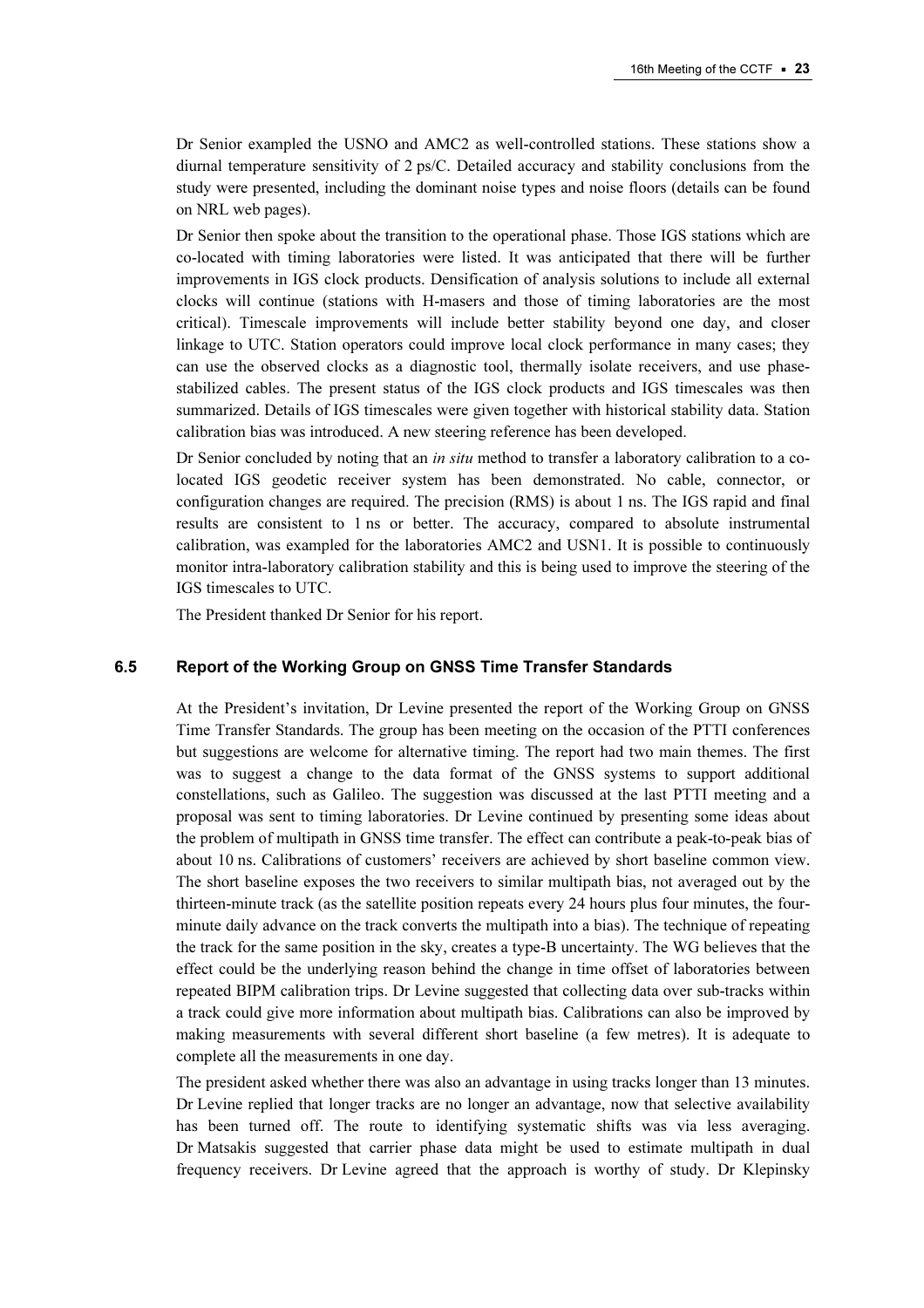enquired whether Dr Levine knew of any studies on the relation between carrier modulation and the multipath effect.

Dr Fisk asked what stage had the suggested revised formatting reached. Dr Levine replied that the "formal suggestion" stage had been reached. Regarding the multipath issue, these are only ideas. Dr Fisk commented that there is the possibility of changing the software used in the receivers in the Asia-Pacific region. Dr Levine added that he has seen "illuminating" data from a network of receivers operating with "15 second" clocks.

The President thanked Dr Levine for the presentation.

### 6.6 High precision time transfer

Dr Dimarcq was invited to make a presentation on high precision time transfer. He began by recalling the ACES mission. A microwave link is planned. The completion of the payload's engineering model is scheduled for the end of 2004 with the flight scheduled for 2007. There are to be three categories of users: developers; laboratories with clocks; and other laboratories. Regarding the issue of the cost of the specialized modem for ACES and the limited mission length, there is now a possibility of a microsatellite having both compatible microwave, and T2L2 (optical link) capability.

The President noted that a combination of the two techniques of PRN coded and carrier phase were predicted (in the presentation) to realize a precision of 10 ps. Concerning the planned chip rate, Dr Dimarcq said that 100 Mchip was planned for Ku-band and 10 Mchip for S-band.

Dr Bauch noted that TWSTFT is immune to the rapid movement of the satellite due to it being geostationary. He wondered how the precision could be achieved by the ACES system. Dr Dimarcq responded that the ACES link is not a true two-way system. The signals passing each way will have to be re-correlated with a precision of about  $10^{-5}$ .

Dr Bauch asked what frequency standard was planned for the microsatellite, Dr Dimarcq replied that the payload is not yet decided; a good quartz crystal or a rubidium clock are possibilities. Dr Dimarcq added that it should be noted that common view possibilities for ACES are limited by the comparatively low altitude of the vehicle.

The President thanked Dr Dimarcq for his contribution.

# 7 SPACE-TIME REFERENCES AND GENERAL RELATIVITY: REPORT ON THE IERS CONVENTIONS PRODUCT CENTRE

The President invited Dr Petit to present the [report \(CCTF/04-16\) of the IERS](https://www.bipm.org/cc/CCTF/Allowed/16/cctf04-16.pdf) Conventions Product Centre. Dr Petit began by noting that a collaboration between the BIPM and the USNO has been providing these products since 2001. The *IERS Conventions (2003)* is a 128-page book defining the standard reference systems realized by the IERS along with the models and procedures used for this purpose. The tasks are to edit the IERS conventions and to maintain the software so as to be compatible with these conventions. The most significant changes from previous IERS Conventions (1996) are due to the incorporation of the recommendations of the 24th IAU General Assembly held in 2000.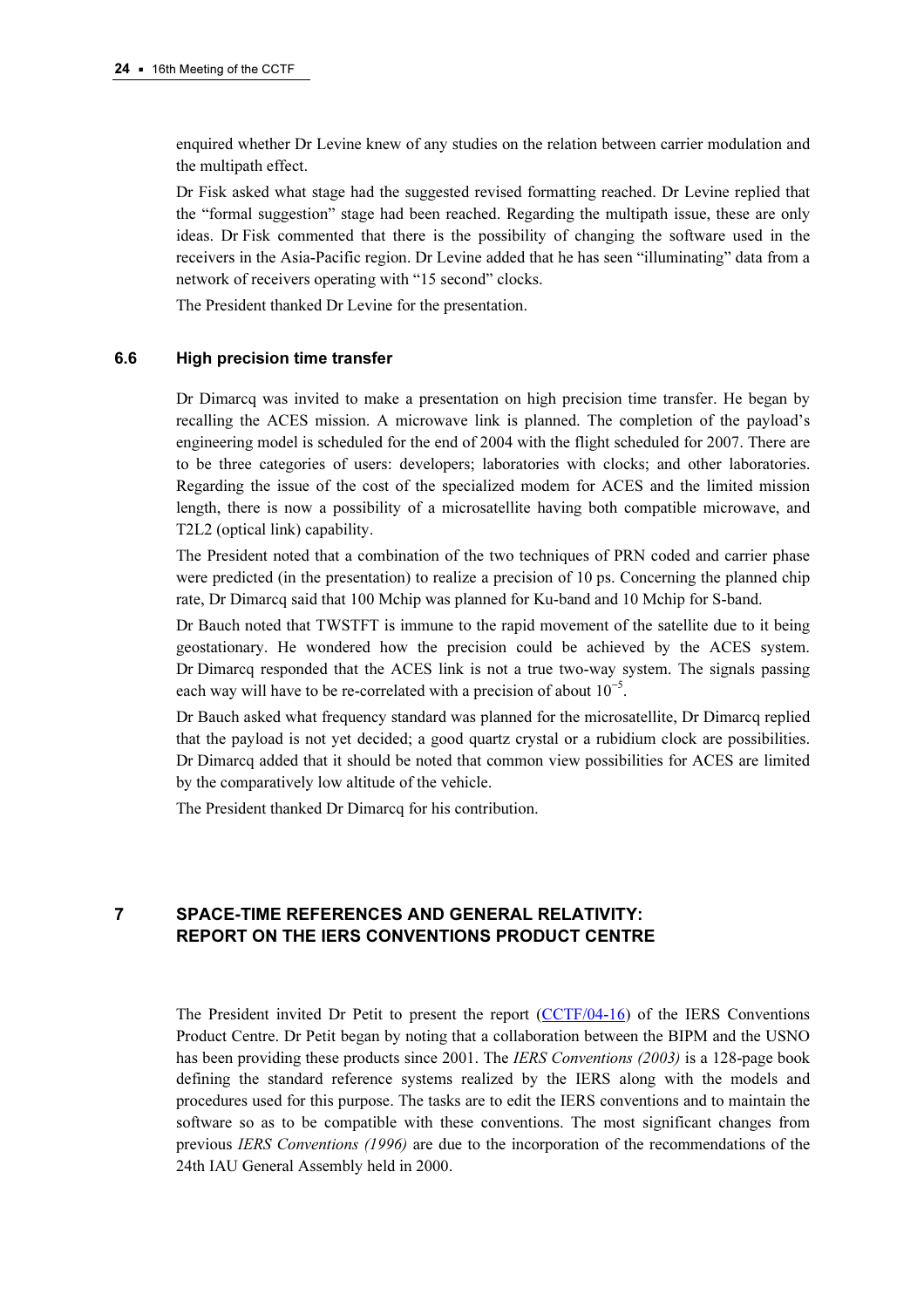The BIPM arranged for a visiting scientist to conduct studies on the consistency of the Conventions and IERS products. Jim Ray, from the U.S. National Geodetic Survey, has been in this one-year position since 1 September 2003.

The IERS conventions are available on the website of the USNO. The BIPM website is being developed to include the IERS conventions together with a user forum.

The President thanked Dr Petit.

Dr Boucher expressed his satisfaction in noting the stronger interaction between the BIPM and the IUGG and IAU via the IERS. He said that the work is a valuable reference, used beyond the scientific community, and is strengthened by the contribution of the BIPM. The President thanked Dr Boucher and the IUGG for supporting the work of the BIPM.

## 8 CLOCKS IN SPACE

The President began the next agenda item by noting the contribution from Dr Dimarcq during the discussion on high precision time transfer (at item 6 of t[he agenda\). He then invited](https://www.bipm.org/cc/CCTF/Allowed/16/cctf04-02.pdf)  Dr Thomann to present a summary of the work on space clocks, of the ON (CCTF/04-02).

Dr Thomann explained that the ON is providing the H-maser for the ACES experiment. The maser is the 3rd generation of masers developed at the ON; it has a very compact, sapphireloaded, microwave cavity, enabling the same performance level as state-of the-art, ground masers to be achieved at a weight of only 35 kg. The ON is also involved in clock development for the Galileo system. The satellites of the first generation would each be equipped with two lamp-pumped Rb-cell clocks and two Space Passive Hydrogen Masers (SPHM). The Rb clock was initially developed at the ON and is now in industrial development at TEMEX Neuchâtel Time (TNT). Work on the SPHM dated from the year 2000. An engineering model of the SPHM (physics package developed by ON and electronics package by Galileo Avionica in Italy) was delivered to the European Space Agency in 2003. The clock achieved an instability of  $8 \times 10^{-13}$  $\tau^{-1/2}$  and 10<sup>-14</sup> in one day. A qualification model is planned for testing in the second GSTB satellite. ON is completing the first phase of the development of a laser-pumped Rb-cell clock for ESA, for the second generation of Galileo satellites. This demonstration has established the constraints on the pumping laser frequency stability, demonstrated efficient techniques of lightshift reduction (a factor of 40), determined optimum buffer gas composition for laser-pumped operation, and developed a compact, frequency stabilized, extended-cavity diode laser system for space applications. The ON has also recently resumed the development of a space-qualified, optically pumped thermal Cs beam clock with short-term instability  $3 \times 10^{-12}$  between 1 s and one day. The goal for the mass of the entire clock is 7 kg, intermediate between the 3 kg Rb-cell clock and the 17 kg SPHM.

The President thanked Dr Thomann for his report and invited Dr Morikawa to report on developments at CRL.

Dr Morikawa began by introducing the new name for his institution, the National Institute for Information and Communication Technologies (NICT). He then presented a progress report on the development of a space-borne H-mas[er \(CCTF/04-12\). T](https://www.bipm.org/cc/CCTF/Allowed/16/cctf04-12.pdf)he instrument is being developed for use on board the Quazi-Zenith Satellite System (QZSS) [\(CCTF/04-11\), wh](https://www.bipm.org/cc/CCTF/Allowed/16/cctf04-11.pdf)ich is to be compatible with GPS. It is planned to launch the maser, in 2008, on board one of the three QZSS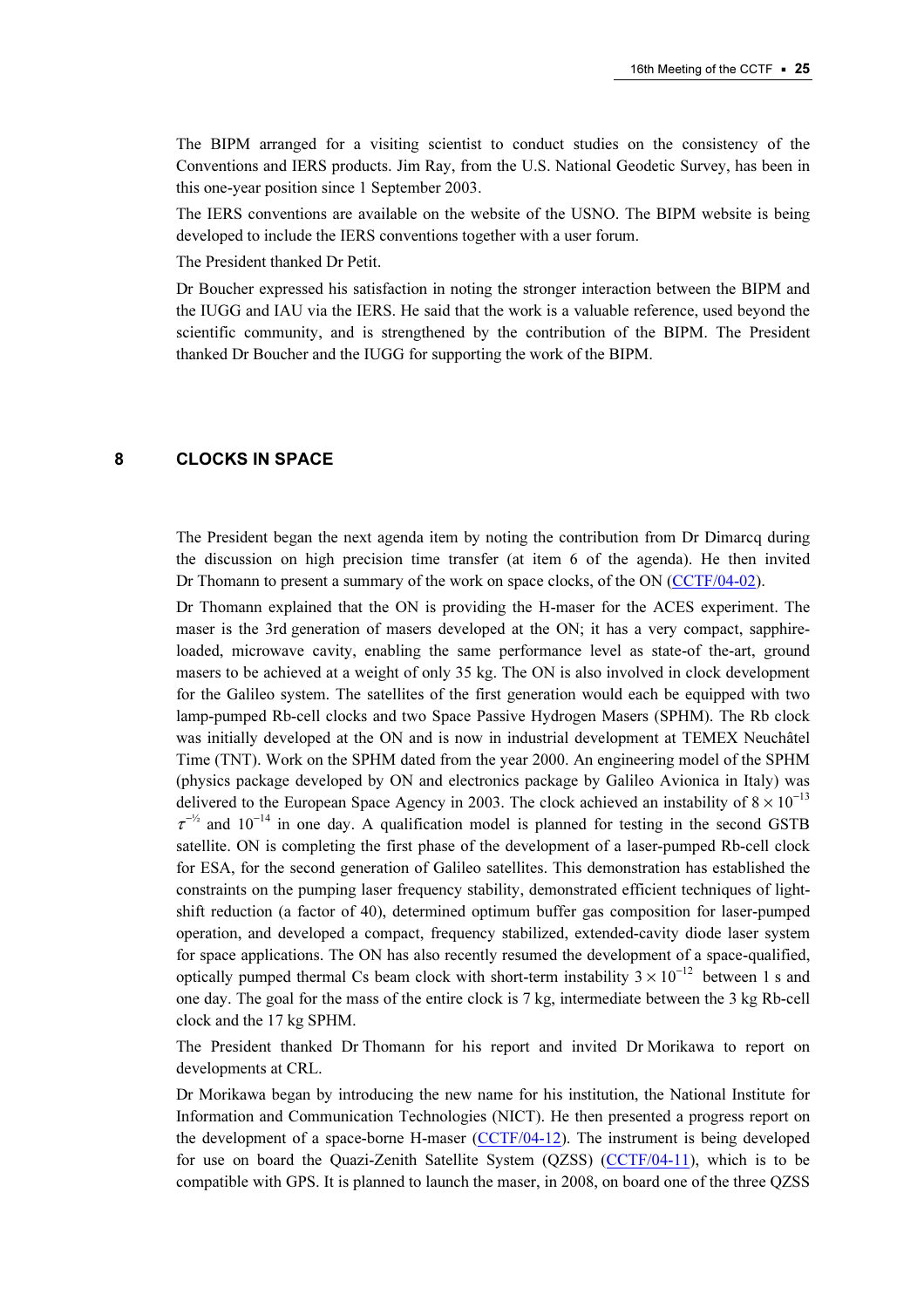vehicles. Development of the maser dates back to 1997. The device benefited from modelling of the electromagnetic field in the sapphire-loaded cavity and exhibited fractional frequency sensitivities of  $2 \times 10^{-14}$  per Gauss at 1 mG and  $3 \times 10^{-14}$  per Celsius. In 2003, at the inception of the QZSS project, some engineering problems were identified. The maser required: longer lifetime and higher reliability; better performance in space; further reduction in weight and size; and higher proof against mechanical shock at launch. A breadboard model was developed in order to overcome these problems. The model benefited from a novel vacuum pump, improved thermal insulation and magnetic shielding. Work on the engineering model is planned for 2004.

The President thanked Dr Morikawa and remarked on the important scientific contribution made by space-borne H-masers. He gave as examples the tests of gravitation and relativity, led by Dr Vessot, on the SAO/NASA 1976 Gravity Probe-A experiment.

[The President invited D](https://www.bipm.org/cc/CCTF/Allowed/16/cctf04-11.pdf)r Morikawa to summarize the Quazi-Zenith Satellite System project (CCTF/04-11).

Dr Morikawa began by summarizing the value and use of GPS receivers in Japan; there are now more than 1200 high-performance dual frequency receivers in use. Opportunities to expand the use further would be increased if the problem of screening of the GPS satellites by high buildings ("urban canyons") could be reduced. Dr Morikawa continued by outlining the organizational backing of QZSS. The private sector has established a joint company, the Advanced Satellite Business Corporation, which would develop and operate the communications and broadcasting system. Four government Ministries and their related research institutions are participating in the project. Dr Morikawa explained that the system comprised three vehicles in different orbital planes inclined at about 45 degrees to the equatorial plane. The orbits would ensure that one satellite is located above Japan at more than seventy degrees elevation, at all times, the elevation ensuring that satellites are visible in urban canyons. The extent of compatibility with GPS was outlined. The launch of the first vehicle is planned for 2008 and budget approval for the second development phase is imminent.

The President invited comment. Dr O'Brian offered an update on the PARCS project. (PARCS is a collaboration between the NIST, the JPL and the University of Colorado, to put a microgravity caesium clock on the International Space Station). He said that the future of the project is very unclear. There have been major changes of strategy in NASA; there is now greater emphasis on manned planetary exploration with a consequent de-emphasis on orbital flight.

The President thanked Dr O'Brian for his report and recalled the report of Dr Dimarcq on the (broadly equivalent) ESA-led project, ACES.

## 9 FUTURE SATELLITE NAVIGATION SYSTEMS

The President introduced the next item on the agenda. He recalled the let[ter \(CCTF/04-20\) from](https://www.bipm.org/cc/CCTF/Allowed/16/cctf04-20.pdf)  Dr Hahn, of the Galileo Project Office, ESA (discussed at item 5 of the agenda).

The President invited Dr Boucher to comment on this agenda item. Dr Boucher said his main concern is the interface between the time community and the astronomical community. The benefit from the science being undertaken by these communities is being felt in a much wider field. A current issue concerns the contribution toward the new GNSS systems (GPS, GLONASS and Galileo) which could come from the IUGG. The working group (BIPM/IAU) on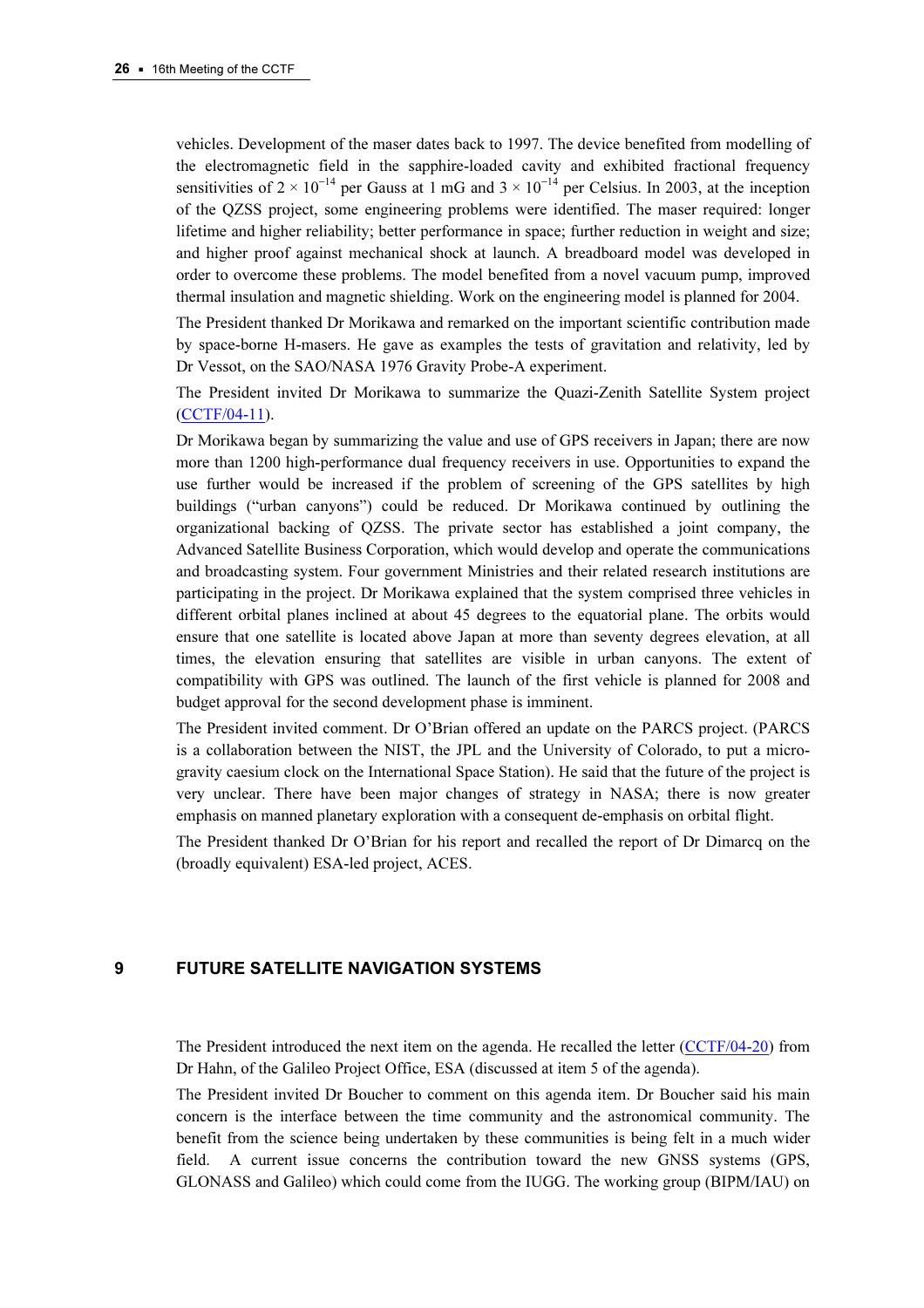Relativity for Celestial Mechanics, Astrometry and Metrology (RCMAM) addressed this issue, but the contribution of the CCTF WG on GNSS Time Transfer Standards was also noted. Interested timing institutes are welcome to contribute to the work of these groups. There is an interest in having a forum for discussing the various navigation systems that are open to a wider sphere of contributors and a more general range of issues. It is proposed that such a forum could be linked to the United Nation Scientific and Technical Sub-committee of the Committee on the Peaceful Use of Outer Space.

Dr Boucher then raised the subject of the imminent Second Call within Framework Six of the EC's research funding, for work on the specification of the Galileo timing system.

He concluded by noting the importance of the contribution of the time community to Galileo. The IGS and the CCTF is the appropriate interface between the science community and the future users of Galileo.

The President thanked Dr Boucher. He remarked that Dr Boucher's comments about the usefulness of the work of the timing laboratories to those outside the timing community (e.g. the geodesy community) are valuable.

# 10 KEY COMPARISONS AND THE MUTUAL RECOGNITION ARRANGEMENT IN THE TIME AND FREQUENCY DOMAIN

#### 10.1 Report of the CCTF Working Group on the MRA

The President invited Mr de Jong to present the work of the CCTF Working Group on the MRA. Mr de Jong said that he would present a re[port \(CCTF/04-07\) and a v](https://www.bipm.org/cc/CCTF/Allowed/16/cctf04-07.pdf)iew of future work. He reviewed the history of the MRA and named the WG members. The WG reported to the 15th CCTF where key comparisons (KC) were proposed as being provided by the contribution to *Circular T*. The task of the WG was to coordinate the RMOs, to coordinate the list of calibration and measurement capabilities (CMCs), and to achieve the practical execution of comparisons. Mr de Jong detailed the process by which the WG arrived at guidelines (detailed in [\(CCTF/04-07\) for the c](https://www.bipm.org/cc/CCTF/Allowed/16/cctf04-07.pdf)onstruction of CMCs. Under the title "Status and possible implementations of procedures", Mr de Jong listed eight items:

- a) identification of the KCs;
- b) execution of KCs:
- $c)$  review the results of CIPM KCs;
- d) approve the final report of CIPM KCs for publication by the BIPM;
- e) examine and confirm the results of RMO key and supplementary comparisons;
- f) examine and confirm the results of bilateral key comparisons;
- g) coordinate the CIPM and the RMO KCs through consultations with the RMOs; and
- h) discuss disputes from MRA and KCs.

The first item was dealt with as a recommendation (CCTF-K2001) at the 15th meeting of CCTF. The second item was achieved by the publication of *Circular T*. Regarding the third item, this is done well by the Time section but although the WG noted that the uncertainties for time links are now in *Circular T*, the uncertainties in  $[UTC - UTC/k)]$  are not. Items d), e), and f) are not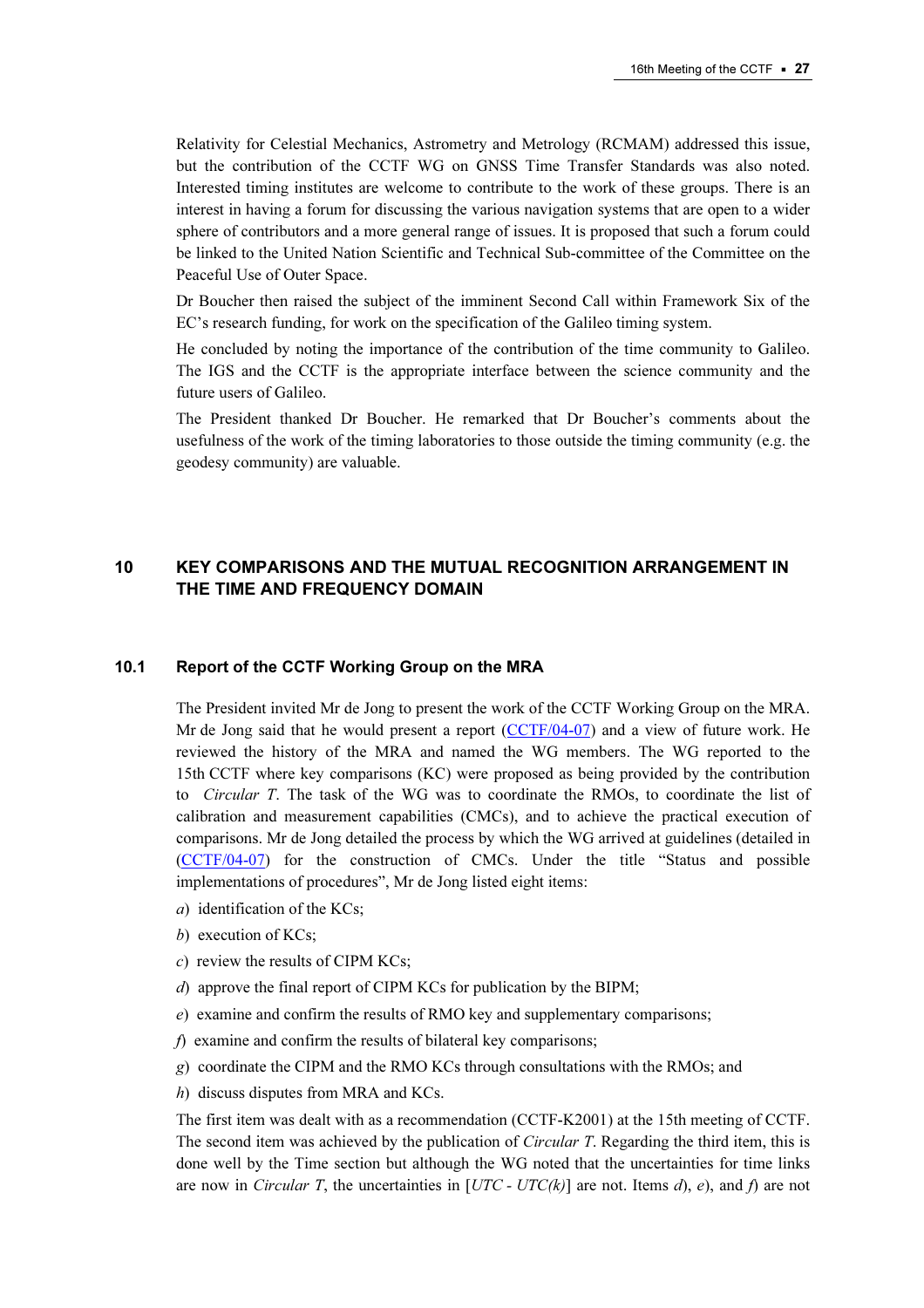done. Item g) is done, in part, and the last item, h) is not at issue as there have been no disputes. However, KC results were not in the BIPM key comparison database (KCDB). It is for the CCTF to identify and list the KCs, to organize the execution of the KCs and to review the results of the KCs. The action now required for CCTF was to adopt the guidelines as recommendations. Discussions at CCTF, to define a procedure to put the KCs in the KCDB, could result in a further recommendation, and the WGMRA and the BIPM should also be the subject of one or more recommendations. Mr de Jong offered an action list: for c) and d) a workable solution could be found at the CCTF meeting; in the next 3 years  $e$ ,  $f$ ,  $g$ ,  $h$ ) should be accommodated. The WGMRA might again accept this task between two CCTF meetings.

The President thanked Mr de Jong for a "very comprehensive" report. He noted that a long list of actions had been proposed and invited discussion.

Professor Wallard asked Mr de Jong to comment on the NMIs' approaches to applying quality systems, noting that Clause 7 stated that RMOs are responsible, not the CCs. He added that part of the work could fall under IEC 17025 and part under ISO 9000.

Mr de Jong stated that in EUROMET, an NMI must have external review of its Quality System. The CMC list had been reviewed by external (to that NMI) experts. Some NMIs had done self declaration but it was desirable to have a degree of peer review.

Dr Dudle noted that the only KC in place referred to the annual report of 2001. He asked if Circular  $T$  was to be taken to be a KC. Mr de Jong replied that the WG would like to see a monthly update of a file of those KCs that are being done continuously. The BIPM Time section would check this. Criticisms of the KCs should be taken to the BIPM in the first instance. The WG might try to resolve disputes, but a small deviation from the MRA would be inherent. It would be necessary to obtain the approval from the JCRB.

Professor Wallard, in his position as the chair of the JCRB, undertook to have the issue considered at the upcoming meeting.

Dr Bauch noted that the KC in 2001 was  $[UTC - UTC/k)]$ . He would like this to be kept. Mr de Jong replied that the WG concurred but that a laboratory's participation in the MRA would lead to comparison data being placed in the KCDB.

Dr Tavella introduced the requirement of the quality-conscious industrial user. She offered her help in structuring the data record.

The President, noting that the WG had produced a complex document, invited Mr de Jong to indicate specifically, without going into detail, what input the WG required from the CCTF at this stage.

Mr de Jong indicated that the CCTF should accept the guidelines 1, 2 and 3 (detailed in CCTF/04-07).

[The President, noting the](https://www.bipm.org/cc/CCTF/Allowed/16/cctf04-07.pdf) suggestion, and also that a procedure was required for incorporating the KC into the KCDB, invited Dr Thomas to make a presentation on the KCDB.

Dr Thomas began by saying that the KCDB is needed to support the CIPM MRA. The overall coordination for the MRA is done by the BIPM with the authority granted by the CIPM. KCs are selected by CCs to test the principle techniques and methods; this is the basis for mutual recognition of national standards. The CCs are required to select what should be done as KCs.

The KCDB has four appendices. Results of KCs are analysed and approved by the CCs. The degree of equivalence to the reference value is represented by two values, an offset and an uncertainty. The measure  $[UTC - UTC/k)]$  is deficient in that the uncertainty is absent. 547 KCs are recorded, of which CCTF has only one. KCs are normally conducted by RMOs to serve the needs of industry. They are normally current for a fixed period. The CCTF KC is unique in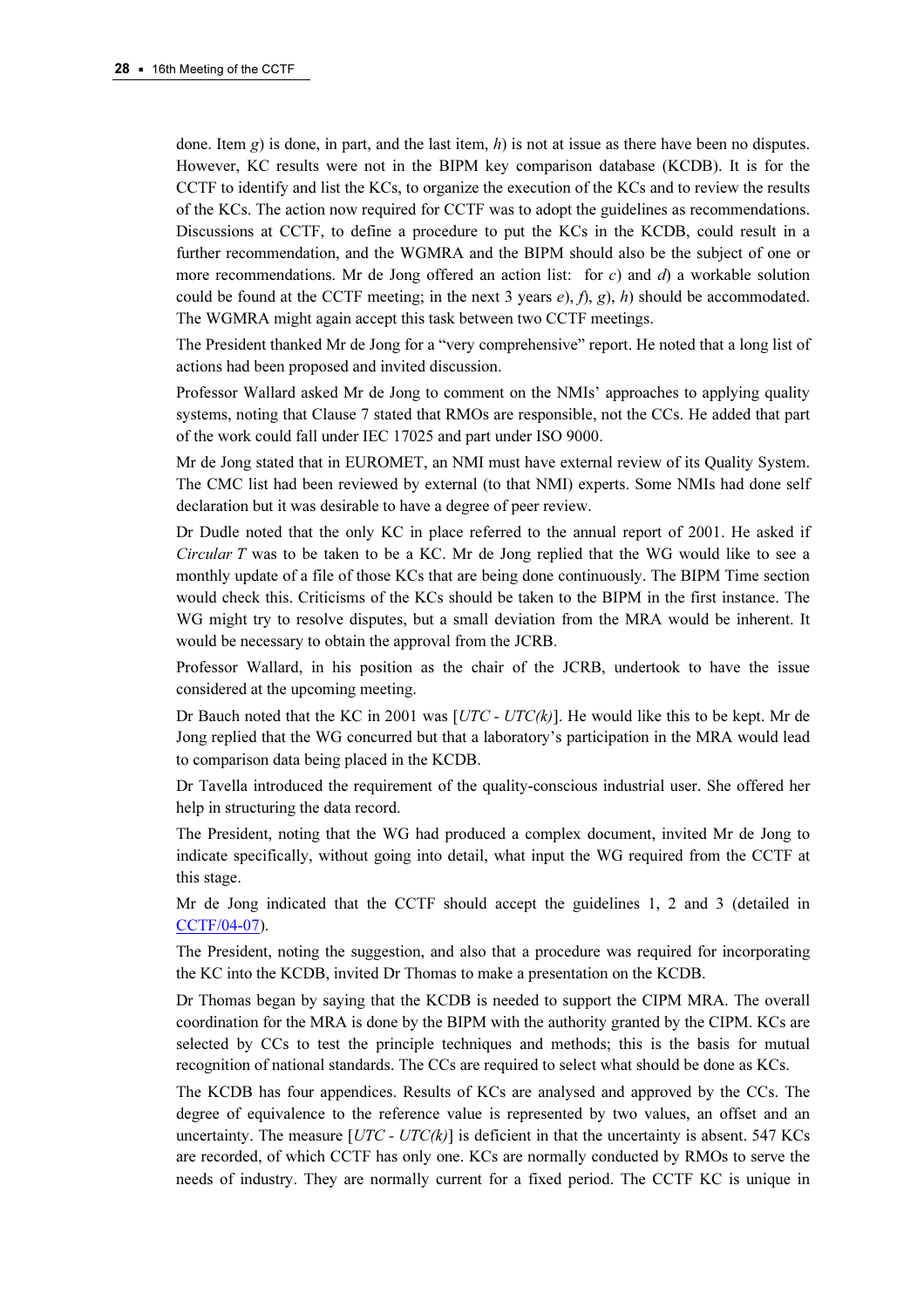being "ongoing". The JCRB and the RMO should approve CMCs. The purpose of the CMCs is to reduce technical barriers to trade. They are there to serve industry. Dr Thomas demonstrated the use of the database on the BIPM websit[e \(www.bipm.org/kcdb\). It](http://kcdb.bipm.org/default_fr.asp) is possible to distinguish the best capability (the uncertainty in the KC) and the usual service available. Dr Thomas concluded by noting that it was not apparent, when the CCTF KC for 2001 was entered, that a continuous update was intended.

The President invited questions of Dr Thomas.

There followed an extensive discussion. The issues raised included: what activities constitute a KC; how the timing of the calibrations of time transfer links can impact the frequency of declared KCs; how the data from KCs might be represented on the KCDB; whether the  $[UTC - UTC(k)]$  offset or its evolution is the useful quantity; the resource required by the KCDB office to maintain some of the suggestions in the database; whether the KC is a continuous process and whether this is the best approach; the complications inherent in having a continuous update of the KC (the offset and the uncertainty both varying with time); the problem of  $UTC(k)$ laboratories that are not participants of the MRA; how to arrive at uncertainties for CMCs in the absence of uncertainties for  $[UTC - UTC/k)]$ ; and the potential dependence on the period of measurement of the CMC's uncertainty? There was concurrent discussion on the best approach to be taken to resolve these issues.

The President chose to adjourn the discussion at this point. Guideline 1 had been accepted. However, it had been agreed that the other recommendations of the CCTF WG on the MRA should be revised and presented later in the meeting.

Professor Wallard offered some introductory comment. The MRA WG had worked on the guidelines but had not examined their terms of reference. There was still a need to look at the process by which the CCTF could approve the KCs. The CCTF should determine the terms of reference by correspondence between the President and the MRA WG. It was not clear that the present terms of reference are ideal; they should be compared with those used by other CCs.

Mr de Jong continued the discussion. He proposed that the guidelines G1, G2, and G3 [\(CCTF/04-07\) remain unc](https://www.bipm.org/cc/CCTF/Allowed/16/cctf04-07.pdf)hanged. The CMCs should refer to the hypothetical case of an ideal device under test and state that the uncertainty depends on the performance of the device under test (DUT). It should not be necessary to change the uncertainties in the CMCs, but it should be made clear that customers should expect larger uncertainties.

Dr Bauch asked whether the uncertainty would refer clearly to the measurement. Mr de Jong confirmed this. Professor Wallard noted that Guideline 2 clarified the relation between the uncertainty stated in the database and that to be expected by the customer. Guideline 2 was accepted.

Discussion then moved to Guideline 3, which, together with Annex 6, clarifies how to extrapolate the uncertainty from the KC results for shorter averaging times than the five days interval of the BIPM Circular T.

Dr Tavella suggested that the example given in Annex 6 was misleading due to the assumption made about noise types. The example should be removed or clarified. Dr Thomann, supported by Dr Boulanger, agreed, noting that the example was only valid for standards exhibiting white frequency noise.

The President noted the agreement to drop the example from Annex 6.

Mr de Jong raised the issue of the BIPM not being able to give a date for the provision of uncertainties for  $[UTC - UTC/k)]$ , in *Circular T*. He suggested that the uncertainties given for CMCs be based on the uncertainties shown in *Circular T* for the time transfer links. However, he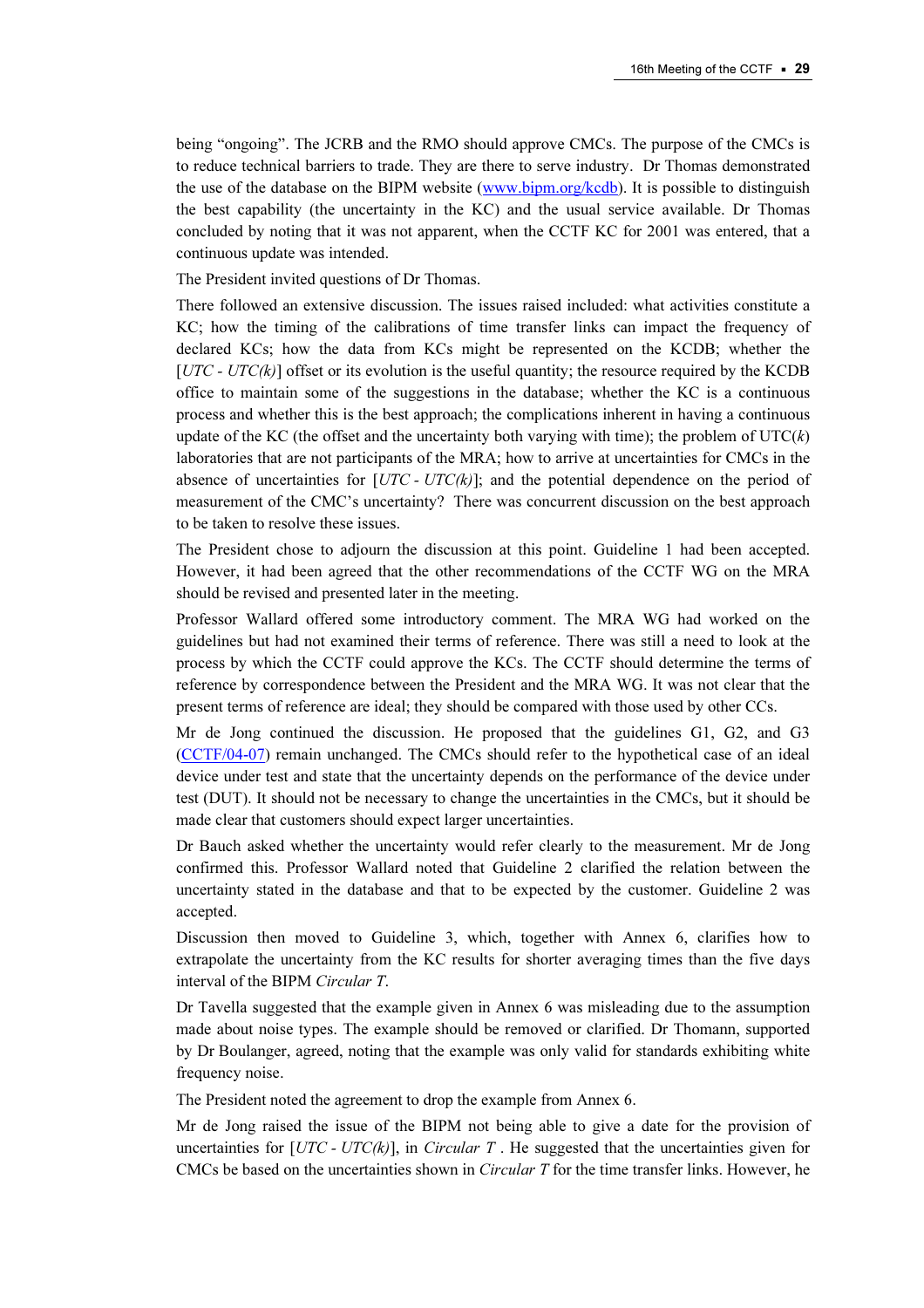added that these uncertainties might lead to over optimistic values in the case for a laboratory where the clock noise, rather than the link, dominates.

Dr Petit noted that this approach is not logically satisfactory as there are "n" laboratories and " $n-1$ " links. Dr Bauch added that some laboratories have more than one link; PTB has three links and it would not be clear which to use. Dr Arias pointed out that only one link is used to calculate Circular T and that link's uncertainty is reported.

Dr Matsakis suggested that the discussion be postponed at this stage. More work was required and he offered that USNO could contribute.

There ensued further discussion on the purpose and utility of the uncertainty in the CMC.

Dr Wolf, noting that the uncertainty in  $[UTC - UTC/k)]$  depended on all the links between clocks, said that there is not yet practical solution as to how the link uncertainties should be combined to produce the uncertainty in  $[UTC - UTC(k)]$ .

Dr Arias said that she was aware of the suggestion that an interim solution for the purpose of CMCs and especially for the KCDB was to multiply the link uncertainty by a factor of two.

The President, noting that the text suggested by the MRA WG demonstrated real progress, invited the WG to continue their work.

Mr de Jong said that the terms of reference would need to be discussed before the WG could make further progress.

Professor Wallard offered some information about how the MRA issue is dealt with by other CCs. Most CCs have a WG on KCs. There has been a significant effort, devoted to discussion of the role and responsibilities of these WGs, by the JCRB. CCTF should, if possible, be consistent with the guidelines offered by the JCRB and by the CIPM. It was unfortunate that the WG had not adopted these terms of reference for their work, but they could now be agreed by correspondence.

Mr de Jong said he was unaware of these unified terms of reference, and he would welcome the clarity on offer. However, he would not be content with a prolonged delay in adopting the revised terms of reference.

The President summarized the agreement arising from the discussion: the expanded terms of reference would be agreed, by correspondence, after the meeting. In the meantime, the existing ones would remain; the chairman and membership should remain unchanged; the nine points in the report should be reviewed for alignment with the MRA WGs of the other CCs.

### 11 THE BIPM WORK PROGRAMME

The President invited Dr Arias to present the proposed work programme for the BIPM Time section.

Work on the task of attributing uncertainties to  $[UTC - UTC/k)]$  would begin this year. There would be a study to ascertain the optimum utilisation of links in the case where an NMI operated more than one. The possibility of using these multiple links, with weightings, would be studied. In addition, there would be a study of how to enhance the steering of TAI, to improve the accuracy of the step interval.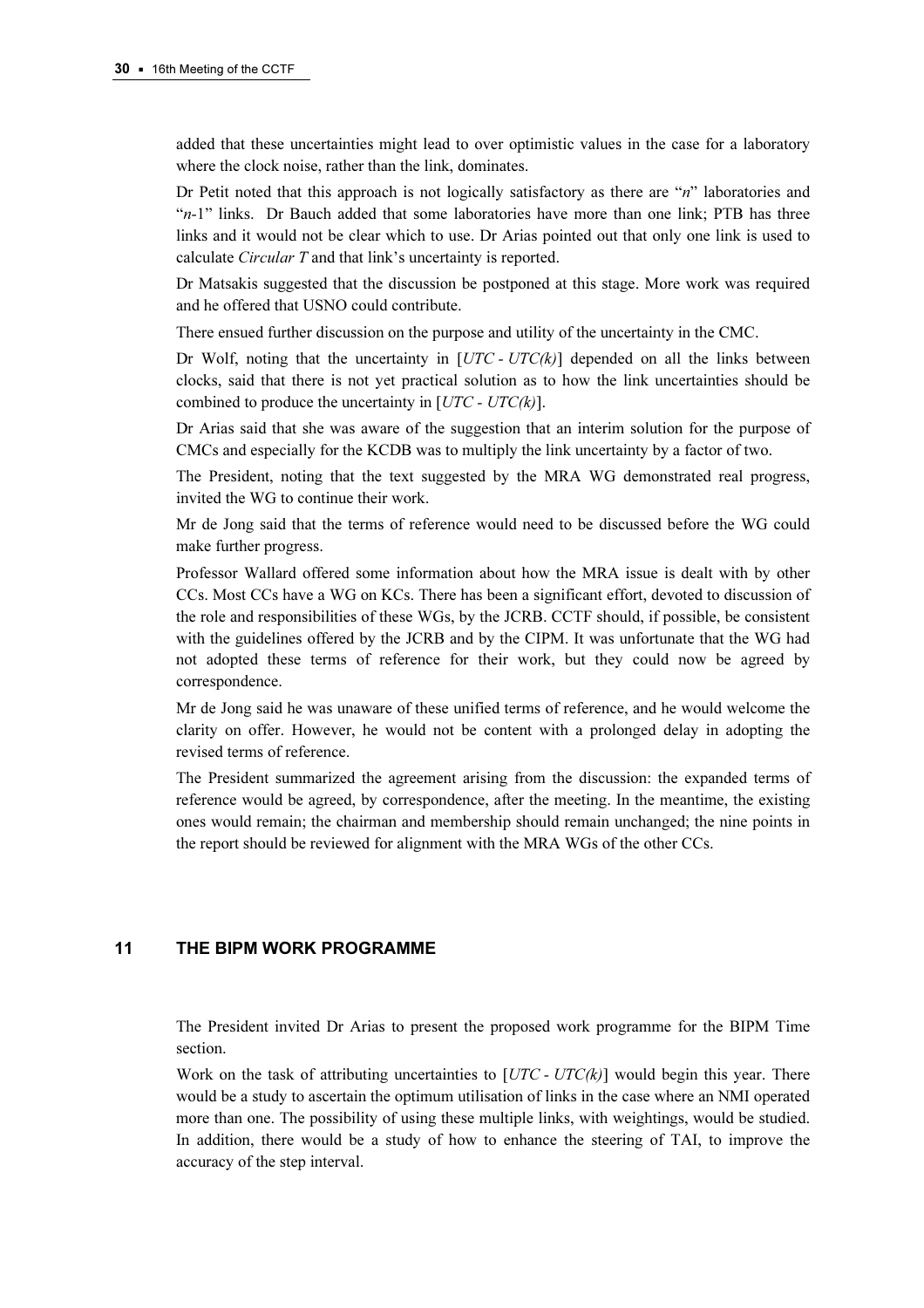The BIPM provides access to other timescales: GPS and GLONASS. It will provide in the future access to the Galileo time scale.

The President thanked Dr Arias for her proposed work programme.

Following an opportunity for discussion, Professor Wallard thanked the members for their input in prioritizing the proposed work.

### 12 RECOMMENDATIONS

The President introduced the next agenda item and began [with \(CCTF/04-28\). He continu](https://www.bipm.org/cc/CCTF/Allowed/16/cctf04-28.pdf)ed by reviewing the background to the recommendation of the CCL/CCTF Joint WG on Secondary Representations of the Second. The JWG had reviewed the present state of frequency standards both microwave and optical. The CCTF supported the work of the JWG.

Dr Riehle thanked the President for his accurate summary.

Dr Koshelyaevsky offered a correction to the text regarding the standard uncertainty attributed to the <sup>87</sup>Rb transition.

The recommendation was approved.

Dr Petit presented the revised recommendation concerning the reporting and use of primary frequency standards. He pointed out that the recommendation was now that each evaluation should be accompanied by a report, and that all reports should contain elements specific to the particular evaluation.

Dr Parker said that the last part of the recommendation was too vague. He suggested that the Working Group on the Expression of Uncertainties in Primary Frequency Standards (CCTF/99- 09 and Recommendation S 3 (1999)), or a more general working group on primary standards, could evaluate the performance of standards and give guidance to the BIPM.

Dr Petit thought that it might be impractical to seek month-by-month guidance from the WG.

Dr Wolf suggested a form of words such that the CCTF Working Group on the Expression of Uncertainties in Primary Frequency Standards might be mandated by the recommendation to advise the BIPM on steering the of TAI.

There was a debate about whether even a sub-set of the WG could be expected to advise in a sufficiently timely manner. Dr Parker maintained that the WG could contribute to the longerterm issues.

There was some discussion on the value of the word "desirable" within the considerations.

Dr Bauch undertook to re-address the CCTF Working Group on the Expression of Uncertainties in Primary Frequency Standards.

The President, having invited some improved punctuation, for the purpose of clarity, noted that the recommendation was accepted.

Dr Petit then presented the revised recommendation (draft 02-04-2004) concerning the steering of International Atomic Time, the text having been modified following Dr Fukushima's comment regarding the geoid.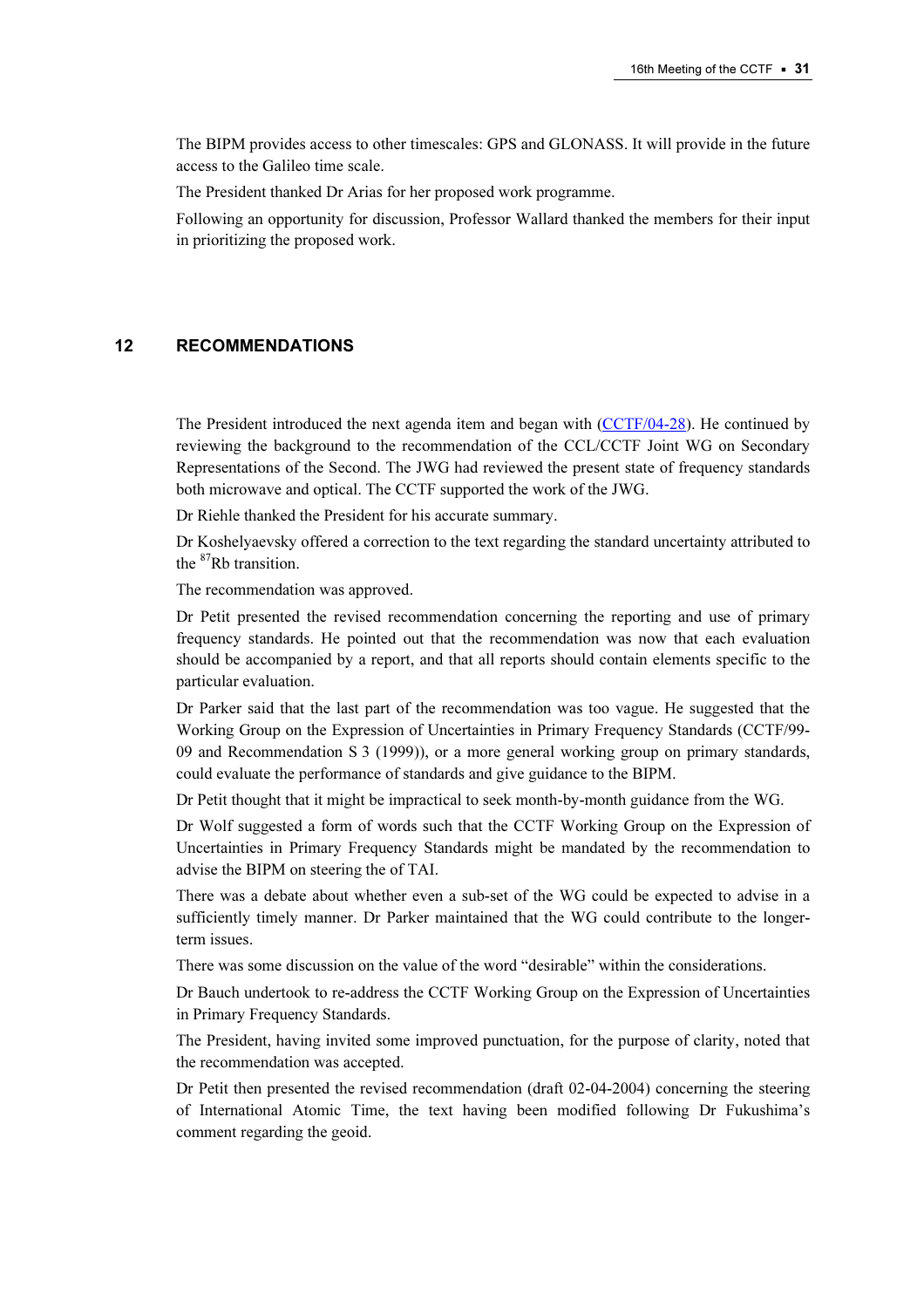Dr Parker believed that the second part of the recommendation, to achieve the steering goal before the next CCTF meeting, had the potential to introduce a constraint conflicting with the first and third parts.

Dr Henderson noted that the third part, requiring that "optimal stability" be ensured, could conflict with the first part, requiring that the TAI scale unit conform to its definition within 3  $\sigma$ . Dr Levine said that optimal stability is achieved if a frequency steer is smaller than can be distinguished from noise processes. Dr Petit added that the process is more complicated; there is leeway due to the drift on EAL. Dr Tavella suggested that a choice has to be made between stability and accuracy; the word "ensure" should be dropped; the WG should be consulted (cf. "in collaboration with").

It was agreed that the recommendation should be modified so as to minimize the impact on stability, and the recommendation was approved.

# 13 OTHER BUSINESS

The President indicated that the tasks that were proposed, by the BIPM Time section, at item 11 of the agenda were accepted.

The President then closed the meeting and thanked the delegates.

 D. Henderson, Rapporteur 18 October 2004 revised March 2005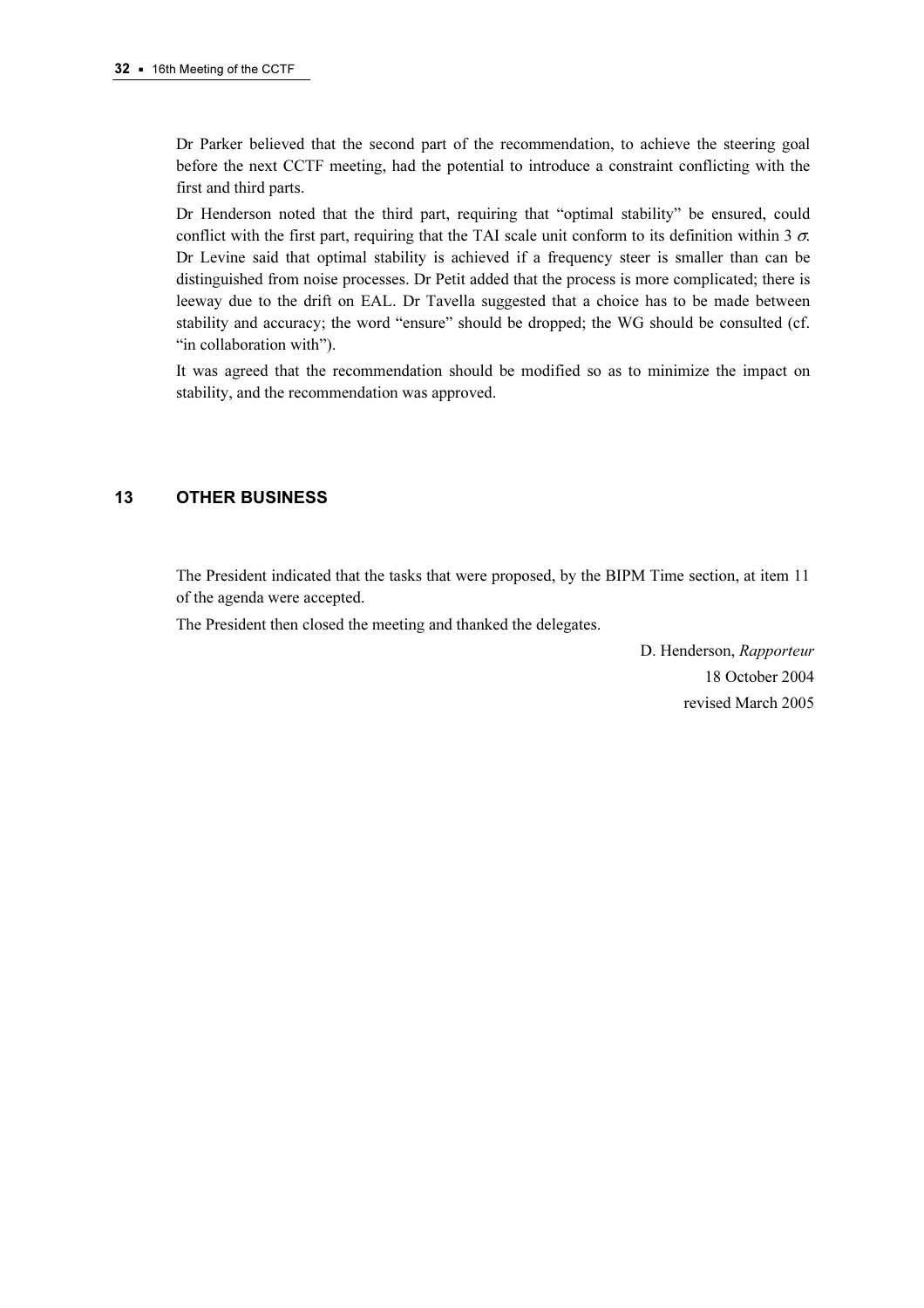# Recommandations du Comité consultatif du temps et des fréquences

# présentées au Comité international des poids et mesures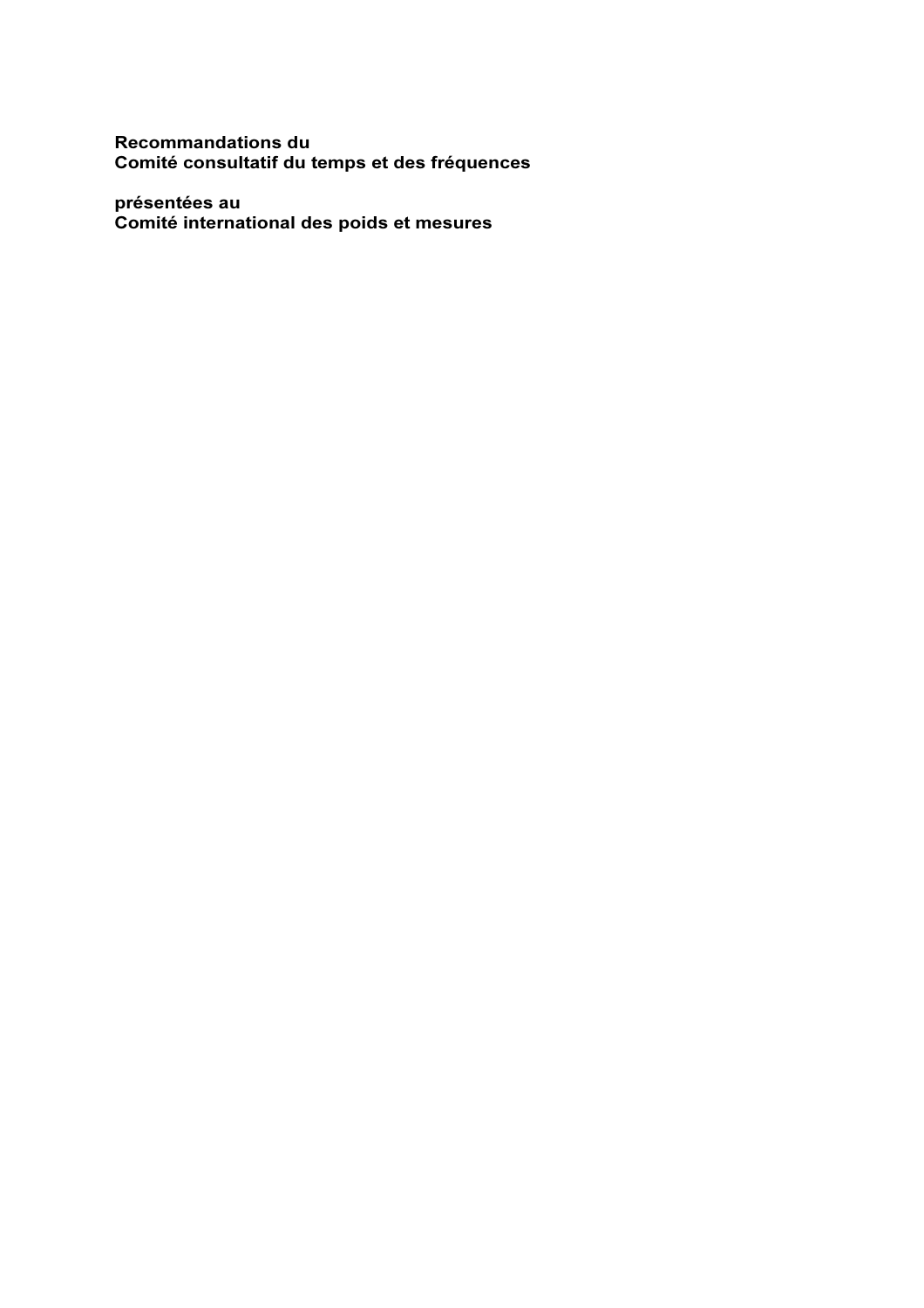# RECOMMANDATION CCTF 1 (2004) : Au sujet des représentations secondaires de la seconde

Le Comité consultatif du temps et des fréquences,

#### considérant que

- le Groupe de travail commun au CCL et au CCTF sur les représentations secondaires de la seconde a discuté, lors de sa réunion au Bureau international des poids et mesures du 30 mars 2004, des radiations candidates potentielles en vue de leur inclusion dans la liste des représentations secondaires de la seconde,
- ce groupe a recommandé une transition pour cette liste,

#### soutient cette action,

**recommande** que la transition quantique hyperfine non perturbée de l'état fondamental du  ${}^{87}$ Rb pourrait servir de représentation secondaire de la seconde, à la fréquence de  $f_{\text{Rb}}$  = 6 834 682 610,904 324 Hz, avec une incertitude-type relative estimée (1  $\sigma$ ) de 3 × 10<sup>-15</sup>,

et reconnaît que plusieurs étalons de fréquence optique ont été examinés par ce groupe de travail. Bien qu'aucun d'entre eux ne soit recommandé pour le moment, le groupe estime que les progrès rapides des étalons de fréquence optique rendent nécessaire d'examiner à nouveau la possibilité de les utiliser comme représentations secondaires de la seconde.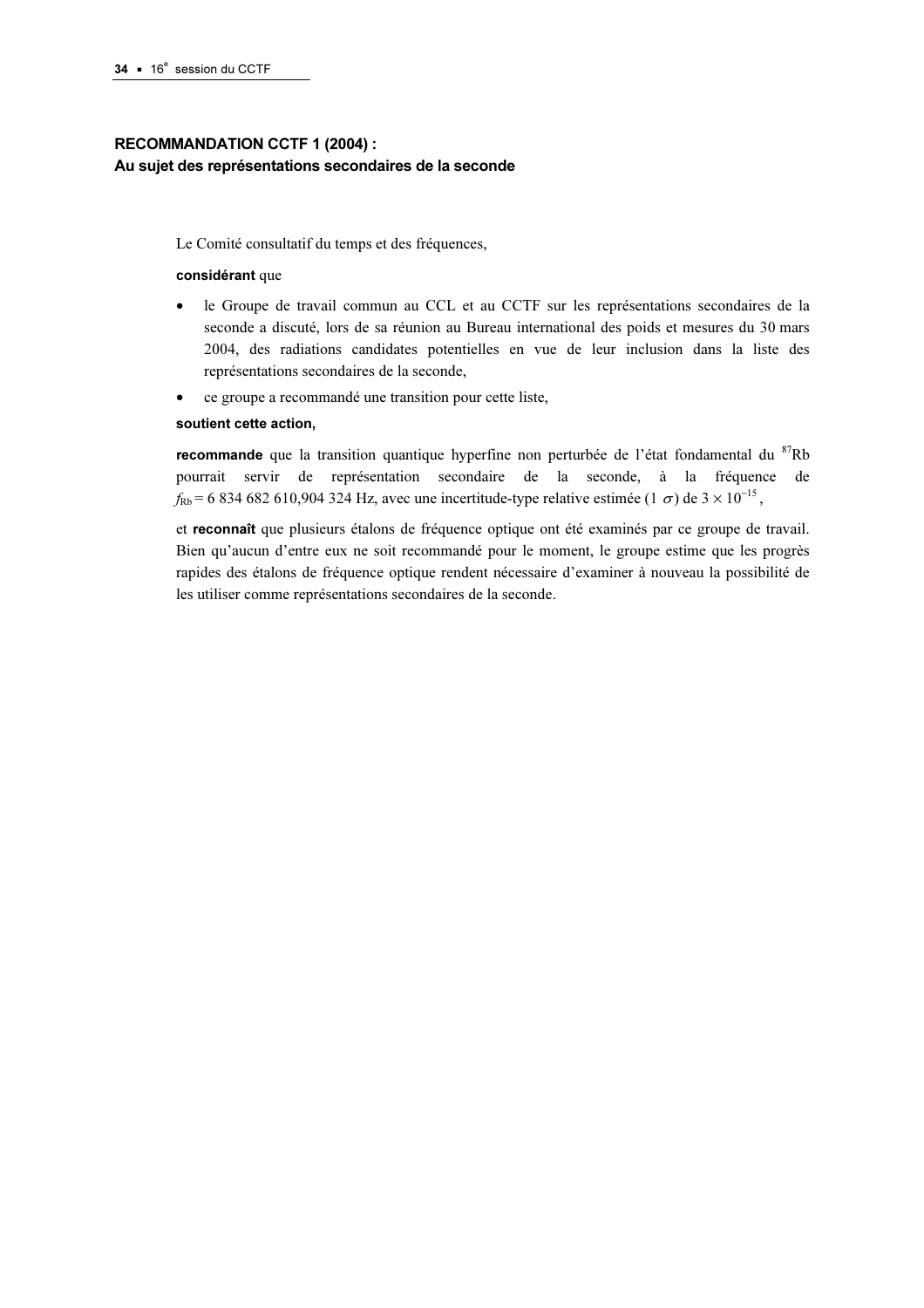### RECOMMANDATION CCTF 2 (2004) :

### Au sujet de l'utilisation des étalons primaires de fréquence et de la publication de leurs résultats

Le Comité consultatif du temps et des fréquences,

#### considérant que

- la Recommandation S 3 (1999) du CCTF fournit des directives pour rendre compte des résultats obtenus avec les étalons primaires de fréquence et de leurs incertitudes,
- il est fondamental de faire un usage approprié des résultats de mesure des étalons primaires de fréquence pour assurer une estimation correcte de l'unité d'échelle du Temps atomique international (TAI),
- il est souhaitable que cette estimation soit fondée sur un nombre suffisant de mesures de différents étalons primaires de fréquence,
- l'incertitude de chaque mesure doit être établie au moyen d'une documentation convenable et les méthodes utilisées pour son estimation doivent être décrites,
- il est souhaitable que toutes les valeurs des fréquences primaires soient archivées et rendues accessibles au public,

#### recommande que

- les laboratoires qui possèdent des étalons primaires de fréquence les utilisent de manière régulière afin de réaliser la seconde du Système international d'unités (SI) et fournissent au Bureau international des poids et mesures (BIPM) des résultats de comparaison entre ces étalons primaires de fréquence et une horloge qui contribue au TAI,
- pour chaque étalon primaire, l'incertitude déclarée fasse référence à une publication déjà existante décrivant toutes les corrections, les méthodes d'évaluation et la description de tous les instruments utilisés, ou qu'elle soit elle-même l'objet d'une telle publication [Recommandation S 3 (1999)],
- toutes les évaluations successives d'un étalon primaire de fréquence soient accompagnées d'un rapport décrivant les changements depuis la première évaluation complète publiée, ainsi que tous les éléments spécifiques à chaque évaluation,
- cette documentation soit archivée par le BIPM et rendue accessible au public,
- les évaluations soient utilisées pour le pilotage du TAI, à moins qu'elles ne soient considérées comme préjudiciables au TAI par décision mutuelle du laboratoire concerné et du BIPM,
- le Groupe de travail sur l'expression des incertitudes des étalons primaires de fréquence examine comment chacune des évaluations publiées des étalons primaires de fréquence est utilisée.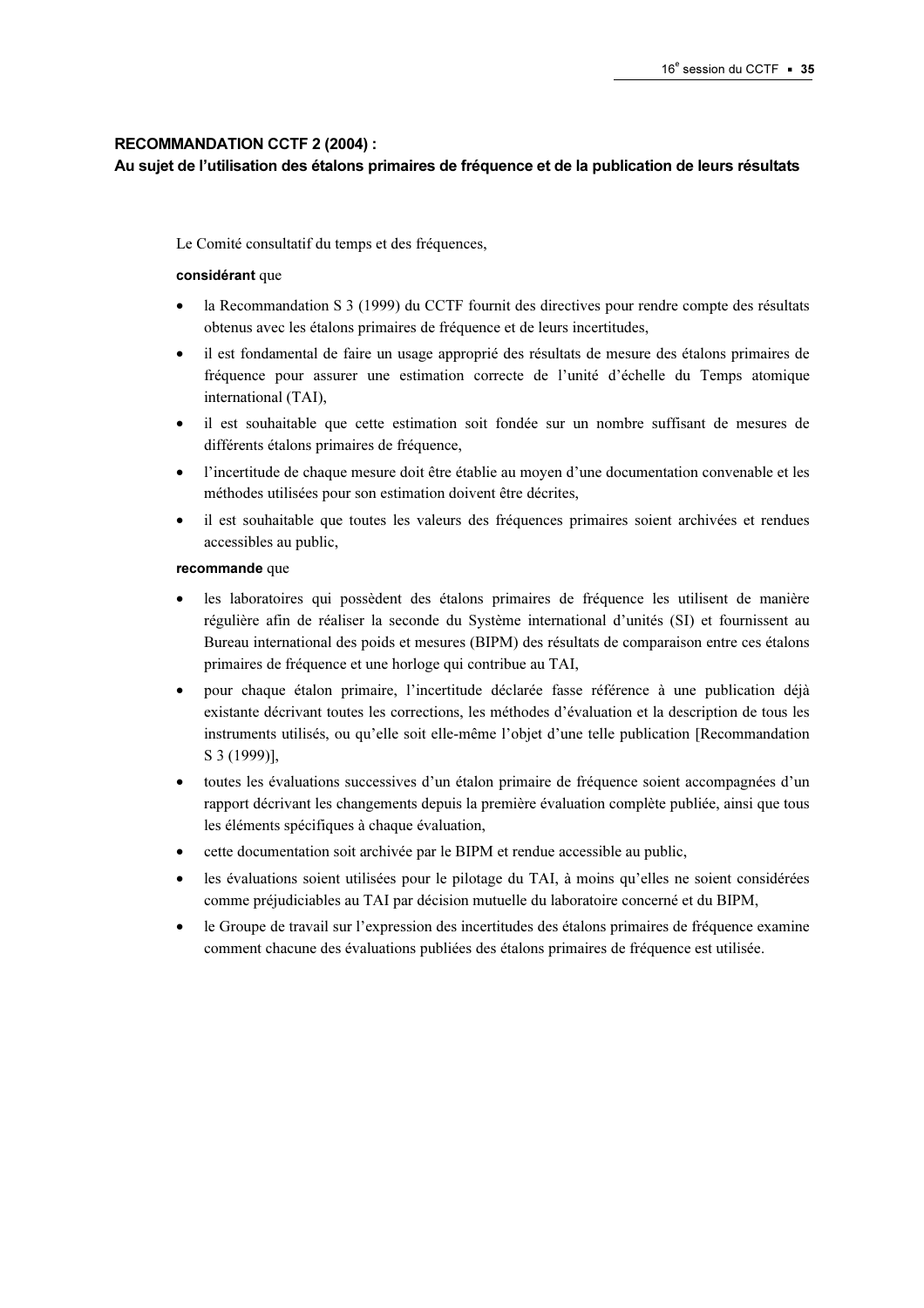# RECOMMANDATION CCTF 3 (2004) : Au sujet du pilotage du Temps atomique international (TAI)

Le Comité consultatif du temps et des fréquences,

### considérant que

- le TAI a été défini par la Conférence générale des poids et mesures en 1971, et que cette définition a été complétée par le Comité consultatif pour la définition de la seconde en 1980,
- le TAI est une réalisation du Temps terrestre (TT) tel qu'il a été défini récemment dans la Résolution B1.9 (2000) de l'Union astronomique internationale,
- l'unité d'échelle du TAI s'est écartée de façon significative de sa définition au cours des années passées,
- les nouveaux étalons primaires de fréquence permettent de déterminer cet écart avec une incertitude convenable,
- il est avantageux que le TAI établisse directement la traçabilité à la seconde du SI,

### recommande que

- la procédure de pilotage de fréquence du TAI soit adaptée afin de s'assurer que l'estimation de l'unité d'échelle du TAI telle qu'estimée soit conforme à sa définition dans la limité de trois fois l'incertitude-type,
- cette procédure soit établie, en collaboration avec le Groupe de travail sur le TAI, afin de minimiser l'impact sur la stabilité du TAI.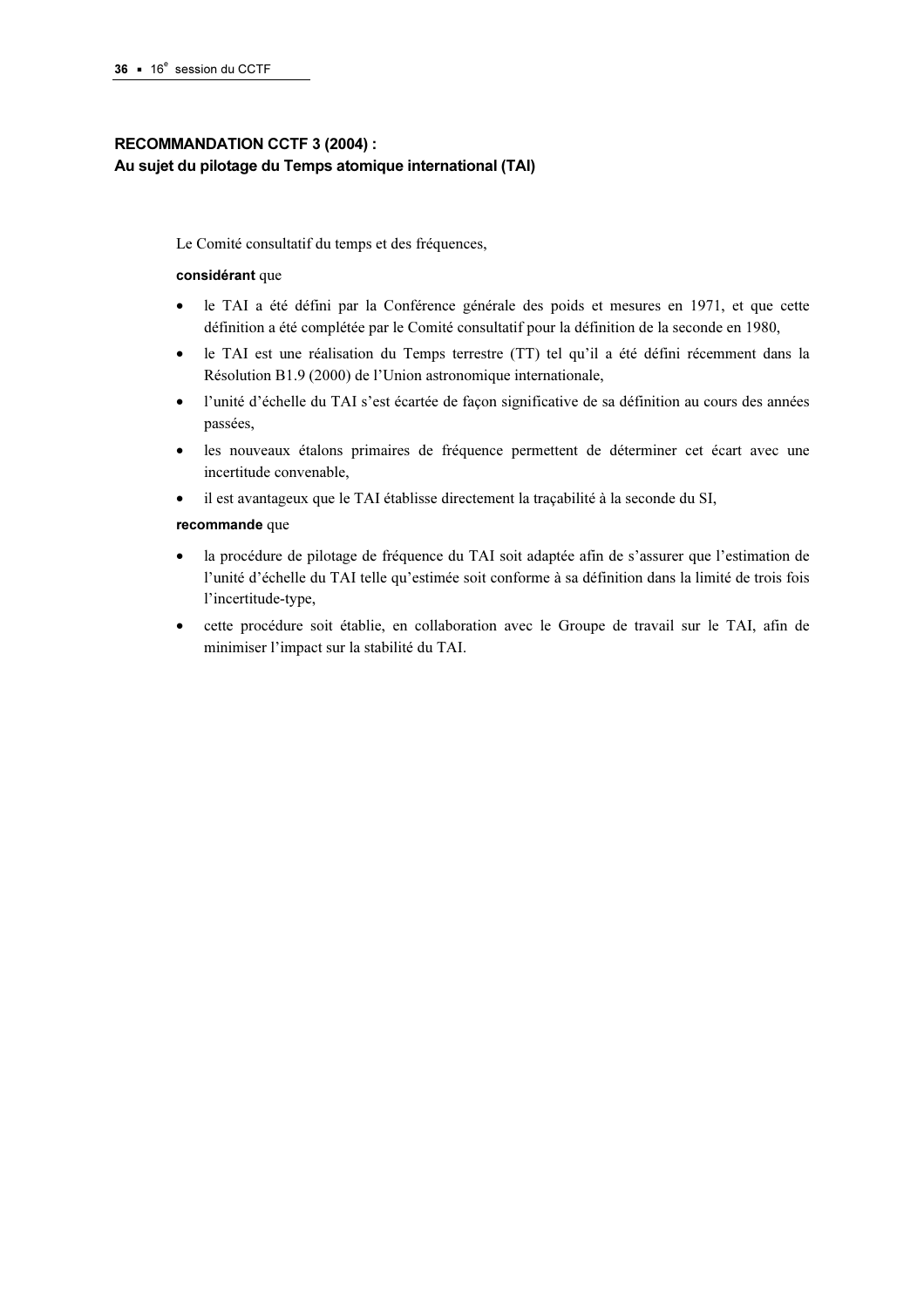Recommendations of the Consultative Committee for Time and Frequency

submitted to the

International Committee for Weights and Measures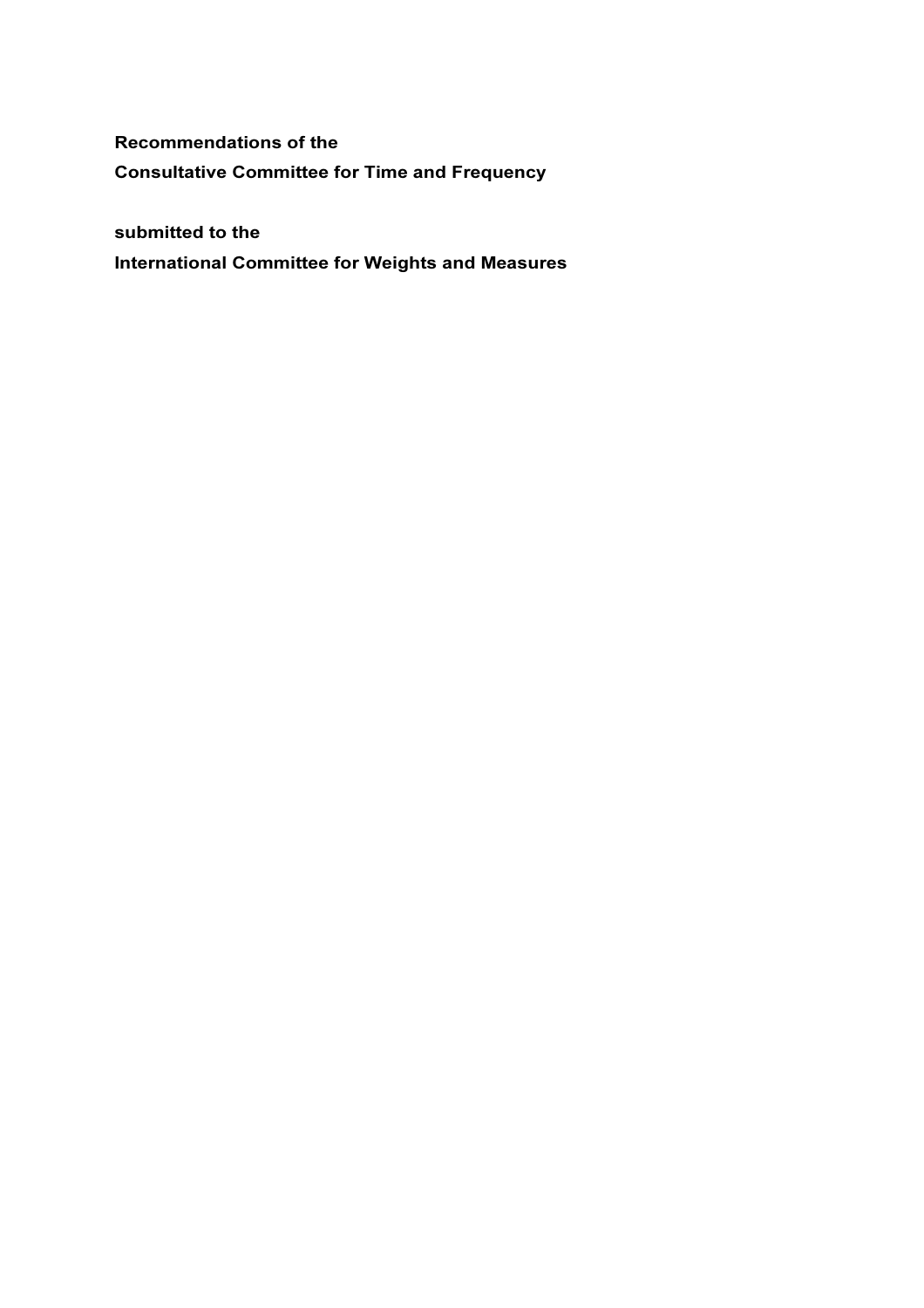# RECOMMENDATION CCTF 1 (2004): Concerning secondary representations of the second

The Consultative Committee for Time and Frequency,

#### considering that

- the CCL/CCTF Joint Working Group (JWG) on Secondary Representations of the Second in its meeting at the BIPM on 30 March 2004 discussed possible candidates to be included in the list for secondary representations of the second,
- this group has recommended a transition for this list,

### supports this action,

**recommends** that the unperturbed ground-state hyperfine quantum transition of  ${}^{87}$ Rb may be used as a secondary representation of the second with a frequency of  $f_{\text{Rb}} = 6834682610.904324$  Hz and an estimated relative standard uncertainty (1  $\sigma$ ) of 3 × 10<sup>-15</sup>,

and recognizes that several optical frequency standards have been reviewed by the JWG. Although none has been proposed at this stage, the JWG believes that the rapid progress with these optical frequency standards requires that they should again be reviewed at its next meeting for their possible use as secondary representations of the second.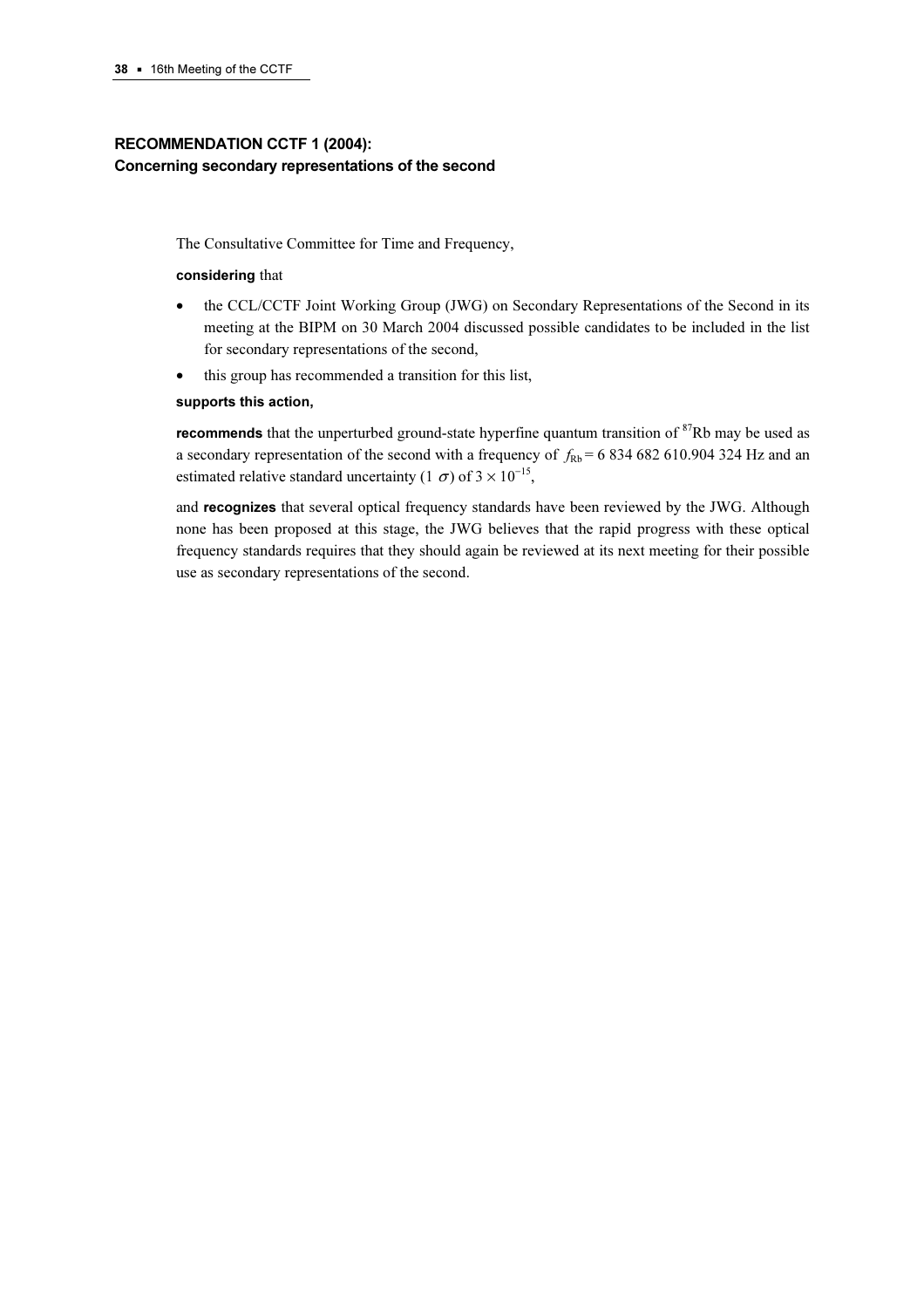# RECOMMENDATION CCTF 2 (2004): Concerning the report and use of primary frequency standards

The Consultative Committee for Time and Frequency,

### considering that

- CCTF Recommendation S 3 (1999) provides guidelines to report the results of primary frequency standards and their uncertainties,
- the proper usage of primary frequency standards measurements is essential to ensure a correct estimation of the scale unit of International Atomic Time (TAI),
- it is desirable that this estimation be based on a sufficient number of measurements from different primary frequency standards,
- the uncertainty of each measurement should be adequately documented and the methods of its estimation should be described,
- it is desirable that all primary frequency data be archived and made available publicly,

### recommends that

- laboratories that develop primary frequency standards operate them on a regular basis to realize the SI second and provide to the International Bureau of Weights and Measures (BIPM) results of comparisons of the primary frequency standard with a clock contributing to TAI,
- the uncertainty statements of each primary standard either refer to the publication of all corrections, their methods of evaluation and descriptions of all instrumentation, or itself constitute such a publication [Recommendation S 3 (1999)],
- all successive evaluations of a primary frequency standard be accompanied by a report describing any changes since the first referenced full evaluation, as well as all elements which are specific to each evaluation,
- this documentation be archived by the BIPM and made publicly available,
- the evaluations be used for steering of TAI, unless deemed detrimental to TAI in a mutual decision by the concerned laboratory and the BIPM
- the Working Group on the Expression of Uncertainties in Primary Frequency Standards (PFS) reviews the use of all reported evaluations of PFS.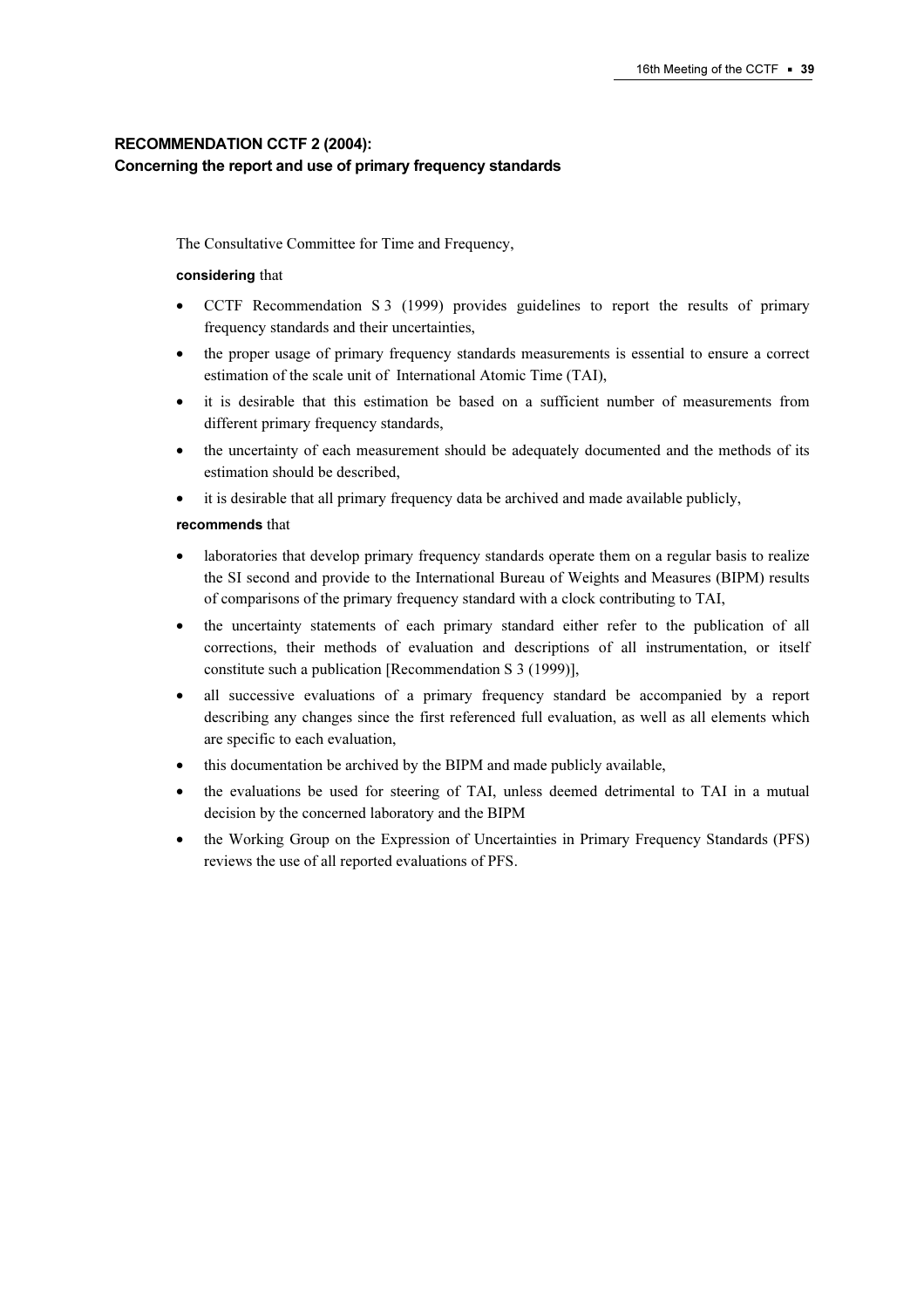# RECOMMENDATION CCTF 3 (2004): Concerning the steering of International Atomic Time (TAI)

The Consultative Committee for Time and Frequency,

### considering that

- TAI was defined by the General Conference on Weights and Measures in 1971, complemented by the Consultative Committee for the Definition of the Second in 1980,
- TAI is a realization of Terrestrial Time (TT) as defined, most recently, in Resolution B1.9 (2000) of the International Astronomical Union,
- the scale unit of TAI has significantly deviated from its definition over the past years,
- new primary frequency standards permit the determination of this deviation with adequate uncertainty,
- it is advantageous that TAI provides direct traceability to the SI second,

### recommends that

- the procedure of TAI frequency steering be adapted with the aim of ensuring that the estimation of the TAI scale unit conforms to its definition within 3  $\sigma$  uncertainty,
- this procedure be designed, in collaboration with the Working Group on TAI, to minimize the impact on TAI stability.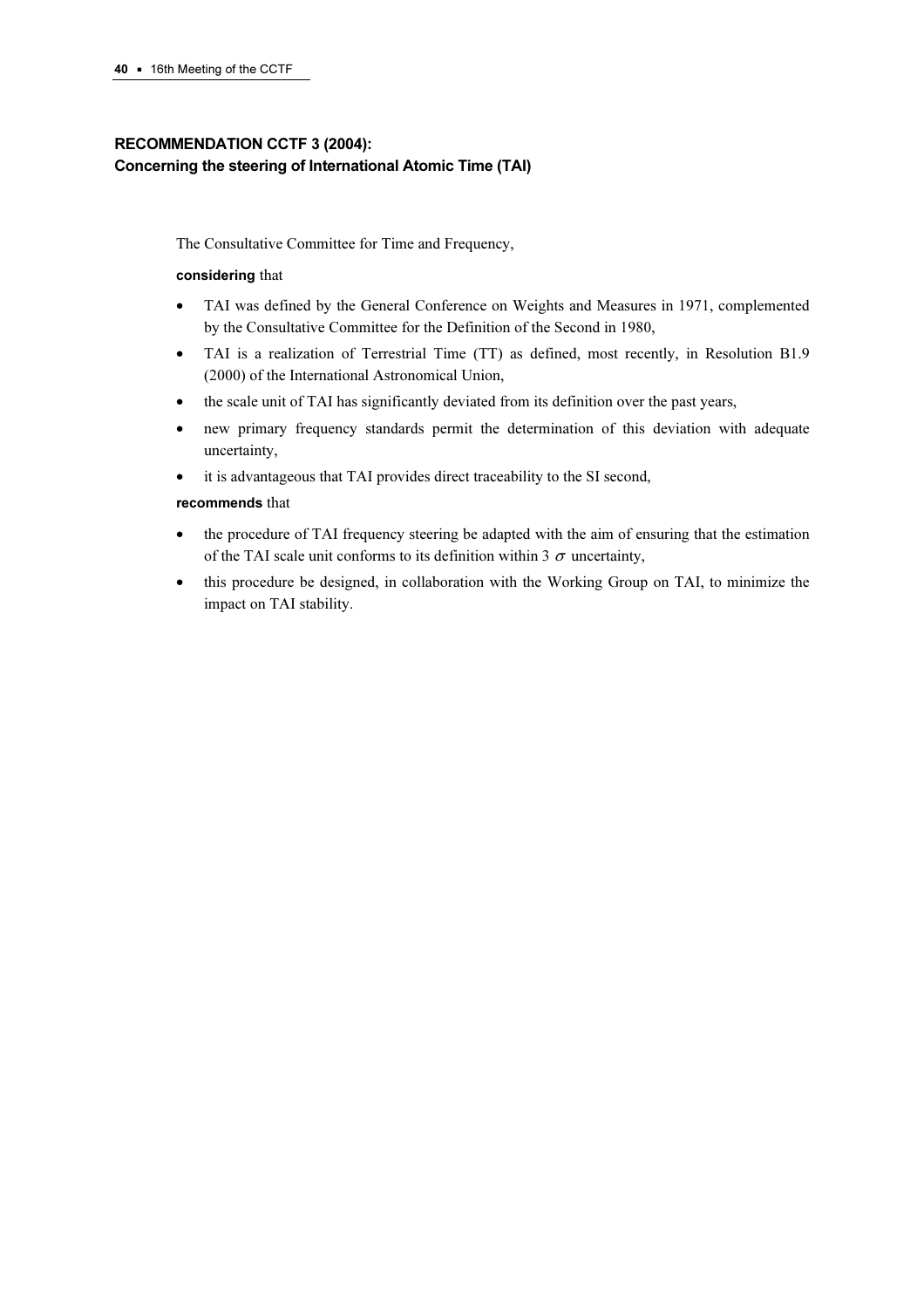# APPENDIX 1. Working documents submitted to the CCTF at its 16th meeting

Open working documents of the CCTF can be obtained from the BIPM in their original version, or can be accessed on the BIPM website:

[\(http://www.bipm.org/cc/AllowedDocuments.jsp?cc=CCTF\)](https://www.bipm.org/cc/AllowedDocuments.jsp?cc=CCTF).

| Document<br>CCTF/ |                                                                                                                             |
|-------------------|-----------------------------------------------------------------------------------------------------------------------------|
| $04 - 00$         | Draft agenda, 1 p.                                                                                                          |
| $04 - 01$         | USNO (United States). — Time and Frequency Activities at the U.S. Naval<br>Observatory, 16 pp.                              |
| $04 - 02$         | METAS, ON (Switzerland). — Report to the 16th meeting of the Consultative<br>Committee for Time and Frequency (CCTF), 3 pp. |
| $04-03$           | NMIJ/AIST (Japan). — Research activities on time and frequency, 4 pp.                                                       |
| $04 - 04$         | KRISS (Rep. of Korea). — Status Report to the 16th Session of the CCTF on Time<br>and Frequency Activities at KRISS, 4 pp.  |
| $04 - 05$         | NIM (China). — Time and Frequency Research Activity in NIM, Gao Xiaoxun,<br>7 pp.                                           |
| $04 - 06$         | NML-CSIRO* (Australia). — Report to the CCTF from the National Measurement<br>Laboratory CSIRO, 5 pp.                       |
| $04 - 07$         | CCTF WG on the Consequences of the CIPM MRA. — Report from the CCTF<br>WG, G. de Jong (Chairman), 10 pp.                    |
| $04 - 08$         | NMi VSL (Netherlands). — Report of the VSL TF Section NMi Van Swinden<br>Laboratorium, 2 pp.                                |
| $04 - 09$         | PTB (Germany). — Report on Activities to the 16th Session of the CCTF, 6 pp.                                                |
| $04 - 10$         | CRL <sup>**</sup> (Japan). — Summary of time and frequency activities at CRL, 4 pp.                                         |
| $04 - 11$         | CRL (Japan). — Quasi-Zenith Satellite System - A new satellite positioning<br>system of Japan, 2 pp.                        |
| $04 - 12$         | CRL (Japan). — Development of a Spaceborne Hydrogen Maser, 2 pp.                                                            |
| $04-13$           | ORB (Belgium). — CCTF 2004: Report of the Royal Observatory of Belgium,<br>P. Defraigne, 3 pp.                              |
| $04 - 14$         | IEN (Italy). — Report to the 16th session of the CCTF, 10 pp.                                                               |
| $04 - 15$         | ROA (Spain). — Report of the ROA TF Section, 2 pp.                                                                          |
| $04 - 16$         | BIPM, USNO (United States). - IERS Conventions Centre, G. Petit (BIPM),<br>D. McCarthy (USNO), 3 pp.                        |

l

<sup>\*</sup> Renamed NMIA.

<sup>\*\*</sup> Renamed NICT.